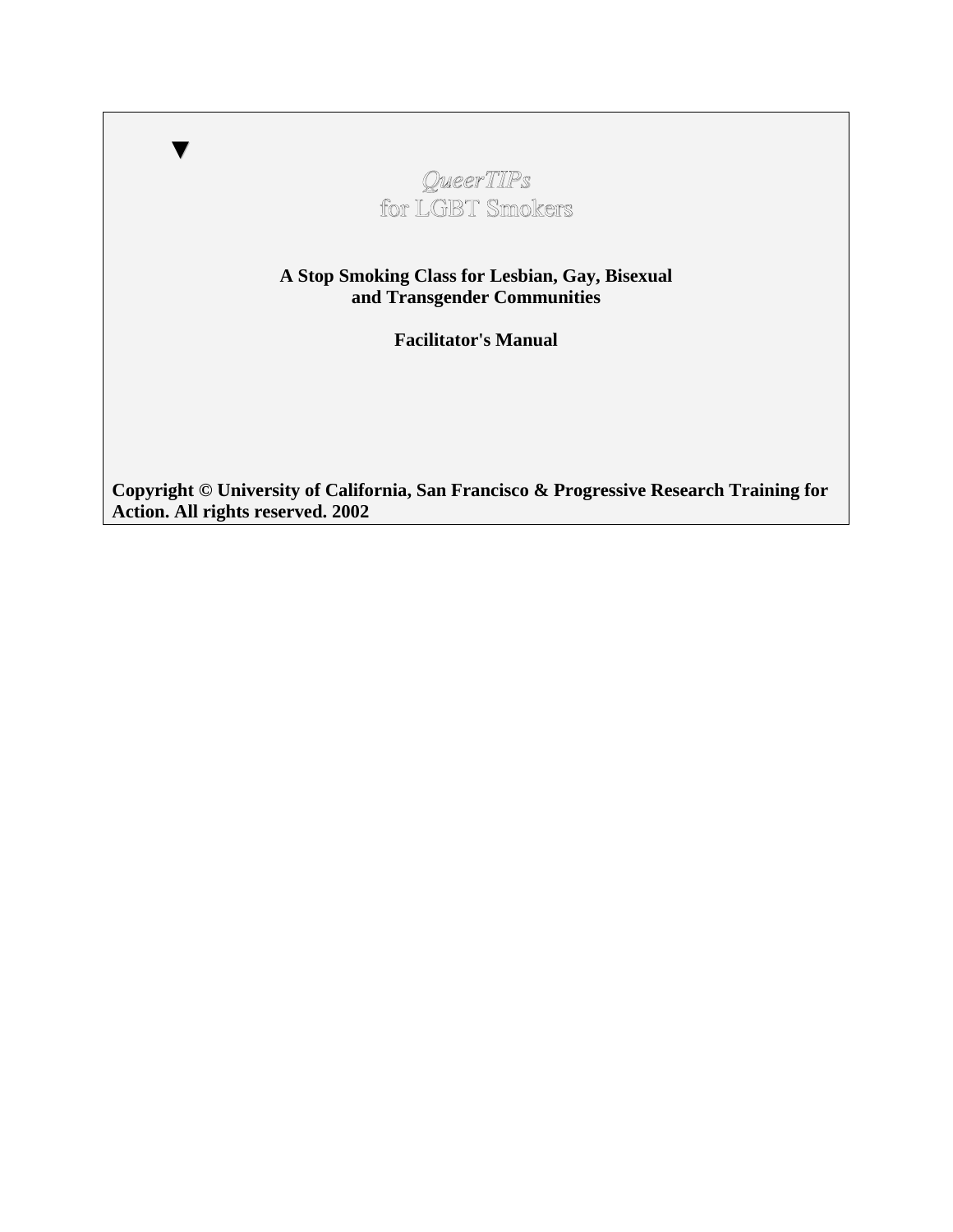*QueerTIPs for LGBT Smokers: A Stop Smoking Class for Lesbian, Gay, Bisexual and Transgender Communities* 

> Queer Tobacco Intervention Project Funded by the California Tobacco-Related Disease Research Program (TRDRP)

#### **Who can use this manual?**

This manual is intended to be used by facilitators who have been trained both as:

- 1. Smoking cessation specialists by The American Cancer Society or the American Lung Association; and,
- 2. LGBT smoking cessation specialists by an LGBT organization or group.

#### **What is the purpose of this manual?**

This manual is built on empirically validated methods of smoking cessation (the American Cancer Society and the American Lung Association), previous LGBT stop smoking approaches (*The Last Drag* by CLASH, and *Out and Free: Sexual Minorities and Tobacco Addiction* by Emily Brucker), as well as the professional expertise of LGBT smoking cessation specialists.

However, because it was developed during a pilot study with a relatively small number of people, no long-term follow-up, and no comparison group, we do not yet know whether this tailored approach improves quit rates, utilization and satisfaction among LGBT smokers compared to standard cessation methods.

Because of this, and because this manual has been copyrighted by the primary authors, please observe the following guidelines for using this manual in your service delivery or research:

- 1. Obtain written permission by one of the primary QueerTIP authors:
	- A. Greg Greenwood (ggreenwood@psg.ucsf.edu) or
	- B. Carolyn Hunt (chunt@psg.ucsf.edu).
- 2. Identify the manual by name, *QueerTIPs for LGBT Smokers: A Stop Smoking Class for Lesbian, Gay, Bisexual and Transgender Communities*, and cite QueerTIP as author in proposals, reports, and other written materials.

Failure to follow these guidelines will be considered a breach of community and professional ethics and responsibilities.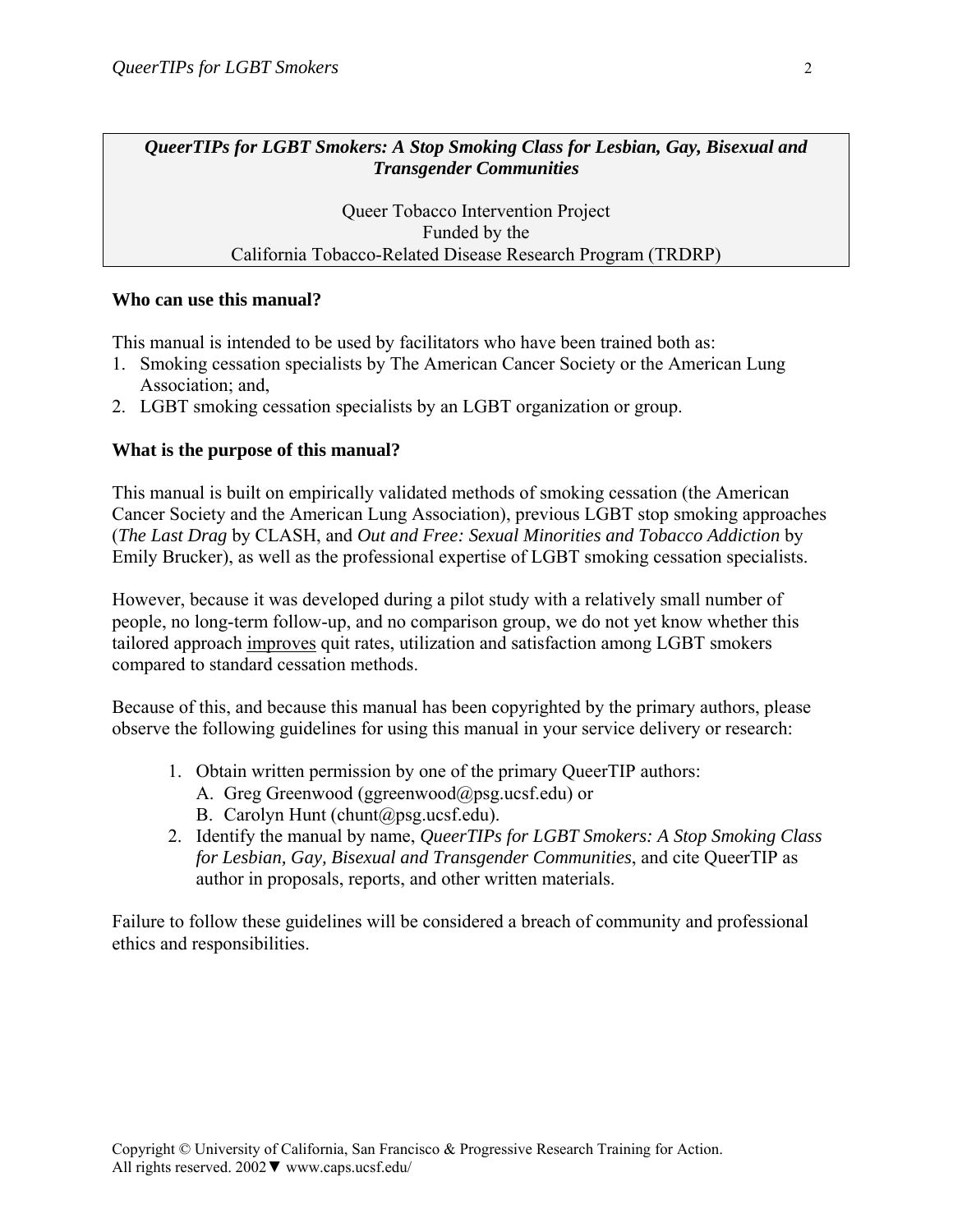*QueerTIPs for LGBT Smokers: A Stop Smoking Class for Lesbian, Gay, Bisexual and Transgender Communities* 

> Queer\* Tobacco Intervention Project Funded by the California Tobacco-Related Disease Research Program (TRDRP)

*\*Queer* is a historically derogatory term reclaimed by the lesbian, gay, bisexual, and transgender (LGBT) community and is intended to be inclusive of all LGBT people. We recognize that sexual and gender identities are multiple and complex and that this term will not be preferred by people in every geographic location, age category, or from every ethnic background. By using this term, we do not intend to offend or exclude, but rather, to capture the common experience of being a sexual/gender minority.

#### **Acknowledgements**

Co-Principal Investigators, **Greg Greenwood** (University of California, San Francisco Center for AIDS Prevention Studies) and **Carolyn Hunt** (Progressive Research Training for Action) thank staff—**Darlene DeManincor**, project director, and **Brady Ralston**, project coordinator and the community-academic collaborative group of service organizations, anti-tobacco advocates and researchers for their contributions to *QueerTIPs for LGBT Smokers*.

- **Joe Ereñeta**, Lavender Youth Recreation & Information Center (LYRIC)
- **Bob Gordon**, San Francisco Department of Public Health Tobacco Free Project & the Coalition of Lavender Americans on Smoking & Health (CLASH)
- **Liz Gruskin**, Lyon-Martin Women's Health Services & Oakland Kaiser Permanente Department of Research
- **Gary Humfleet**, University of California, San Francisco (UCSF)
- **Dominique Leslie**, Consultant from transgender community
- **Yoseñio Lewis**, Consultant from transgender community
- **Joe Neisen**, New Leaf Services for Our Community
- **Steven Rickards**, American Cancer Society (ACS)
- **Gloria Soliz**, Coalition of Lavender Americans on Smoking & Health (CLASH)

This manual reflects a major contribution from QueerTIP Staff (Greenwood, Hunt, DeManincor, and Ralston). In addition, Gloria Soliz worked as a QueerTIP consultant on early drafts and contributed her years of expertise to the manual's development. Gloria has facilitated the awardwinning *Last Drag*, the first stop smoking program for LGBT and HIV-positive smokers, for the past ten years. She co-founded and serves as the current president of CLASH. We also want to thank Kaye Rosso of Oakland's Kaiser Permanente. Kaye is a former smoker and a smoking cessation class facilitator and trainer for *Fresh Start*, an American Cancer Society stop smoking class. Kaye and Gloria pioneered a training of new smoking cessation specialists using both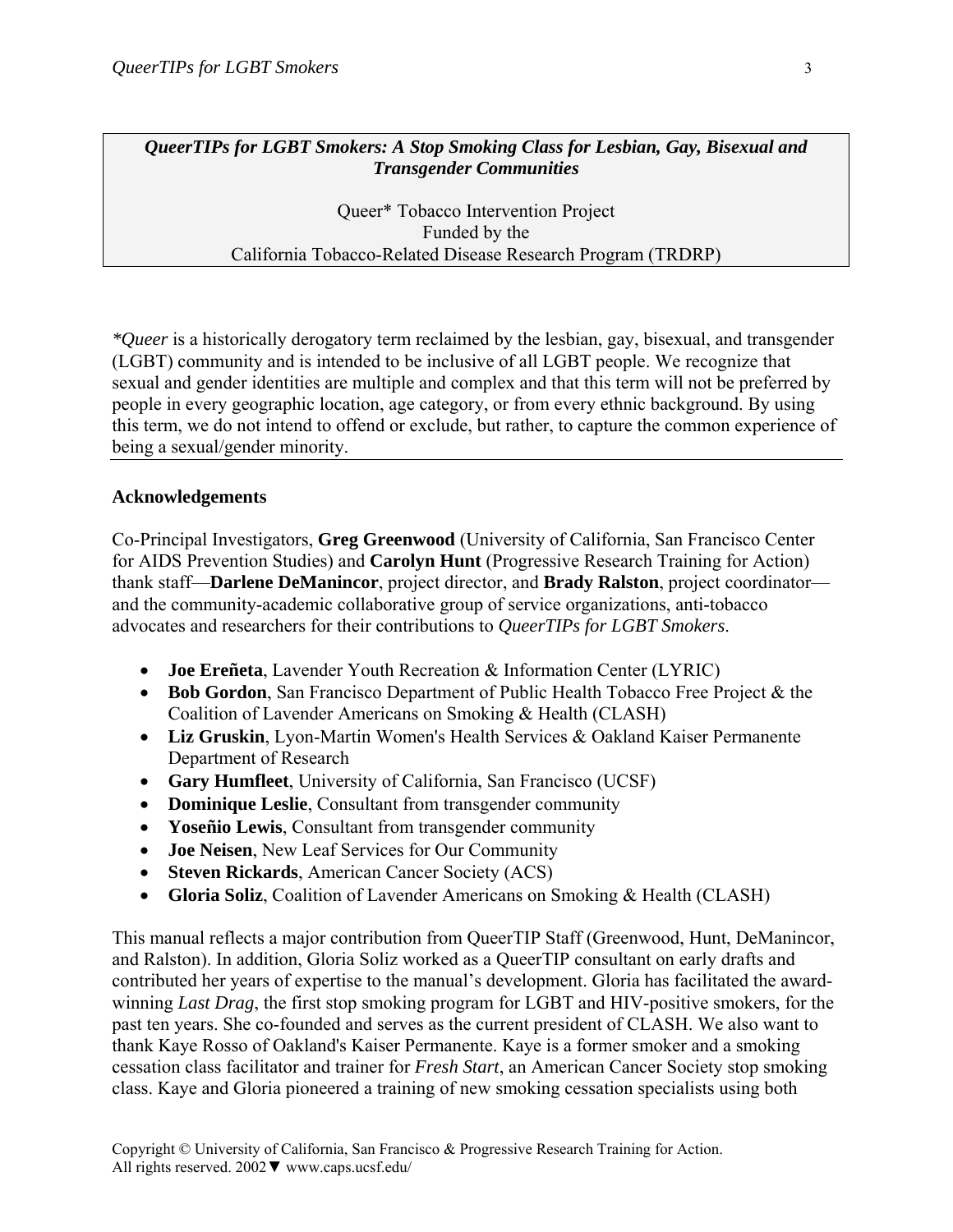*Fresh Start* and *QueerTIPs* manuals. Finally, we want to thank Lyon-Martin Women's Health Services and New Leaf Services for Our Community, where *QueerTIPs* was pilot tested, for their commitment to improving and expanding services for their clients.

#### **Introduction**

#### **Smoking in the LGBT Community**

Rates of smoking among lesbian, gay, and bisexual adolescents and adults appear to be higher than rates for the general population (Gruskin et al., 2001; Ryan et al., 2001; Stall et al., 1999). Smoking is also likely problematic among transgender people, many of whom face poverty, homelessness, stressful living and work environments, and depression in their daily lives. Despite the fact that smoking rates negatively impact or complicate health issues (e.g., hormone therapy for transgender people, HIV/AIDS) among LGBT people, tobacco companies continue to target these communities.

#### **Quitting Among LGBT People**

Many questions about smoking in the LGBT community remain unanswered. What is the most effective way for lesbian, gay, bisexual and transgender (LGBT) smokers to quit? By participating in a tailored stop smoking class for LGBT smokers where they can speak freely about their issues in quitting? If so, how well does a LGBT approach serve the needs of diverse sub-groups of this population? These questions inspired the collaborative pilot project: Queer Tobacco Intervention Project (QueerTIP), funded by California's Tobacco-Related Disease Research Program (TRDRP).

#### **Community and Academic Response**

Community activists in the San Francisco Bay Area and throughout California started working more than a decade ago to address these problems. In the early 1990's, the Coalition of Lavender Americans on Smoking and Health (CLASH) initiated the *Last Drag*, the first stop smoking group for LGBT and HIV-positive smokers. The California Lavender Smokefree Project (CLSP), funded by the state in the mid-1990's, counteracted tobacco industry targeting of the LGBT communities. In 1996, Progressive Research and Training for Action (PRTA), a community-based organization specializing in LGBT technical assistance, worked with CLASH to produce *Alive with Pleasure!,* the first federally funded conference on tobacco use among California's LGBT communities. In 1998, at the urging of CLASH members to conduct smoking-related research, the University of California San Francisco (UCSF)/Center for AIDS Prevention Studies (CAPS) launched its first tobacco study with gay/bisexual men.

#### **The Last Drag**

In 1991, the San Francisco Department of Public Health through the Tobacco Free Project gave a grant to Lyon-Martin Women's Health Services (LMWHS) to provide smoking cessation in the lesbian and gay community. LMWHS hired Gloria Soliz, who was a smoking cessation facilitator certified by the American Lung Association, to develop a cessation class. The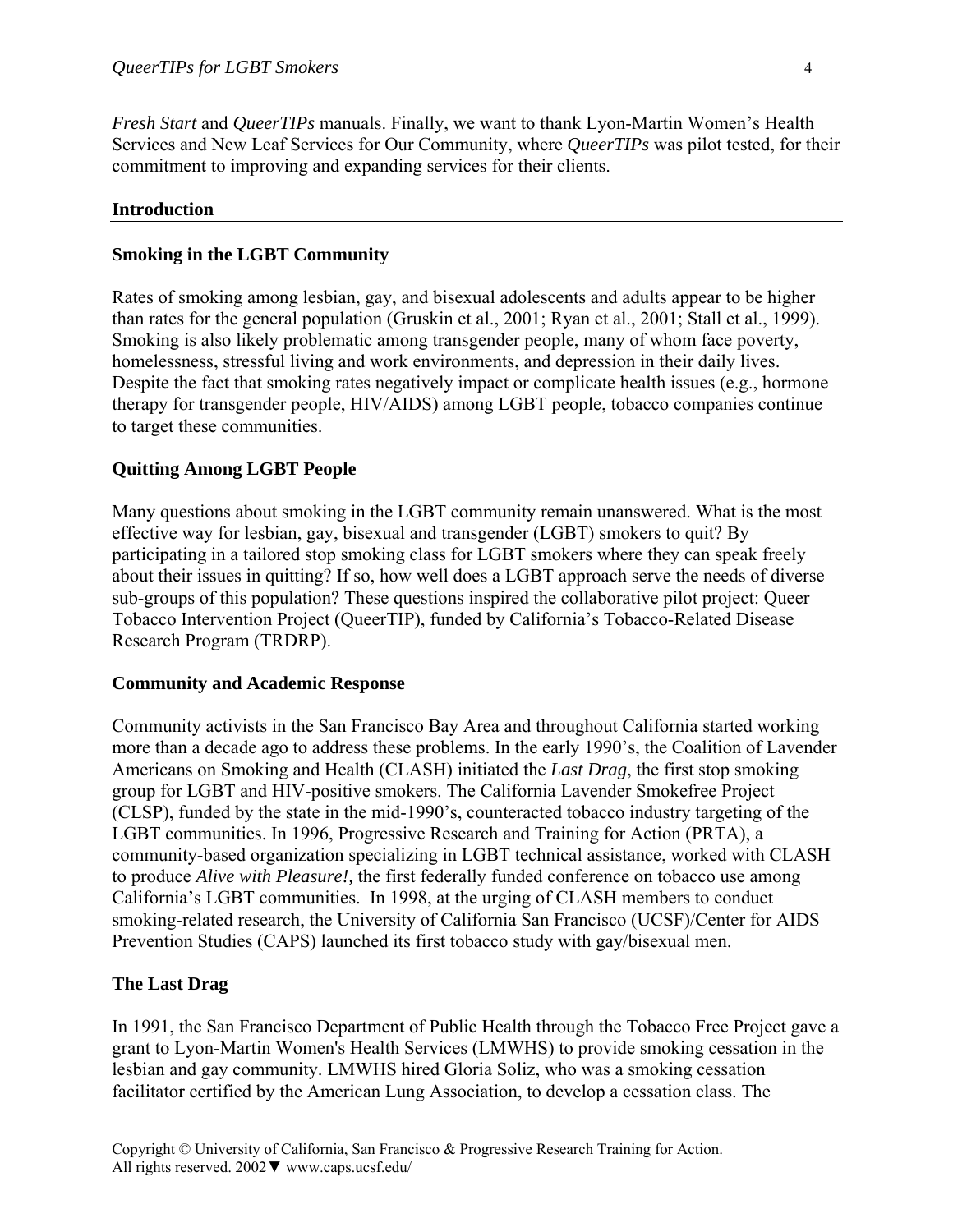cessation class was a tailored version of the American Lung Association cessation model, *Freedom from Smoking*. Ms. Soliz and the initial Last Drag received an award of excellence from the Tobacco Control Section of the Department of Health Services, State of California in 1992 for this unique smoking cessation program. After 10 years, the Last Drag continues to be offered in the LGBT and communities through a grant to the American Lung Association of San Francisco & San Mateo Counties from the Tobacco Free Project of the San Francisco Department of Public Health. The original grant was Proposition 99 funded but now the funding comes from the Master Settlement Fund. Over the years, Gloria, Naphtali Offen and other members of CLASH have developed smoking cessation materials for the LGBT and HIVpositive communities—including *Quit Tips*, *Targeting of the Lesbigay Community*; *How to Remain Smokefree*; and, *Practical Guidelines when Considering Tobacco, Alcohol and Pharmaceutical Funding*. Materials are available from the Tobacco Education Clearinghouse of California P.O. Box 1830, Santa Cruz, CA 95061-1830, (408) 438-4822.

#### **The Queer Tobacco Intervention Project—***QueerTIP*

In late 1999, UCSF, PRTA and CLASH identified the absence of smoking cessation research among LGBT people as a high priority. They engaged three LGBT service organizations as members of the collaboration. The Project's aims were to:

- Strengthen collaboration and build capacity among researchers, advocates, and service providers;
- Develop smoking cessation services specifically designed for LGBT smokers; and,
- Pilot-test these services at three community-based organizations.

An **Executive Summary of QueerTIP** can be found on the CAPS website (http://www.caps.ucsf.edu/) and the PRTA website (http://www.prta.com).

#### *QueerTIPs for LGBT Smokers -* **A New Stop Smoking Class for LGBT**

Over several months, our collaborative group used multiple sources of information—tobacco research of gay/bisexual men, LGBT research, smoking cessation research, *Out and Free* by Emily Brucker, and expertise and experience of LGBT community and research partners—to revise the original *Last Drag* manual. Our aim was to develop a culturally relevant approach that built on tested "best practices" such as *Fresh Start* (American Cancer Society) and *Freedom from Smoking* (American Lung Association), as well as previous LGBT-tailored efforts such as *Last Drag* and *Out and Free*. In addition to providing clinically-proven effective smoking cessation services, this new culturally tailored approach addresses the unique issues facing LGBT smokers trying to quit, provides a safe and supportive environment to explore these issues, and appeals to the diverse LGBT communities regardless of age, ethnicity, socioeconomic status, gender or sexual orientation, HIV status, and location.

*QueerTIPs for LGBT Smokers* is a series of nine two-hour sessions held over an eight-week period for a class size of 8 to 20 participants, followed by two booster sessions held three and six months later. The class was expanded from the traditional seven or eight sessions to facilitate greater support among participants.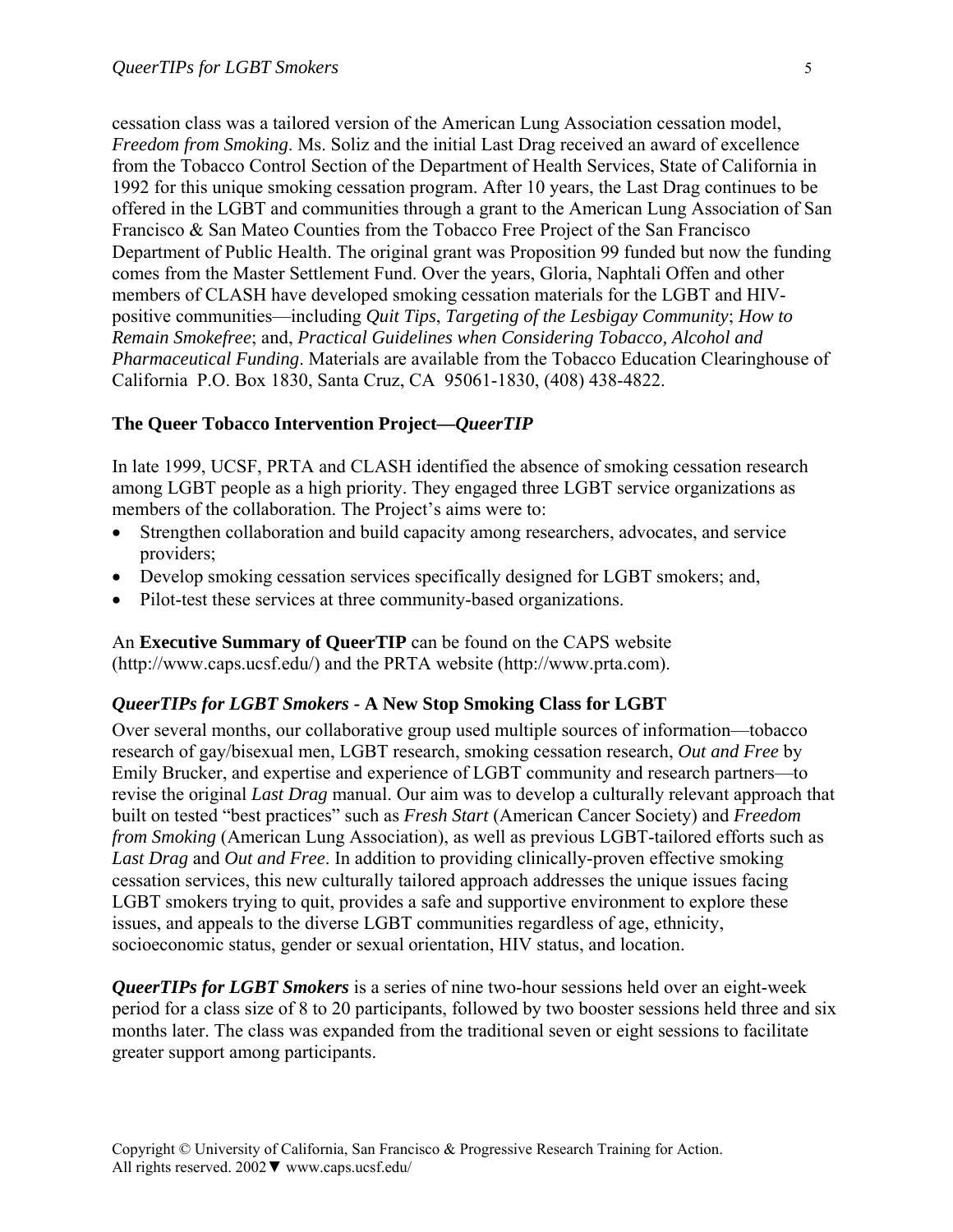- I. Session 1 educates participants about what to expect from the class, instills hope, builds social support and explores the unique health issues (e.g., HIV/AIDS and hormone replacement therapy) facing LGBT smokers who want to quit.
- II. Session 2 explores reasons for smoking, identifies patterns and triggers, identifies the role that smoking plays in one's identity (e.g., smoking to appear more masculine or feminine), community (e.g., gay bars as "community centers") and daily life experiences (e.g., the stress of being LGBT in a homophobic and transphobic culture), and quit smoking tools.
- III. Session 3 addresses feelings related to an anticipated quit date, stages of grief, identifies and reaffirms reasons for quitting (e.g., LGBT health concerns), builds on LGBT coping skills developed during "coming out,' or in dealing with societal discrimination or rejection, and develops a 24-hour quit plan.
- IV. LGBT smokers should have their "last drag" prior to Session 4, in which they celebrate and support quitting, develop a 48-72 hour quit plan, and address unique LGBT issues during the quitting process.
- V. Session 5 occurs during the same week as Session 4 (2-3 days later), and supports quit efforts, reviews and problem-solves lapses or difficulties, reinforces group support, and emphasizes individual and community strengths of LGBT to become smoke-free.
- VI. Session 6 is similar to Session 5, and focuses on maintenance issues general to all persons and specific to LGBT smokers who have quit, prepares LGBT smokers to handle ongoing social pressures in LGBT communities to smoke, and encourages identification of non-bar social-recreational activities.
- VII. Session 7 explores cycles of shame and addiction, reinforces assertiveness skills and coping strategies, continues updating maintenance plans and relapse prevention planning, and identifies how to be "out" as a non-smoker.
- VIII. Session 8 continues identifying short- and longer-term maintenance plans, identifies how LGBT communities are targeted by tobacco companies, identifies modes of discrimination/oppression, discusses smoking as a social justice issue, and identifies and plans for last celebratory session.
- IX. Session 9 celebrates smoke-free lifestyles and communities, encourages ongoing social support and contact, and encourages actions for long-term personal and social community action.
- X. Sessions 10 and 11 celebrate smoke-free lifestyles and communities, encourage ongoing social support and contact, fortify prevention plan through sharing and problem solving about relapse triggers and coping mechanisms, and encourage actions for long-term personal and social community action.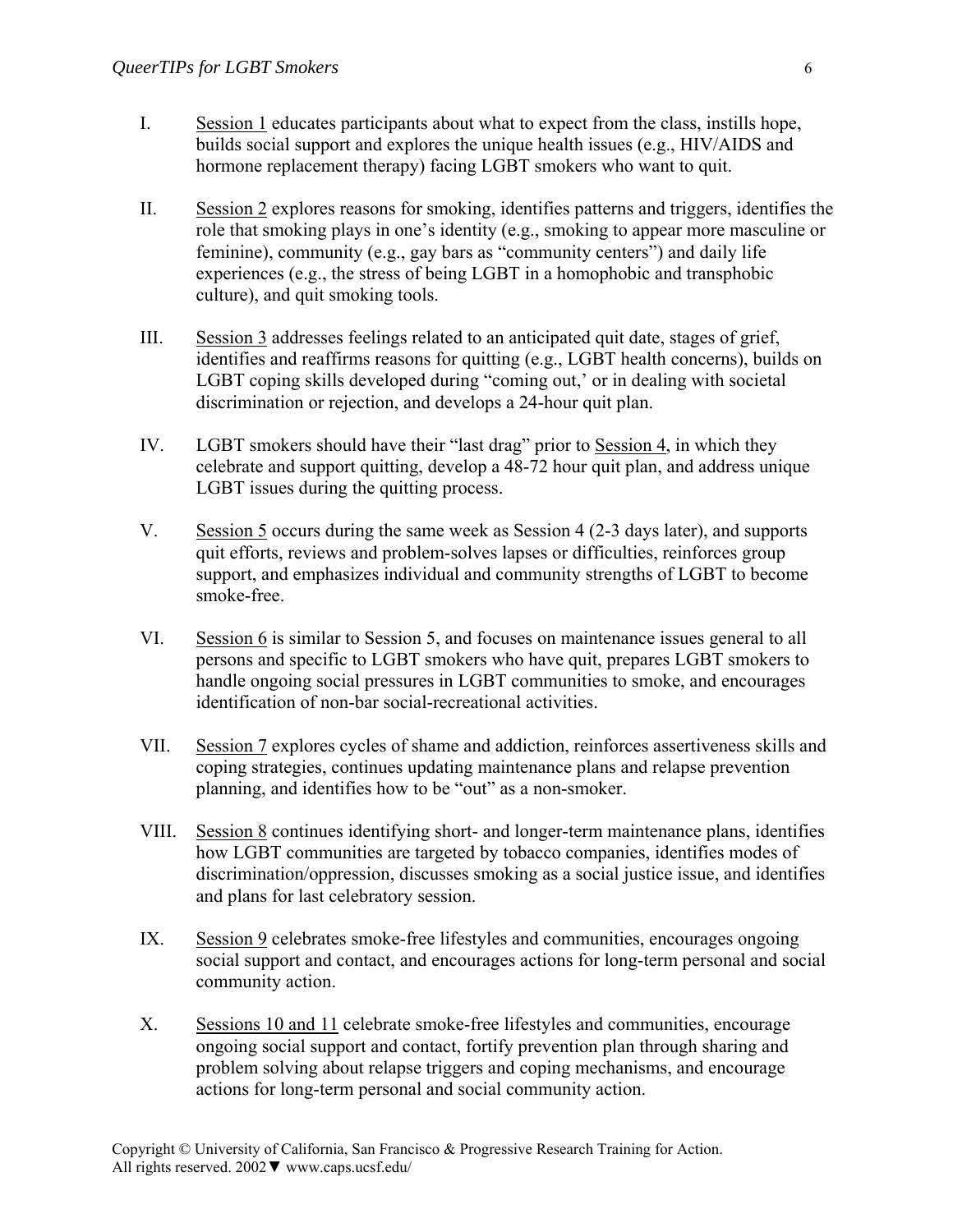### *QueerTIPs* **Training of Smoking Cessation Specialists**

QueerTIP developed a 2-day group (total of 10 hours) training, led by Gloria Soliz and Kaye Rosso, for LGBT community members (without previous smoking cessation training) to become smoking cessation specialists. Facilitators received education and training about general smoking cessation treatments, specific smoking cessation needs of LGBT smokers, general LGBT issues including specific health needs and multiple identity development (sexual orientation, gender, ethnic), group facilitation skills, and models of behavioral change.

# **Pilot Test of** *QueerTIPs for LGBT Smokers*

Eighteen people (60% men; 75% Anglo-American; average age 37; average smoking history 20 years) started a class using the new *QueerTIPs* manual. Similar to quit rates achieved by standard American Cancer Society and American Lung Association classes, 40% had quit smoking by the last *QueerTIPs* class. Group satisfaction throughout the duration of this LGBT class was extremely high. In addition to attending the class, participants used a variety of methods to quit, including nicotine replacement therapies (patch or medication) and lifestyle changes such as diet and exercise.

### **Lessons Learned from** *QueerTIPs* **Pilot Test**

- Classes were used by older (35+), primarily Anglo-American LGB persons.
- LGBT class satisfaction was very strong among all participants.
- Few transgender persons or youth sought group-based cessation classes.
- Interventions need to be multi-level to target LGBT at each stage of change.
- Cessation classes plus the utilization of other quitting tools was common.

# **Queer-Specific or Queer Context…THAT is the Question!**

To what degree do we need to tailor empirically validated smoking cessation approaches to meet the needs of LGBT smokers trying to quit (queer-specific approach), or bring existing services into LGBT communities where LGBT smokers can quit along with other LGBT smokers (queer context)? This is an open question that deserves thoughtful reflection and empirical investigation. We also need to identify the quit rates (and utilization and satisfaction rates) among LGBT smokers who seek standard smoking cessation services in traditional settings (e.g., medical centers or clinics, ACS or ALA). How do quit rates and other markers of success differ between LGBT smokers who receive effective cessation services within an LGBT versus general community-specific settings? The answers to these key questions will help determine the efficacy and effectiveness of LGBT-specific smoking cessation services.

### **Future Directions**

- Advance *QueerTIPs* by getting in-depth feedback from smokers who have used this program.
- Develop comprehensive LGBT smoking cessation services to include health and peer educators, self-help materials, and education-outreach and workshop interventions.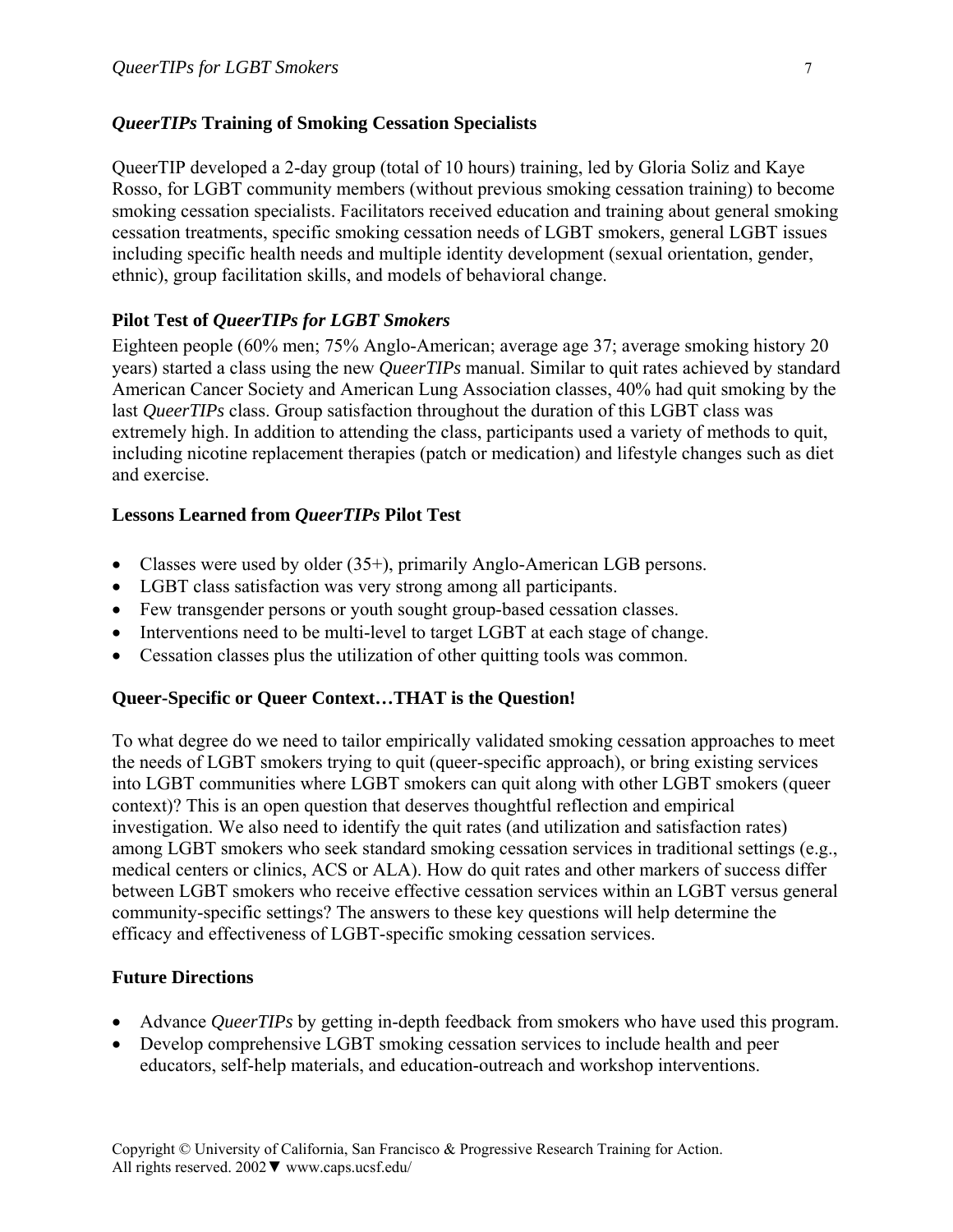- Identify whether and how *QueerTIPs* or other LGBT-specific smoking cessation services are sensitive and responsive to the diverse needs of LGBT communities, regardless of gender, ethnic background, socioeconomic status and sexual orientation.
- Where indicated, tailor and develop such services to meet these diverse needs.
- Develop and test age-appropriate smoking cessation services for LGBT youth.
- Conduct a randomized clinical trial to determine the efficacy and effectiveness of LGBTtailored smoking cessation services (such as *QueerTIPs)* compared to "best practices."

### **Materials Available**

To request a copy of this manual, *QueerTIPs for LGBT Smokers, A Stop Smoking Class for Lesbian, Gay, Bisexual and Transgender Communities* contact Greg Greenwood (415-597- 9164; ggreenwood@psg.ucsf.edu) Carolyn Hunt (415-554-9631; chunt@psg.ucsf.edu) or visit the UCSF-Center for AIDS Prevention Studies website at www.caps.ucsf.edu.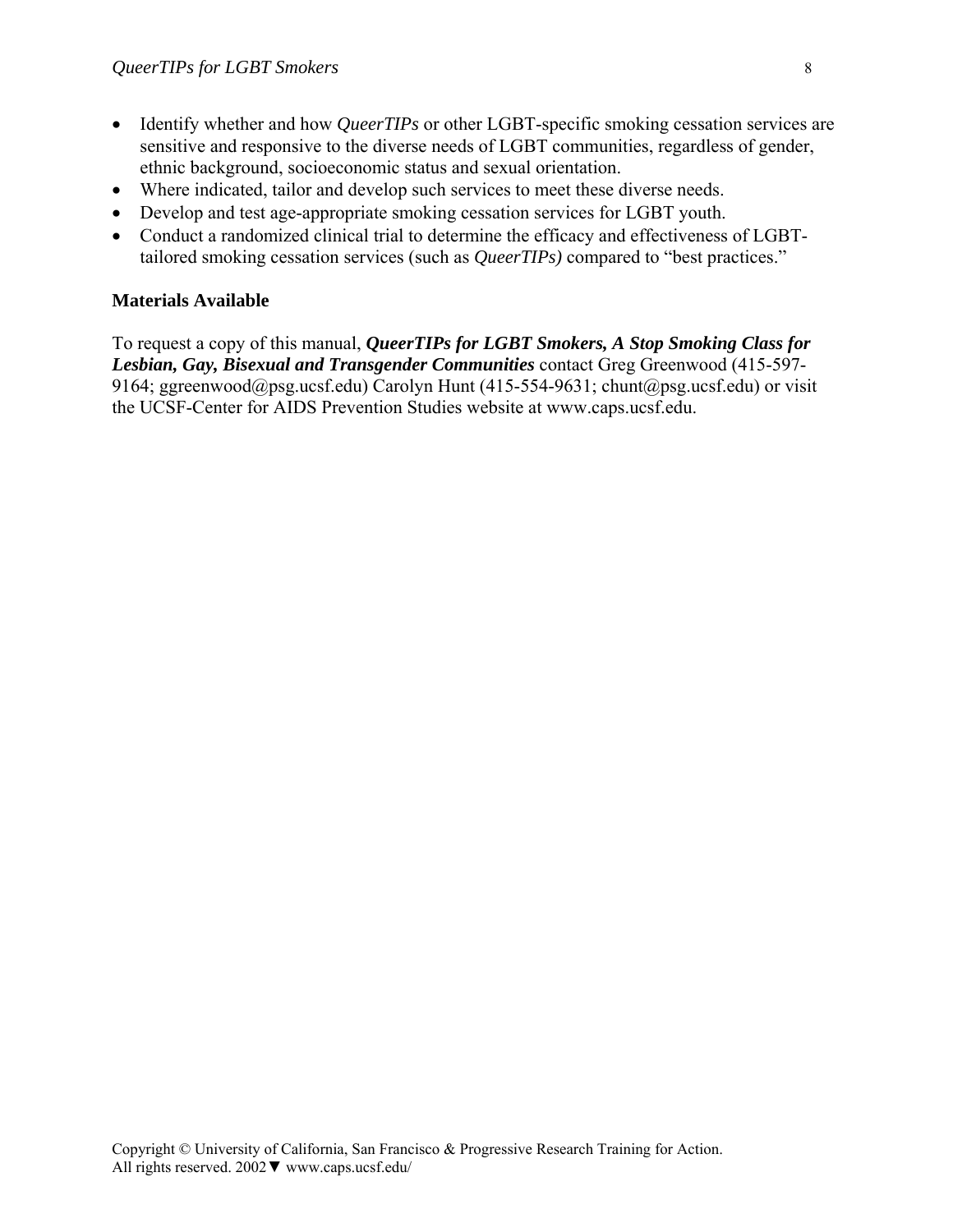#### **Table of Contents**

| <b>Session 1:</b>  | <b>QueerTIPs and Expectations</b>                                                            |
|--------------------|----------------------------------------------------------------------------------------------|
| <b>Session 2:</b>  | <b>Quitting and Coming Out</b>                                                               |
| <b>Session 3:</b>  | <b>Quitting for Better Health: Get ReadySet</b>                                              |
| <b>Session 4:</b>  | Go! Quit Night and the Next 24-48-72 Hours                                                   |
| <b>Session 5:</b>  | <b>Staying Out of the Smoking Closet Day-by-Day</b>                                          |
| <b>Session 6:</b>  | <b>Staying Out of the Smoking Closet Week-by-Week</b>                                        |
| <b>Session 7:</b>  | <b>Looking Inside: Triggers for LGBTs</b>                                                    |
| <b>Session 8:</b>  | <b>Looking Outside: Tobacco Targeting and Discrimination</b>                                 |
|                    | Session 9: You've Come a LONG Way Baby-You and Your Smoke Free Community                     |
| <b>Session 10:</b> | Booster Session 1: Staying Out of the Smoking Closet Month by Month                          |
|                    | <b>Cossion 11. Boostor Cossion 2. Ctill Stoving Out of the Smoking Closet Month by Month</b> |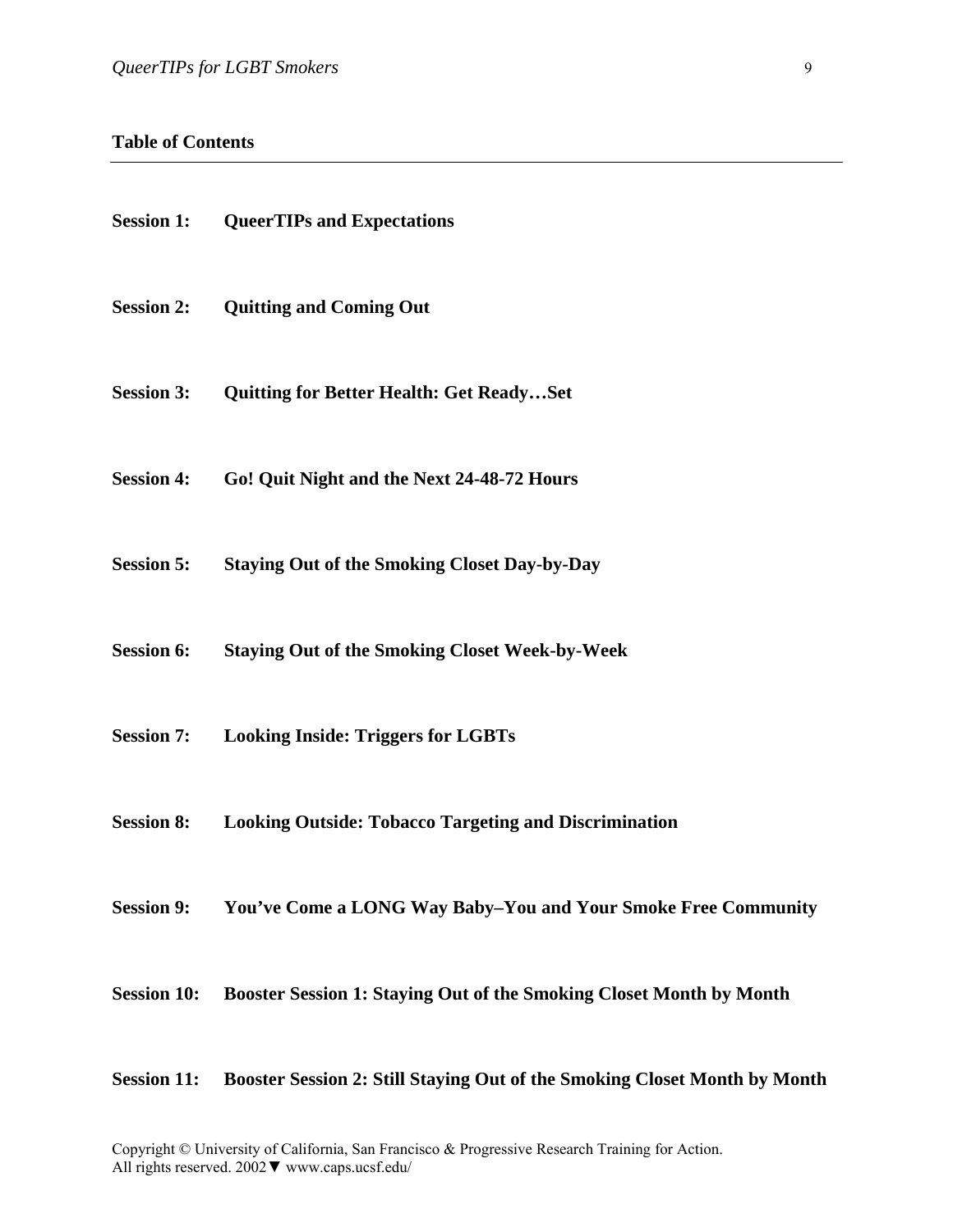### **Overview of** *QueerTIPs* **Manual**

#### **How are the sessions organized?**

Each session contains the following 7 sections:

- *Overview* of session and main goals.
- *Highlight of QueerTIPs* for LGBT smokers at this stage.
- *Preparation* prior to session includes notes to facilitator, supplies and handouts.
- *Objectives* of session.
- *Agenda* of session with timeframe.
- *Talking points and activities* includes information and probes to use to facilitate discussion of topics, as well as possible group activities to use.
- *Quit Plan and Work* during next week.

#### **What are some general guidelines to consider when using this manual?**

In order to ensure a successful beginning to your group, you need to prepare as much as possible ahead of time. You'll feel more confident and have a better sense of the potential group dynamics (a key factor in group participants' quit rates) if you do all or some of the following:

- **Be on time, prepared and organized**.
- **Make reminder calls to group participants before the first session, and as needed during the class**. During the first phone call, introduce yourself, listen to the participant's interests/concerns about smoking and quitting and joining a class, explain the purpose of the group, reiterate the logistics such as the time and location, ask about special needs, and answer any questions. Joining a smoking cessation group is a big commitment. Any personal touch will help reduce barriers to making that commitment. In addition, we all live busy lives. Reminders help get us to where we want to be. Most importantly, you begin to build trust with group members before the class begins, which only makes your job easier.
- **Review materials and get more information, if indicated**. In the course of your reminder calls, you may discover that several participants want more information about how smoking impacts a health problem, such as HIV or hormone replacement therapy. Bring copies of relevant articles from your training manual. This helps the participant and demonstrates your responsiveness to their needs.
- **Confirm and re-confirm the logistical details involved in hosting the class**, particularly if you are borrowing or renting space from an organization that you're not familiar with. Directions to clinic or meeting place? Will the door be unlocked? Do you know where the bathrooms are, and are they wheelchair accessible? Will there be audiovisual equipment available (if needed)? Do you have to set up or clean up? Will other groups or individuals be using the building at the same time? What about background noise or interruption during the group? Is parking available or is the place accessible by public transportation.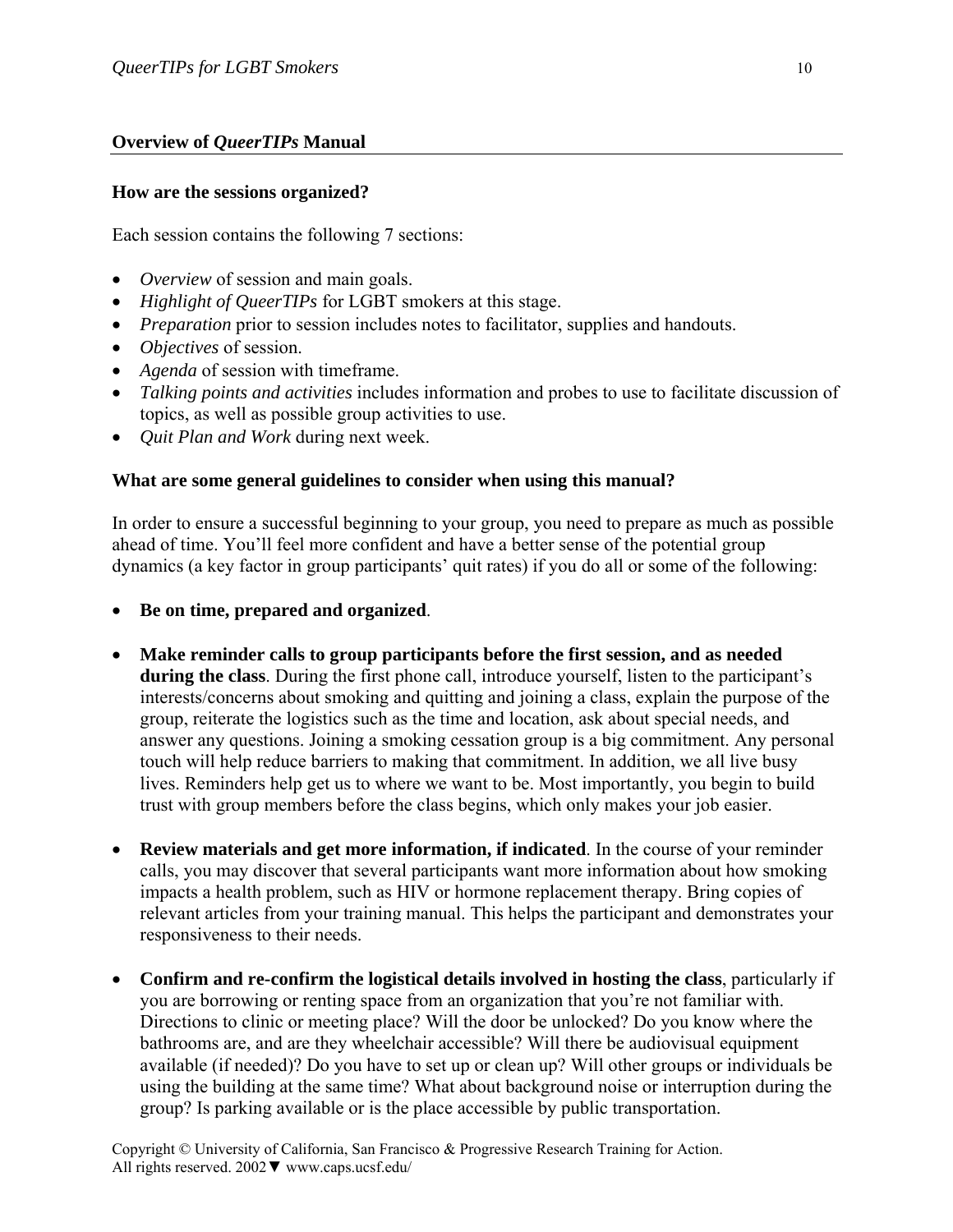- Meet regularly with your co-facilitator, if you have one, to ensure that you're both ready for the first and subsequent classes.
- **Create and maintain ground rules** with group members, and protect confidentiality at all times.
- **Create and maintain a safe space for all LGBT participants** so that each person feels accepted, valued, respected and heard.
- **Use humor** to help people relax and signal that "mistakes" and "stupid questions" are okay.
- **Be flexible**. Balance between following this manual and responding to individual and group needs.
- **Arrange meeting room**. Depending on group size, arranging chairs in a circle helps to facilitate a more intimate setting; however, this may not be possible if the room is too small or the group too big. The room should be set up in the best way possible to facilitate eye contact with other group members and to encourage interaction, sharing and support.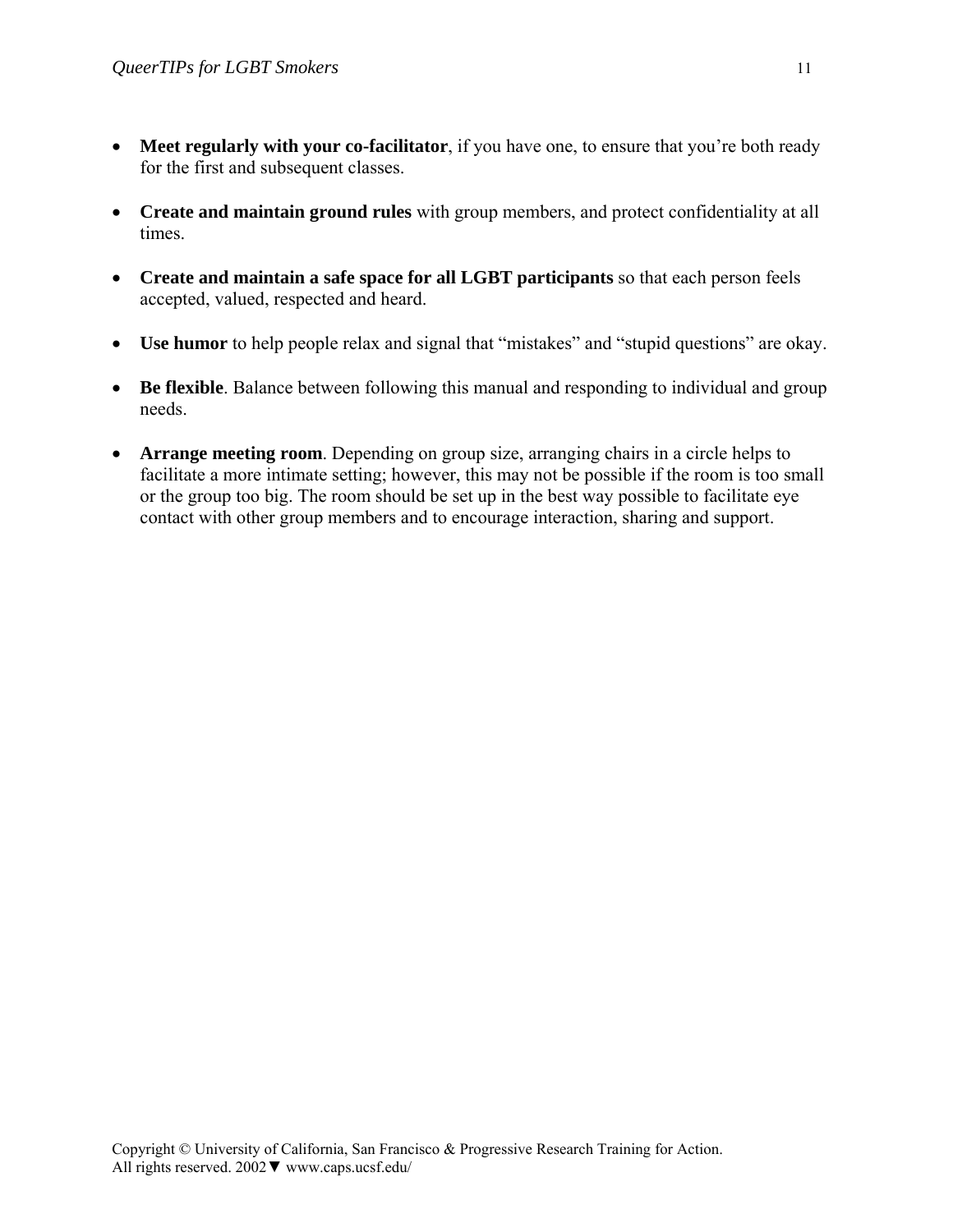#### **Session 1: QueerTIPs and Expectations**

#### **Overview**

Before the difficult work of quitting smoking can begin, participants need to know what they can expect from the group and how it will meet their individual needs. You should emphasize that this work is founded on years of proven clinical methods used by the American Cancer Society and American Lung Association to help people to quit. This program differs in that it not only addresses the needs of all smokers trying to quit, but it also addresses the unique needs and issues facing LGBT smokers. Plus, this program is offered by LGBTs for LGBTs in LGBT settings.

The overarching objective of the first session is both simple and absolutely essential to helping participants quit: create a safe and comfortable place for lesbian, gay, bisexual, and transgender people to be open about their fears, situations, families, challenges, and hopes.

Building trust, respect and dialogue is the name of the group smoking cessation game. This is particularly true for queer groups. In most areas, queers expect to feel alienated or isolated if they join groups or attend public events. Typically, a queer person may be the only one in such a group or situation. To make matters worse, bisexual and transgender people historically haven't been welcome in many gay or lesbian groups. People of color have been expected to conform to white cultural norms in mixed social, political, and professional situations. Thus, it is important to create a safe space where participants feel accepted, respected, valued, and heard. You play a key role in creating this space by signaling that you are organized, competent, attentive to participants' needs, and intolerant of divisive or damaging language or behavior. You may not feel that you have this much power—but, you do—particularly in the first session as you set the tone for the coming weeks.

Part of building trust, respect, and dialogue in a group of LGBT people is addressing the issues of homophobia, bi-phobia, and transphobia directly. You can open the discussion by explaining that all three types of "phobias" can be present even in a group of LGBTs, sometimes because of a clear intent on the part of an individual to alienate or offend another participants, but more often because most of us can be unaware of the consequences of our words and actions when it comes to sexual orientation or gender identity. Take time in this first session to discuss these issues and address individual concerns, referring to the list of definitions provided in the training of trainers. Make it clear to the group that, as the facilitator, you will not tolerate hurtful remarks or actions and that this is a place for all LGBTs to feel comfortable.

#### **Highlight of QueerTIPs for Session 1**

- QueerTIPs is a tailored smoking cessation class by and for LGBT smokers.
- Quitting within a queer context combines best practices with a queer sensibility.
- QueerTIPs provides a safe, supportive place to quit where each person can talk freely about her/his needs, issues, and challenges in quitting.
- QueerTIPs provides a place to meet and support other LGBT smokers.

Copyright © University of California, San Francisco & Progressive Research Training for Action. All rights reserved. 2002▼ www.caps.ucsf.edu/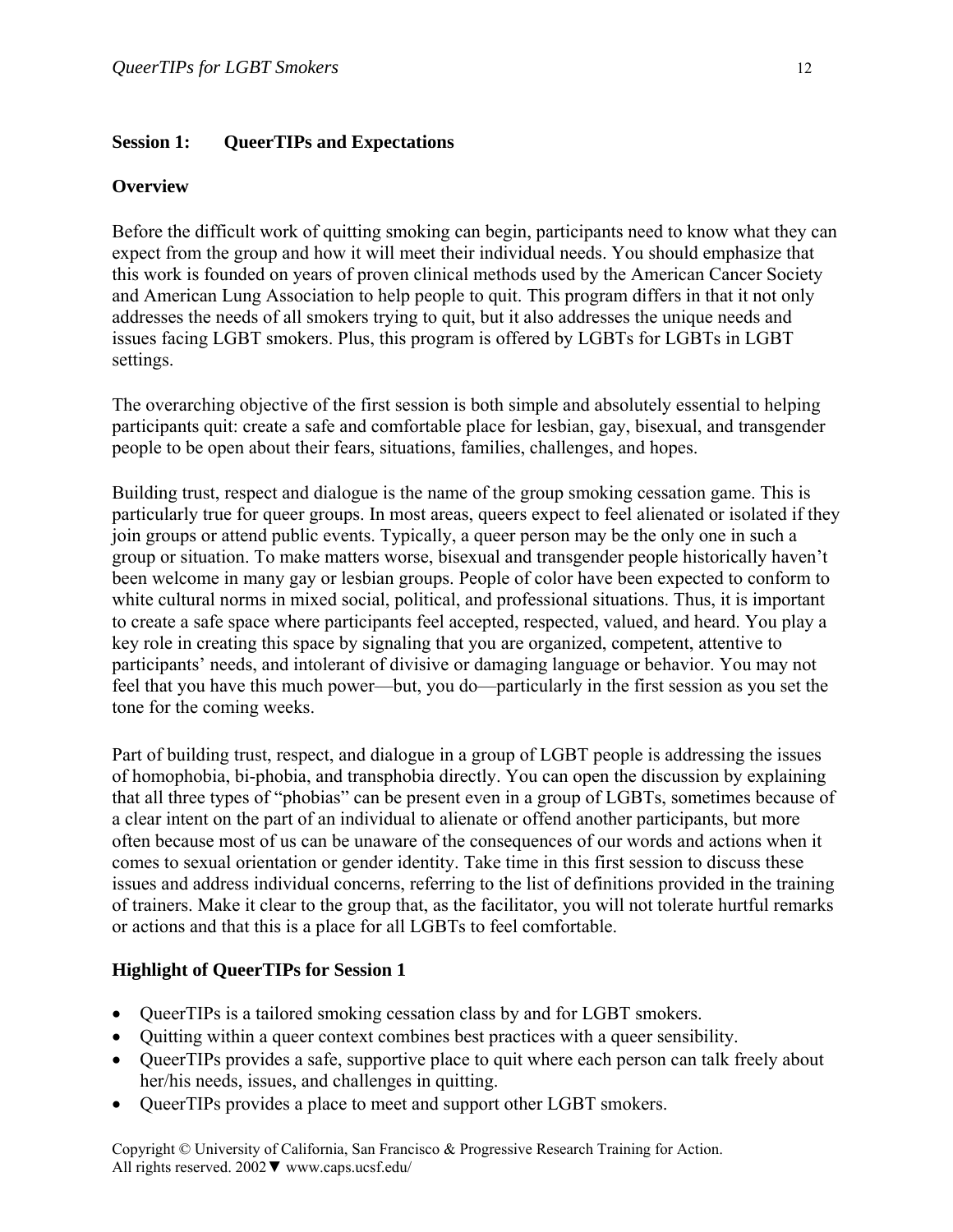• QueerTIPs helps to empower LGBTs who experience cultural victimization.

# **Preparation**

Notes to facilitator

- Set appropriate expectations of *QueerTIPs* and what group leader and members can offer to the LGBT smoker trying to quit.
- Prepare group to discuss smoking and quitting from an LGBT angle. Some may feel that their smoking and quitting has and will be affected by being LGBT and societal homophobia/transphobia. Others may object and feel that there is no link. They may reason that smoking and quitting is the same for all people, regardless of sexual orientation, age, ethnicity, etc. Emphasize that both sides are valid, and that discussion and exploration of this link will occur as makes sense for group members.
- Emphasize that the first task of QueerTIPs is to help LGBT smokers quit in a safe, confidential space.
- Many LGBT people use or have used tobacco, alcohol, and/or other drugs to "medicate" feelings of shame or anger. Having a framework to understand sexual orientation and gender identity is critical for working with individuals who are coming out or who are at risk for relapse.
- Explain that homo/bi/transphobias can be part of any group, even a group of LGBT people. Be prepared for a variety of levels of comfort/familiarity with bisexual and transgender issues, in particular.
- As participants share about themselves (in terms of sexual orientation and/or gender identity) throughout the session, role model an open and accepting attitude for other participants.

# **Supplies**

- Standard supplies: Roster/sign-in sheet, class packet, name tags, color markers, flip chart, pencils/pens
- Class packet with information re: class and first session handouts (see below). Packet includes clinic information and logistics, CAPS Fact Sheet of Smoking among LGBT, class ground rules, and class contact sheet.
- *Week 1 Smoking Cessation Measure*

# Handouts

- *Three Necessary Conditions for Smokers to Quit*
- *Stages of Change Ladder*
- *Chemicals in Cigarettes & Cigarette Smoke*
- *My Reasons for Becoming Smokefree*
- *Track Pack*
- *Smoker's Profile I*
- *Why Do I Smoke?*
- *Smoking Cessation Resources on Web*
- *Characteristics of the 4 Stages of Behavior Change*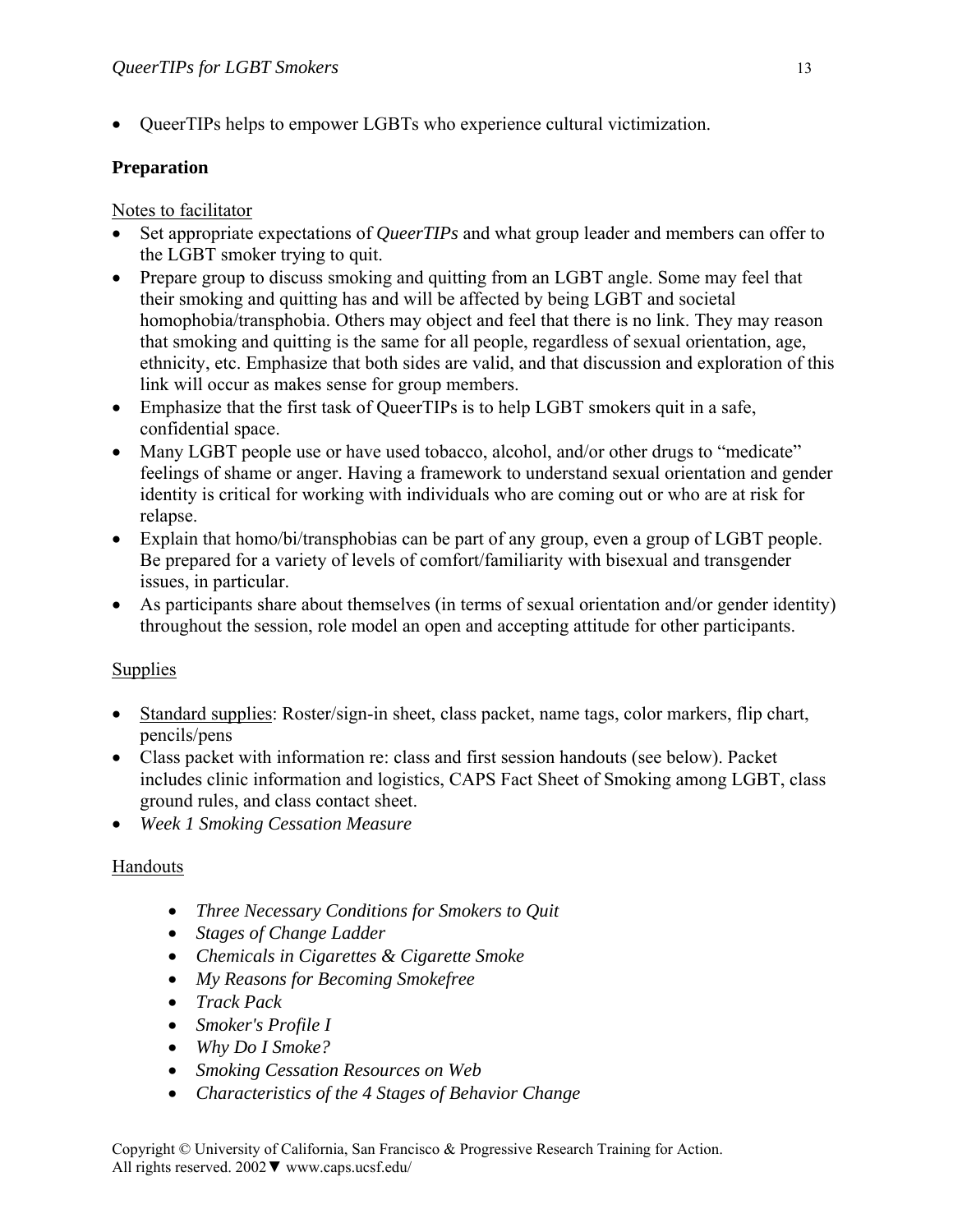### **Objectives for Session One**

By the end of this session, participants will:

- 1. Describe the structure and process of the program.
- 2. Differentiate *QueerTIPs* from standard cessation classes.
- 3. Describe smoking among LGBTs, and compare to the general population.
- 4. Generate ideas about why smoking is a major public health problem among LGBTs.
- 5. Discuss in what ways quitting is different (or not) for LGBT smokers.
- 6. Identify reasons for wanting to quit.
- 7. Identify expectations of program, leader, and other group members.
- 8. State where participants are on stage of change ladder.
- 9. Describe smoking history and previous quit attempts.

### **Agenda for Session One**

| 1. | Registration                                         | 10 minutes |
|----|------------------------------------------------------|------------|
|    | 2. Facilitator(s) introduction                       | 5 minutes  |
|    | 3. Participant introductions                         | 15 minutes |
|    | 4. Ground rules $&$ creating a safe/supportive space | 10 minutes |
|    | 5. Find Someone Who exercise (optional)              |            |
|    | 6. QueerTIPs overview                                | 10 minutes |
|    | 7. BREAK                                             | 10 minutes |
|    | 8. Smoking among LGBT                                | 15 minutes |
|    | 9. Expectations                                      | 15 minutes |
|    | 10. Stages of change                                 | 15 minutes |
|    | 11. Using other tools to quit                        | 10 minutes |
|    | 12. Quit plan, and next steps                        | 5 minutes  |

### **Talking Points and Activities for Session One**

- 1. Registration
	- A. Check-in
	- B. Handout name tags, pens, materials
	- C. Handout QueerTIPs packet
	- D. Complete *Week 1 Smoking Cessation Measure*
- 2. Facilitator(s) introduction
	- A. Discuss your own personal smoking history (or how touched if nonsmoker), and your interest in facilitating *QueerTIPs.*
	- B. Emphasize that participants may have a variety of thoughts and feelings about quitting and their ability to reach their goals. Encourage participants to "keep coming back."
- 3. Participant introductions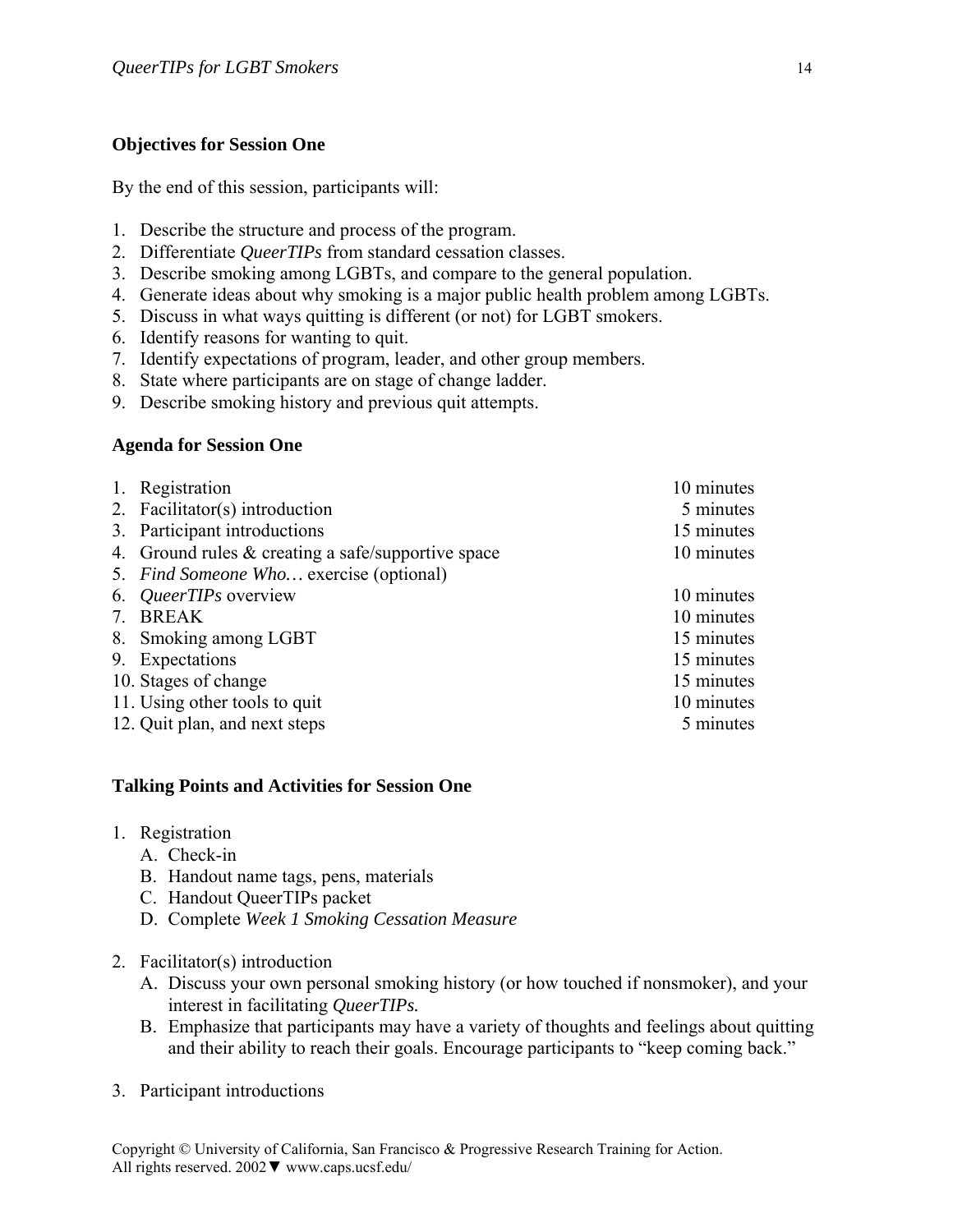- A. Approximately 1 minute/person depending on class size.
- B. List following items on flip chart: name; years smoking, longest period quit, brand and current smoking pattern, reasons for quitting.
- C. Listen for, highlight, and explore queer angle in smoking and quitting. For example, smoking to relieve stress in bars, smoking to appear more masculine, difficulty in quitting because of other daily stress, wanting to quit because of HIV or other queer-related health concerns.
- D. Listen for indicators of empowerment versus cultural victimization: "I want to quit" versus "I have to quit."
- 4. Ground rules and creating a safe/supportive space
	- A. Provide basic information regarding clinic, parking/transportation, class schedule, meeting times, bathrooms, breaks, etc.
	- B. Class will start on time and last two hours.
	- C. Come clean and sober from alcohol and drugs.
	- D. Share your truth by making "I" statements
	- E. Listen to others with open mind and respect.
	- F. "Equal sharing time" for all group members; may sometimes encourage quiet members to share and more vocal members to provide space for others.
	- G. Weekly phone calls or check-in with facilitator and other group members encouraged.
	- H. Notify facilitator if cannot attend a session.
	- I. Maintain confidentiality: "What is said in the room stays in the room."
	- J. Explain personal homo/bi/transphobia (the belief that LGBT people are inferior to heterosexuals and/or the fear of being perceived as LGBT, can be 'internalized'), interpersonal homo/bi/transphobia (the fear or hatred of LGBT people that is manifested in behavior such as name-calling, harassment, rejection by family or co-workers, etc.), and institutional homo/bi/transphobia (the ways that government, churches, businesses discriminate through policies, allocation of resources, and written standards of behavior). Ask the group for questions or comments.
	- K. Review the "Transgender Continuum" and invite comments and discussion.
	- L. If you have time, invite participants to use the "Find Someone Who…" handout (or a modified version) to circulate in the room and answer the questions. Ask the group what they observed or learned from the exercise.
- 5. Find Someone Who… exercise (optional)
- 6. QueerTIPs overview
	- A. Tailored approach by and for LGBT smokers trying to quit.
	- B. Based on proven clinical methods of smoking cessation: American Cancer Society and American Lung Association.
	- C. The first two LGBT tailored approaches: The *Last Drag* and *Out & Free*.
	- D. In 1991, a collaborative group of anti-tobacco advocates and smoking cessation specialists developed the *Last Drag* group smoking cessation class for lesbian, gay, bisexual, transgender and HIV-positive smokers. This class was a tailored version of the American Lung Association cessation model, *Freedom from Smoking*. Gloria Soliz was certified by the American Lung Association as a smoking cessation facilitator and began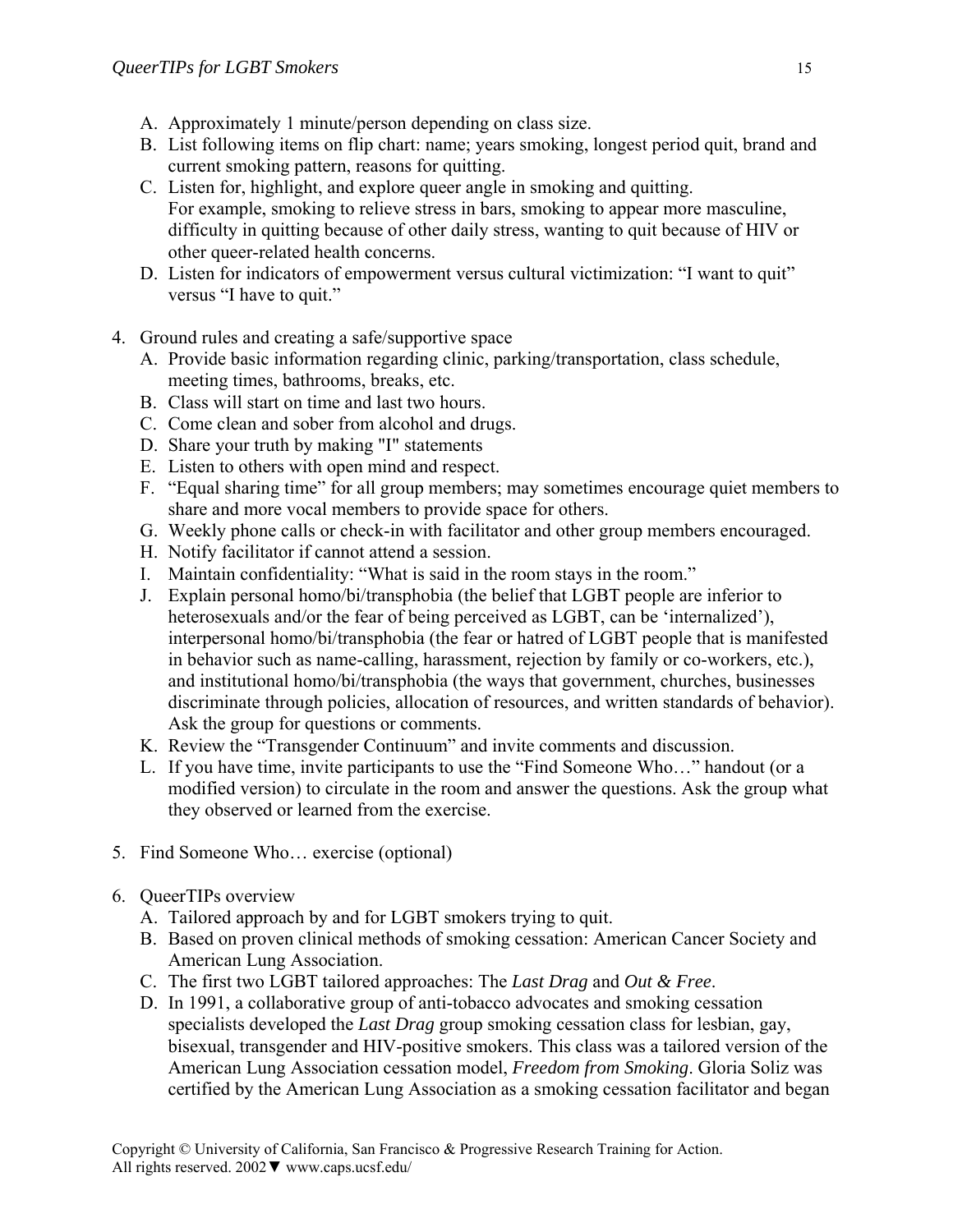leading *Last Drag* classes for the San Francisco Bay Area LGBT communities. Gloria and the original Last Drag received an award of excellence from the Tobacco Control Section of the Department of Health Services, State of California in 1992 for this unique smoking cessation program.

- E. A second LGBT-tailored intervention is *Out & Free*, a self-help intervention developed in Seattle, Washington (Brucker, 1995). This program is based on the transtheoretical model of behavior change, or Stages of Change Theory, frequently used in general population smoking treatments. *Out and Free* tailors this model of smoking treatment to the LGBT community by drawing parallels between each stage of the quitting process with each stage of the "coming out" process, i.e., acknowledging and accepting ones' self as a sexual minority. The structure of the intervention is based on each stage of behavior change and points out the similarities between the steps of quitting smoking and the steps of coming out. For example, thoughts about smoking and cigarettes often pervade the mind of an individual who just quit smoking (action stage) and is encountering new situations as a non-smoker. *Out and Free* points out that the similarity of this situation with the early phase of coming out when thoughts of being a LGBT person seem to be all one can think about. *Out and Free* then goes on to identify skills used during the coming out process that are similar to the skills used when quitting smoking, such as gaining social support from others.
- F. *QueerTIPs* is a combination of all the above.
- G. This tailored approach is not well researched.
- H. It is not known if LGBT will be more successful in this tailored class versus in a standard class with the general public.
- I. *QueerTIPs* offers quit strategies that all smokers need to quit, but in a queer context and with a queer sensibility, so that unique needs/issues in quitting are addressed.
- 7. BREAK
- 8. Presentation of smoking among LGBT
	- A. Higher rates of smoking suggest LGBT have not benefited from comprehensive and aggressive tobacco control efforts.
		- Evidence suggests that LGB youth and adults (no data for transgender (T) persons) smoke at higher rates than their heterosexual counterparts.
		- Precise estimates of disparities in smoking have been difficult to gauge for three reasons: enumerating LGBTs living in the U.S is difficult, if not impossible); LGBT health studies generally do not research smoking; and, population-based surveillance studies do not ask about sexual orientation or transgender identity.
		- Recent work completed by UCSF researchers corrects for these limitations for urban gay/bisexual men only. A household-based probability sample (n=1780) of GB men living in 4 large U.S. cities (Chicago, Los Angeles, New York and San Francisco) demonstrated that current smoking rates were higher compared to heterosexual men living in the same cities (32.2% vs. 25.3%, respectively).
		- Among MSM living in San Francisco, 30.8% were current smokers compared to 13.2% of heterosexual men in this city.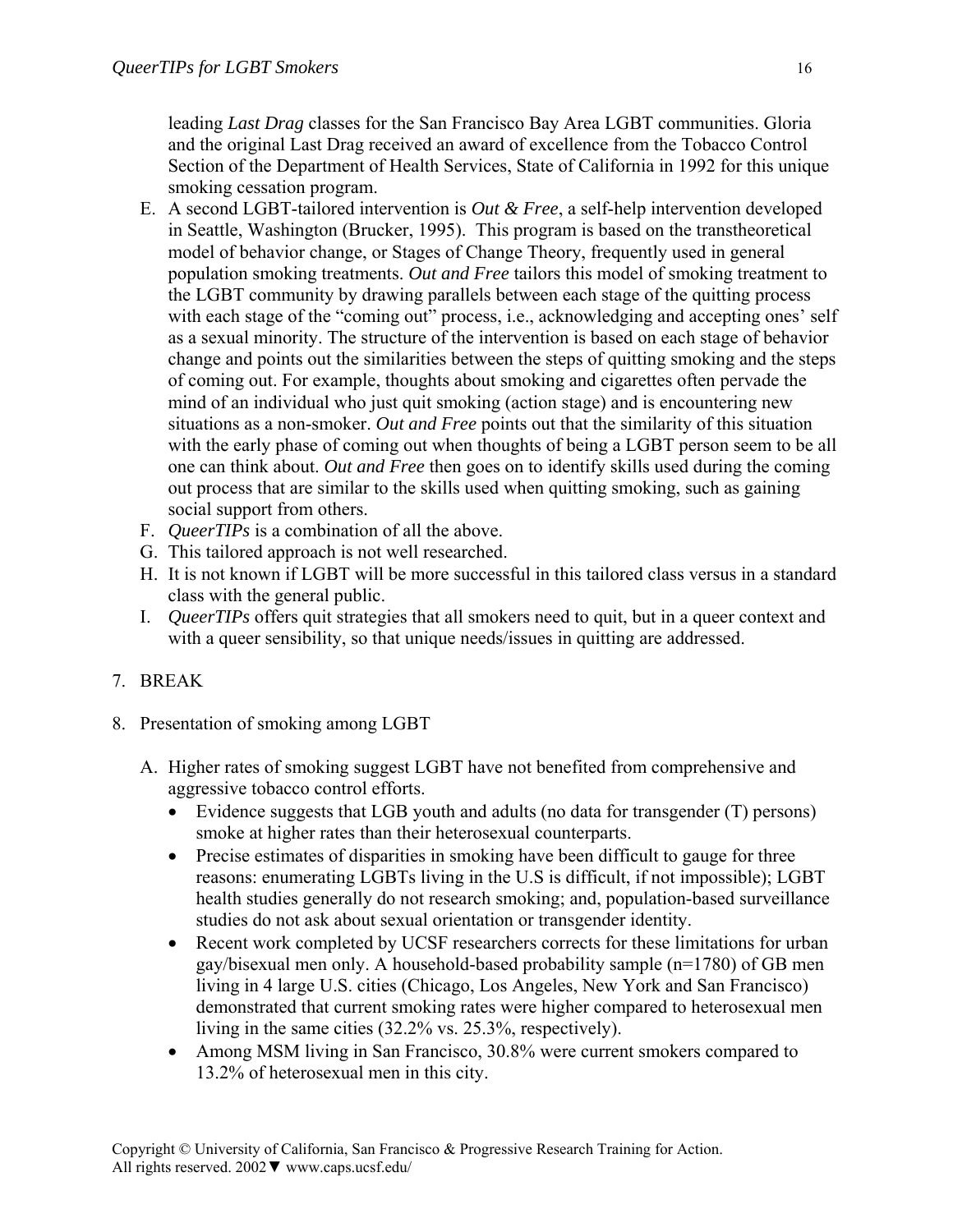- Although differences were not as large, similar findings emerged between MSM living in Los Angeles, New York and Chicago compared to heterosexual men living in these same three cities.
- These data are the first ever tobacco use data from a probability sample of urban MSM that clearly demonstrates smoking rates are higher (regardless of age, education and ethnicity) among these men compared to the general population.
- Data from a large health maintenance organization found that LB women compared to heterosexuals were more likely to smoke (25.4% vs. 12.6%, respectively).
- Using school-based data from the Massachusetts Youth Risk Behavior Survey, Ryan et al. found that current smoking was higher among LGB-identified (59.3%) students than among the heterosexual-identified students in (35.2%).
- High rates of smoking have been reported in numerous HIV-positive cohorts: 57% of 3221 HIV-positive men and women were current smokers.
- Niaura, Shadel, Morrow, Flanigan and Abrams (1999) survey HIV outpatient clinics and found that more than 70% of patients were smokers. In addition, 80% of smokers had not considered and were not considering quitting smoking in the near future.
- While there are no estimates of smoking among transgender persons, smoking rates are likely high given identified risk factors: poverty, low education, prevalent substance abuse, stressful living environments (e.g., unstable housing, violence), and incarceration.
- In Los Angeles County, data from 2002-2003 show a significantly higher smoking rate for lesbian, gay, and bisexual adults (32%) versus heterosexual adults (15%). Further, less than half of all lesbians, gays, and bisexuals had attempted to quit smoking and less than half of all lesbian, gay, and bisexual smokers who had visited their healthcare practitioner within the last year were advised to quit smoking.
- B. Smoking exacerbates heavier health burden (e.g., HIV/AIDS, cancer risks) that needs to be addressed.
- C. Many LGBTs are affected by cultural victimization: stress; homophobia, transphobia, etc.
- D. Anti-smoking ads, or ads to motivate people to quit, may be seen as appealing to the "straight and narrow."
- E. LGBTs value freedom and individual choice; may react negatively to top-down quit messages that are heavy-handed, that do not take into account life experiences and context, and that might trigger undercurrents of shame.
- F. LGBTs might react and resist anything seen as "restrictions" on their behavior
- G. Many may fear to give up or grieve something that may have helped them during LGBT identity development, that helped them navigate LGBT spaces, and that seemed a natural part of LGBT environments.

# 9. Expectations

- A. Each person gets marker and large sheet of paper from flip chart. Tape to wall.
- B. Title paper: "Expectations of…"
- C. Along the left side of the paper, writes headings: self, class, facilitator, other group members, and others.
- D. Fills in expectations and then returns to seat
- E. Each person (or subgroup) shares with group what s/he wrote down.
- F. Person/subgroup discusses the degree to which expectations are realistic.

Copyright © University of California, San Francisco & Progressive Research Training for Action. All rights reserved. 2002▼ www.caps.ucsf.edu/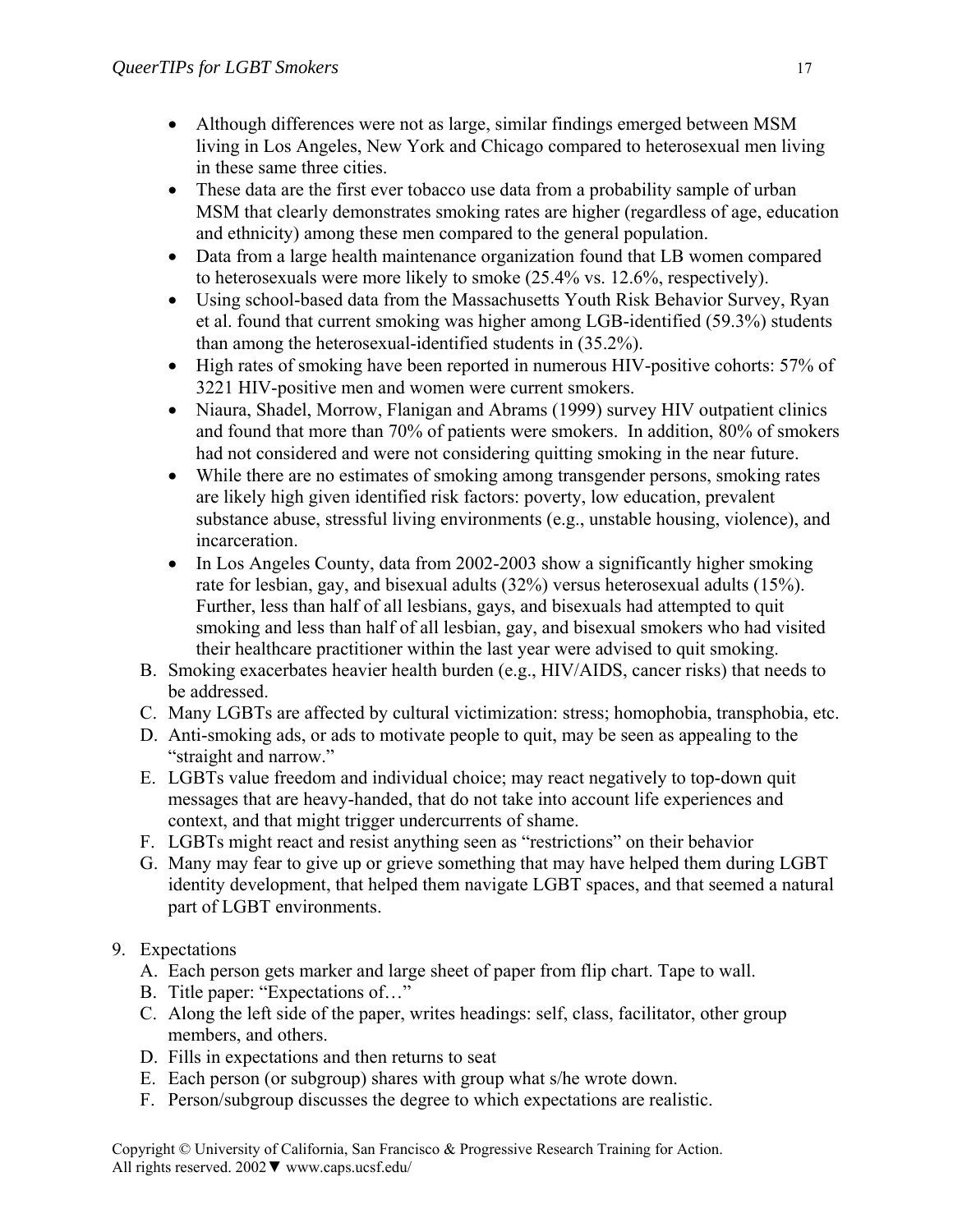- G. Highlight benefits of becoming a nonsmoker.
- 10. Stages of Change Ladder/Why do I Smoke?/Reasons for Quitting
	- A. Hand out *Stages of Change Ladder* and invite participants to share thoughts about where they are on the ladder.
	- B. Hand out *Why do I Smoke?* and invite participants to complete worksheet and share the results.
	- C. Invite participants to identify their top 3 reasons for quitting and write on flip chart paper.
- 11. Other quit tools/methods
	- A. Many routes to quitting, each person will find the right combination to help her/him.
	- B. Need personal quit plan, which will develop in class.
	- C. In addition to classes, might use nicotine gum/patch, taper/cut down, self-help books, support/advice/consultation with others (e.g., doctors, health or other professionals), hypnosis, etc.
	- D. Will provide information about these other methods as needed, plus can learn from other group members.
- 12. Quit plan and homework for next session
	- A. Identify "homework" and next steps
	- B. Clear steps toward preparing to quit include changing brands, getting rid of stock pile, buying only one pack at a time, smoking during restricted times or in restricted places, smoking with opposite hand.
	- C. Reduce stress in life, focus on personal health and well being, time to relax, get extra sleep, start changing diet, start stretching and exercising, wear comfortable clothing.
	- D. Start tracking smoking habit with the *Track Pack*, discuss role and purpose.
	- E. Complete *My Reasons for Becoming Smoke-free.*
	- F. End on positive note of excitement about class, encouragement, and support.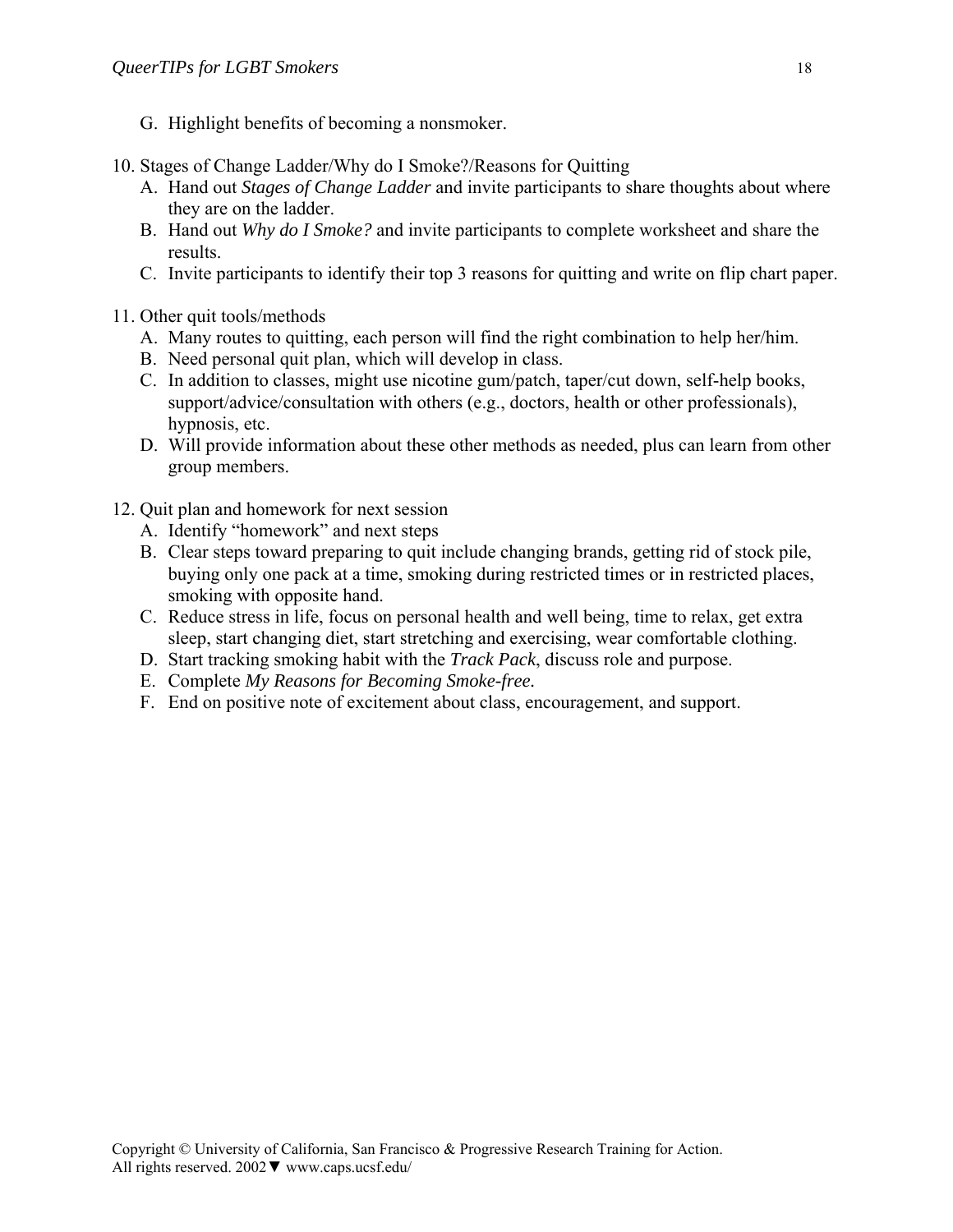#### **Session 2: Quitting & Coming Out**

#### **Overview**

The goals of this session are threefold: (1) to place the process of quitting into a new but familiar context for LGBTs, (2) to explore (as necessary) the roots of smoking and how these roots are related to current life context and triggers, and (3) to educate participants re: variety of quit tools and methods that are available.

Remember to review highlights from the first session for both those who are returning and those who are joining the class during the second week. Invite new members to share about themselves and their smoking histories and goals. Reiterate the ground rules agreed on the week before, and post them in a visibly accessible place. You are still in the process of building trust, so it is important to continue to set a tone of mutual respect, listening, and non-judgement.

Quitting is one of the most challenging habits to break, but the rewards of becoming smoke-free are enormous for the smoker and those around him/her. As most know, quitting is a process that takes time and commitment. To educate smokers about this process and provide support, it may be useful to help LGBT smokers think about quitting in a brand new light, one that is familiar and unique to their LGBT experience. One such common experience is coming out as LGBT, or in dealing with life-related stress because of LGBT status.

Emily Brucker, smoking cessation educator from Seattle, developed a booklet entitled "Out and Free: Sexual Minorities and Tobacco Addiction." She talks about the parallels between the process of quitting (aka stages of change) and the process of coming out. She also suggests in "Out and Free" that the same skills used in coming out as LGBT could be used by LGBT smokers to quit and stay smoke-free.

Parallels between coming out and quitting. This session is the first of several that build on Emily Brucker's concept in exploring how coming out is, for most, a life-changing event that, like smoking, has been a journey filled with numerous challenges and rewards. This approach offers a fresh angle from which to think about the process (and time, commitment, energy, up's/down's) of quitting, and could increase motivation and skills by providing LGBT smokers the psychological and emotional space to maintain a hard-to-change behavior. Framing quitting within the lens of coming out reinforces the notion that quitting takes time, commitment and the involvement of others. It helps LGBT smokers recognize that the same inner strengths and resources used to come out can also be used to quit. Plus, it places quitting within a context of strengthening one's pride in self and community and freedom to live on one's own terms (themes that strike deep chords among LGBTs). Sometimes, such a shift in perspective is necessary, particularly for smokers who need several attempts to successfully quit.

Roots of smoking and current day triggers. The second aim is for smokers to briefly explore their history of smoking to learn about their personal triggers—the situations, environments, or feelings that are strongly associated with smoking. This session will explore the what/where/when/why/how of starting to smoke and one's individual smoking patterns. Listen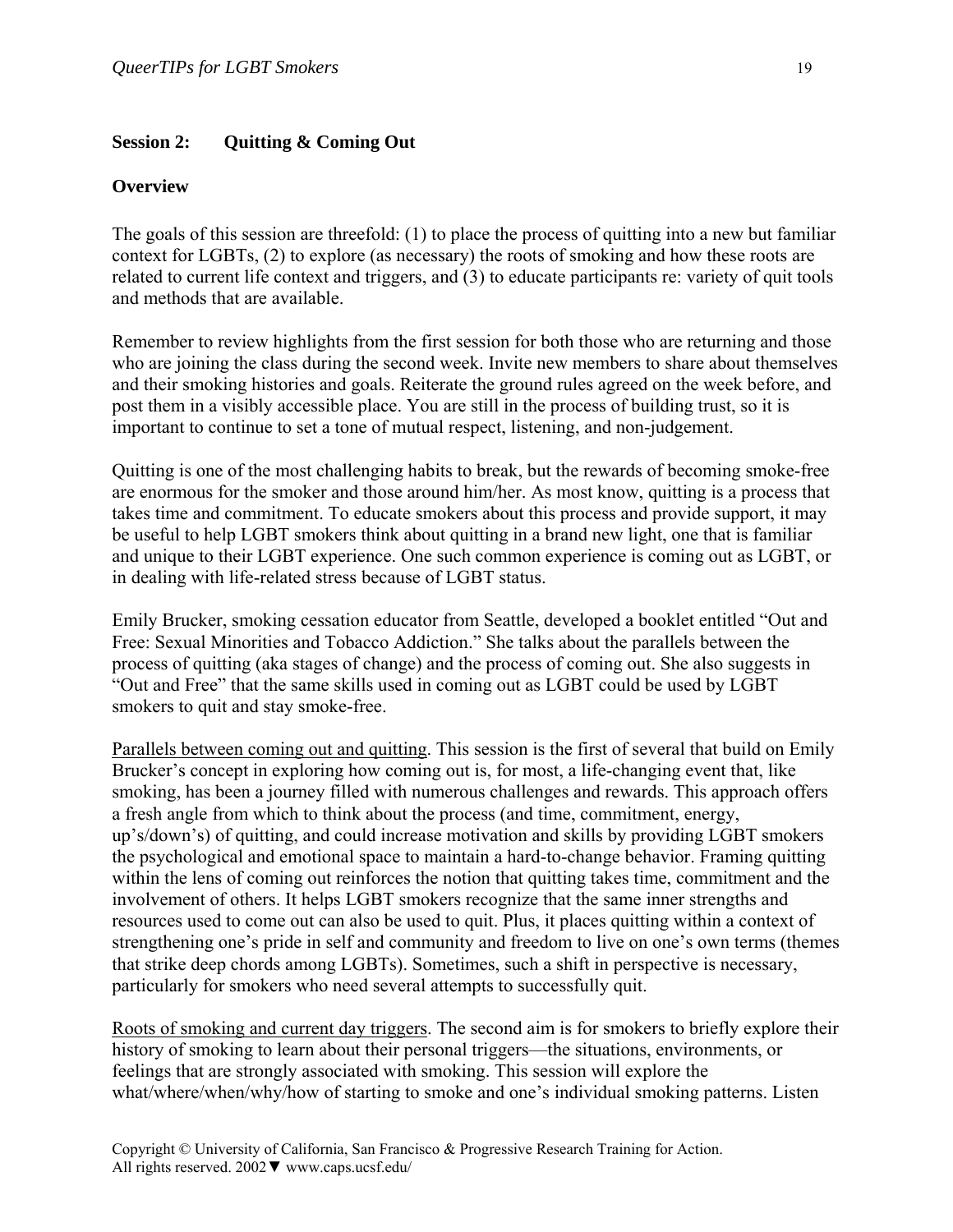for cues related to starting or continuing to smoke due to being LGBT. The LGBT smoker needs to understand his/her smoking past (including how it is linked with being LGBT) and to understand *why* s/he smokes, in order to prepare to become a nonsmoker.

Researchers Jay Paul and colleagues at UCSF (Dr. Jay Paul; jpaul@psg.ucsf.edu; 415-597-9100) have helped uncover the common and unique factors in LGBTs' smoking histories. Common reasons for smoking include managing stress, dealing with negative moods, coping with boredom or loneliness, wanting to look cool or sophisticated, and learning to associate it with everyday events such as drinking coffee, after meals, etc. LGBT-specific reasons include navigating LGBT social spaces to decrease anxiety or meet prospective partner, appearing more feminine or masculine, avoiding being rejected by nonsmoking friends who are seen as "straight and narrow," and managing negative feelings related to homophobic or hostile environments. Identifying these triggers will help the LGBT smoker understand what s/he is trying to *accomplish* through smoking. Over time, gaining this understanding will help a smoker develop ways of accomplishing the same result without using tobacco.

Box of quit tools. A third focus is to learn about various smoking cessation tools, consider options in the quitting process, and begin to develop preliminary plans for becoming a nonsmoker. There are a wide variety of techniques and methods available, including pharmaceutical products, nicotine fading and tapering, and quitting "cold turkey." The important thing is for each smoker to choose tools that meet her/his individual needs and lifestyle, and address her/his individual triggers.

### **Highlights of QueerTIPs for Session Two**

- Describes the parallels between the process of coming out and the process of quitting.
- Explores the interconnections between smoking and stages of awareness and coming out as LGBT—how coming out experiences and living as queers can impact our smoking habits.
- Understanding how we became smokers helps us understand our triggers.
- Identifies LGBT-specific smoking triggers and patterns based on smoking history.
- Begins to explore, identify and apply innate skills and supports used during the coming out process to the smoking cessation process.

# **Preparation**

# 1. Notes to facilitator

- "Coming out" may not be relevant for some participants who are either not out or who see the concept as alien to their own experience. Listen carefully and respectfully to any negative reactions, acknowledge that "coming out" may not be a perfect fit for everyone, and highlight the connection as new and creative way to view quitting.
- Coming out is both a unique and a common experience. While the characters, stage, and props may change, the general storyline is often similar. The point of this session is to use the common experience of coming out (or struggling with life-related stress due to being LGBT) as a tool to help think about and approach quitting in new way.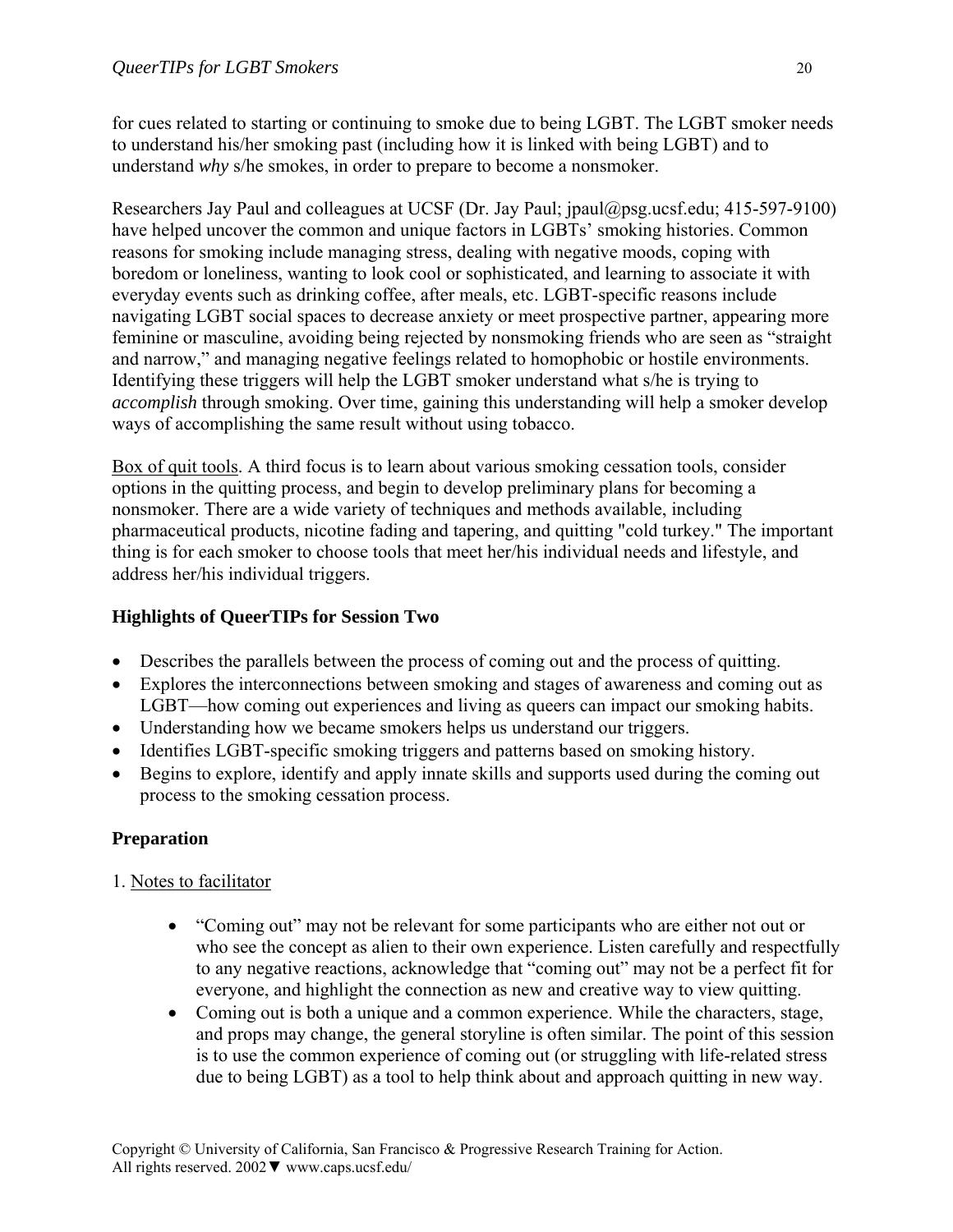- The secondary benefit of drawing parallels between coming out and quitting is the focusing of the discussion in the past, which helps to explore smoking history and identify deep-seated triggers. This discussion explores how the roots of smoking may have been planted during early LGBT awakening. Many people initially reject the idea that smoking played a role in their coming out experience. But in research at UCSF, Jay Paul and colleagues found that when youth (age 18-24) were asked to talk about their initial experiences smoking, many described struggles of identity confusion and stress with family or friends because of emerging same-sex attraction. In fact, after discussing these issues, many switched their initial rejection of any connection and clearly linked underlying motivators to smoke with LGBT-related experiences.
- Don't force the connection between coming out and quitting. Explore in an open, inquisitive way, and ask open-ended questions that don't automatically link coming out with smoking but explore how starting to smoke might have been related to the stages of coming out (denial, emerging awareness of attraction, etc.).
- Instead of using the coming out experience to identify innate skills and supports that could be used in quitting, you could also focus on experiences with daily/life hassles due to status of being LGBT. Many of the same issues may arise. For example, those who experience harassment for being LGBT may rely on many of the same skills, coping strategies or outside resources as someone coming out.
- Linking smoking and quitting may generate discussion about individual choice versus societal influence. Important to not get caught in "either-or" discussion but to explore how both could contribute. See "Notes to Facilitator" in Sessions 7 and 8 for further details about this issue.
- 2. Supplies
	- Standard supplies: Roster/sign-in sheet, name tags, color markers, flip chart, pencils/pens
- 3. Handouts
	- *Top 5 Reasons for Becoming a Nonsmoker*
	- *My List of Rewards*
	- *My Smoking Budget*
	- *Ifs, Ands, and Butts: Excuses and Realities of Smoking*
	- *Calculating the Cost worksheet*
	- Review of the Pharmaceuticals: Nicotine Gum, Transdermal Nicotine Patches, Zyban
	- LGBT resources in area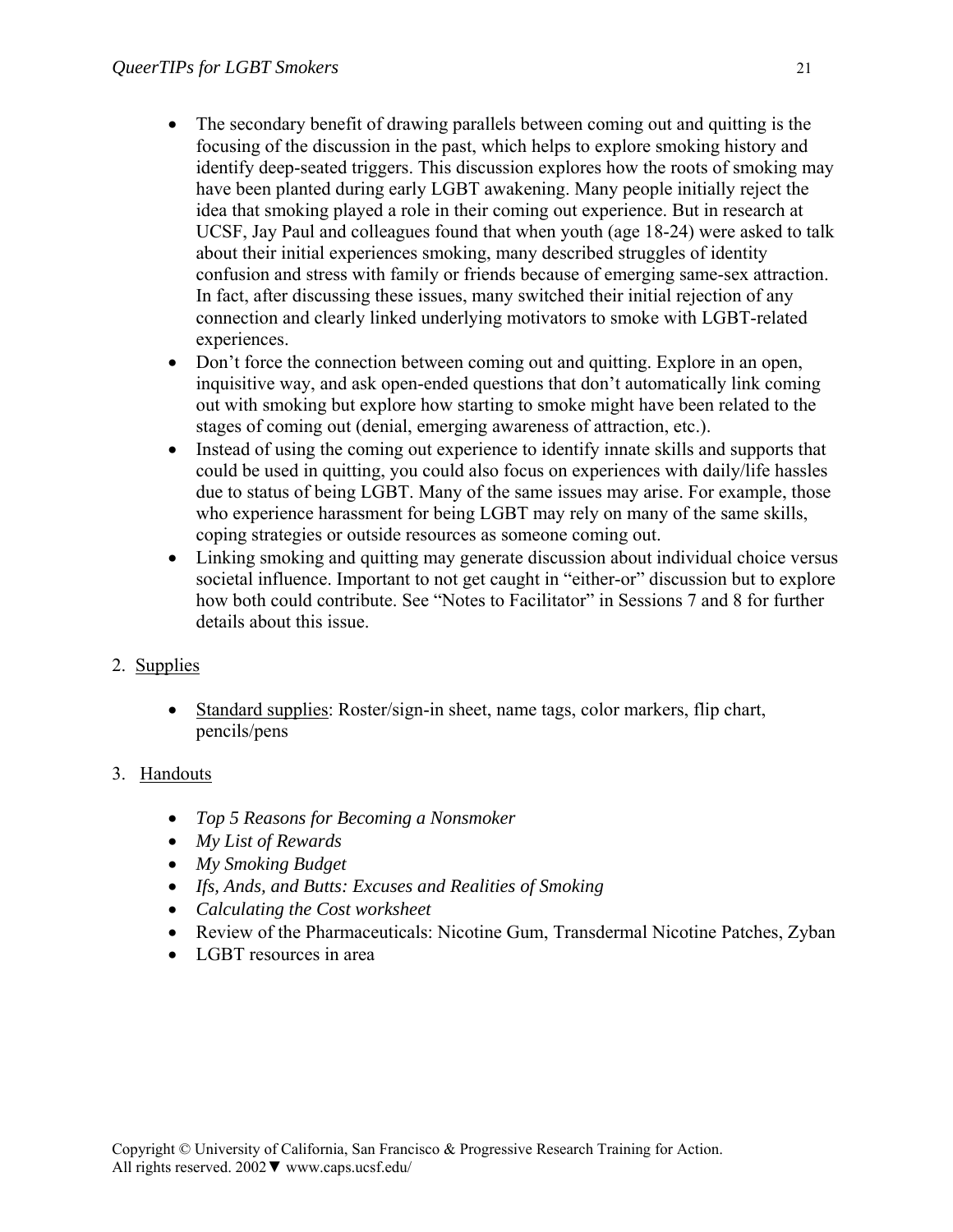### **Objectives for Session Two**

By the end of this session, participants will:

- 1. Describe parallels between the process of coming out and the process of quitting.
- 2. Identify innate coping strategies, skills and resources used during coming out, or dealing with LGBT-related life stress.
- 3. Identify role of smoking in past, including developmental period of coming out.
- 4. Identify past and current smoking patterns and triggers.
- 5. Describe how knowing past history of smoking helps current quit attempt
- 6. Describe the array of quit methods available.
- 7. Draft initial quit plan.

### **Agenda for Session Two**

|    | 1. Check-in, review previous week and ground rules               | 10 minutes |
|----|------------------------------------------------------------------|------------|
|    | 2. Stages of coming out and quitting                             | 10 minutes |
|    | 3. Activity: Stages of coming out and quitting                   | 15 minutes |
|    | 4. Nature of addiction                                           | 10 minutes |
|    | 5. Activity: Smoking history and connection with LGBT            | 15 minutes |
|    | 6. BREAK                                                         | 10 minutes |
|    | 7. Smoking in the present: current smoking patterns and triggers | 15 minutes |
|    | 8. Skills/resources related to coming out or LGBT stress         | 20 minutes |
| 9. | Quit tools                                                       | 10 minutes |
|    | 10. Homework and next steps                                      | 5 minutes  |

### **Talking Points and Activities for Session Two**

- 1. Check-in, review previous week and ground rules
- 2. Stages of coming out and quitting
	- A. Using flip chart, create table with input from group:
		- Three columns with headings: stages of change; smoking; coming out.
		- List stages of change in far left
		- Fill in information for each remaining cell under smoking and coming out
	- B. Stage models can imply a hierarchy that one is better than the other, and that the process is linear. While it is true that not smoking is better for one's health, the reality is that many people move in and out of the stages, start smoking after a period of abstinence, or skip some stages and move directly into action. The important point is that there are many paths and experiences to quitting. However, there will always be individual differences.
	- C. Quitting is both a common and unique experience, as is the process of coming out. Many of the same points of friction or issues raised about the process of quitting are applicable here. Focus on how these models fit (or don't) and identify where and how these models can help, not detract from, engaging in and maintaining healthy behaviors.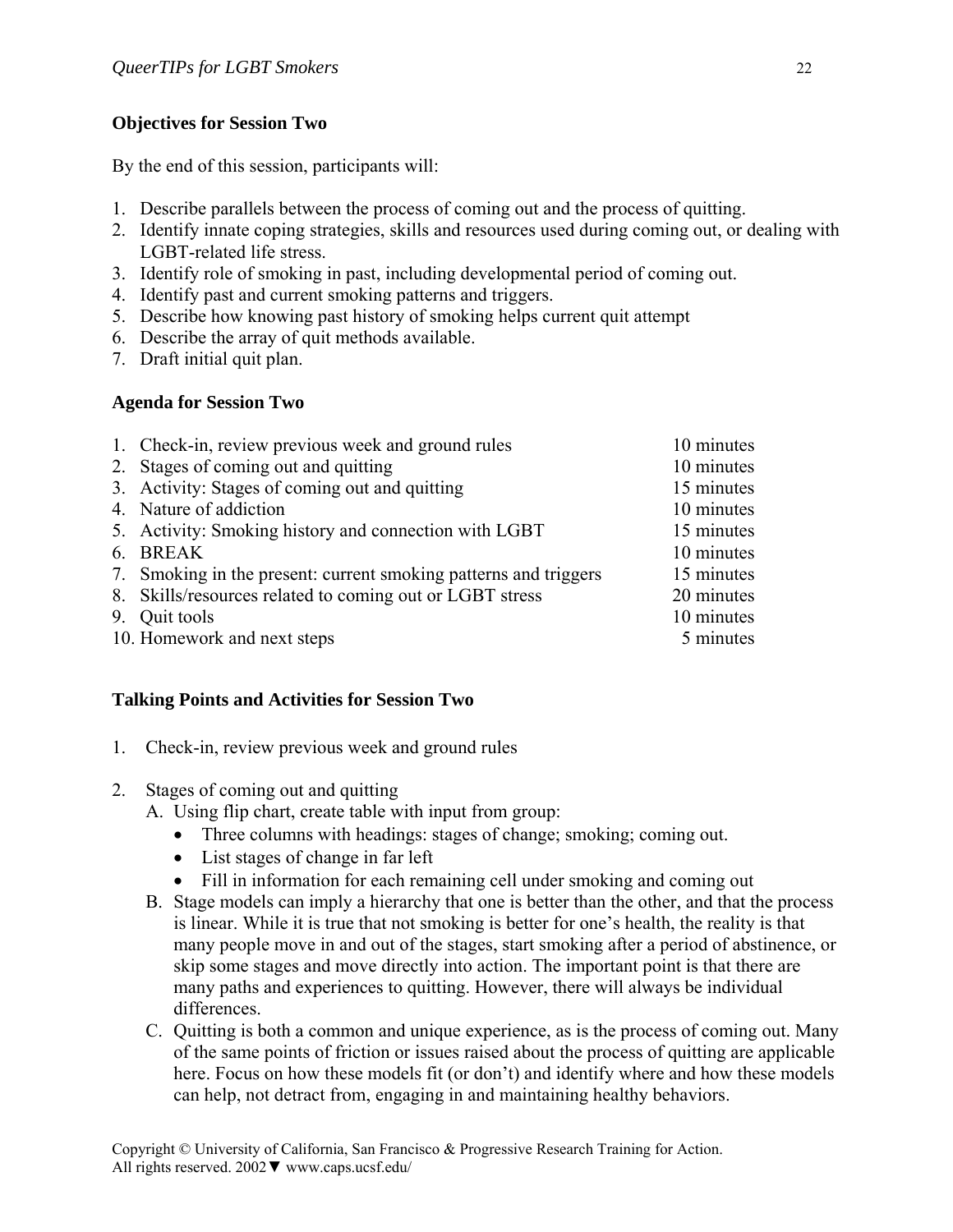| <b>Stage of change</b><br><b>Smoking</b> |                                     | <b>Coming out</b>                             |
|------------------------------------------|-------------------------------------|-----------------------------------------------|
| Precontemplation                         | Don't want to quit or be bothered   | Denial of being LGBT; don't                   |
|                                          | by people or messages that          | want to be bothered by people                 |
|                                          | suggest the contrary; denial of     | or messages that suggest                      |
|                                          | problem; smoking is preferred.      | contrary; heterosexual is                     |
|                                          |                                     | preferred.                                    |
| <b>Contemplation</b>                     | New awareness of smoking as a       | New awareness of being                        |
|                                          | problem; triggered (internal or     | LGBT and that being                           |
|                                          | external) to consider an            | heterosexual does not fit;                    |
|                                          | alternative; recognition of         | recognition of thoughts,                      |
|                                          | thoughts, feelings, desires of      | feelings, desires that are new;               |
|                                          | wanting to quit; no plans made in   | starting to think about being                 |
|                                          | that direction; starting to open    | LGBT but no plans; open to                    |
|                                          | self to idea of quitting but still  | new experiences and                           |
|                                          | feel conflicted, tense, anxious,    | explorations; feeling                         |
|                                          | uncertain about it.                 | conflicted, tense, anxious.                   |
| <b>Preparation</b>                       | Decision made to quit, starts       | Decision made to come out,                    |
|                                          | taking private (and sometimes       | and starts taking private (and                |
|                                          | public) steps; might reduce         | sometimes public) steps;                      |
|                                          | number of cigarettes, limit         | might read LGBT literature,                   |
|                                          | amount of smoking, track how        | magazines, newspapers,                        |
|                                          | much/where smoke, explore how       | visiting LGBT neighborhoods                   |
|                                          | impacts self and others, starts     | or events, or seeking out                     |
|                                          | talking about becoming smoke-       | people/events that are                        |
|                                          | free with others, trying out new    | "alternative"; starts exploring               |
|                                          | identity, gathering support,        | how being LGBT will impact                    |
|                                          | finding out where could get help,   | self, family, friends, etc., may              |
|                                          | surprised to find, learn and hear   | start to share or talk with                   |
|                                          | from so many others who have        | others about feelings. May                    |
|                                          | quit.                               | have sexual relations with                    |
|                                          |                                     | other LGBT but keeps secret.                  |
|                                          |                                     | May start trying out new                      |
|                                          |                                     | identity, gathering support,                  |
|                                          |                                     | finding out where could get                   |
|                                          |                                     | help, surprised to find, learn                |
|                                          |                                     | and hear from so many others<br>who are LGBT. |
| <b>Action</b>                            | Taking both private and public      | Taking both private and public                |
|                                          | steps toward quitting; stopping     | steps toward coming out;                      |
|                                          | cold turkey, using nicotine         | using all tools available or                  |
|                                          | replacement, going to a group       | relevant to person to come                    |
|                                          | cessation class, taking medication  | out; relies on innate strengths               |
|                                          | to help ease cravings, and in       | to come out, gets support from                |
|                                          | general, using all tools available  | others, declares to others that               |
|                                          | or relevant to person to quit;      | LGBT, finds new places and                    |
|                                          | relies on innate strengths to quit, | things to do where other                      |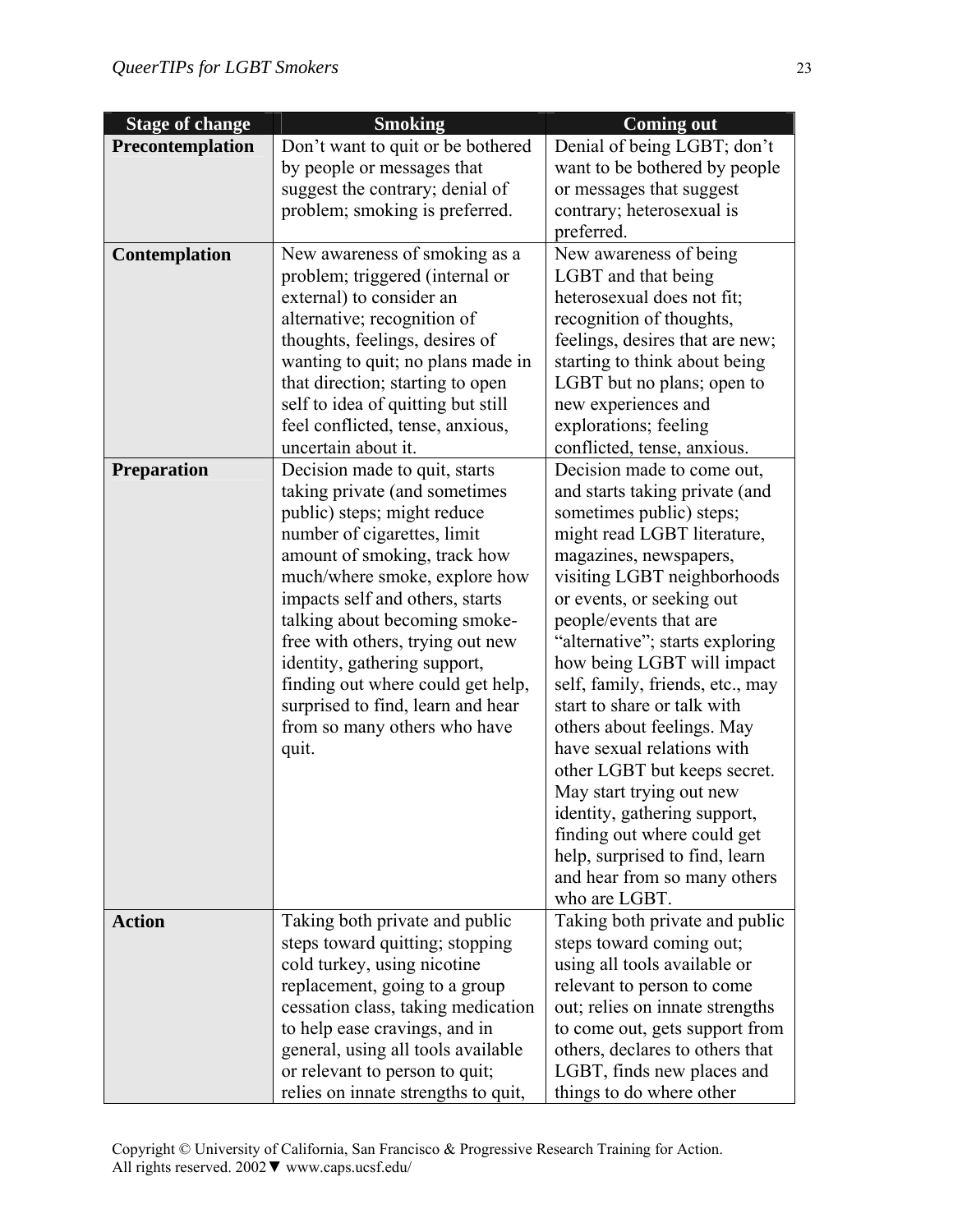|                    | gets support from others, declares<br>to others that you're no longer<br>smoking, finds new places and<br>things to do where smoking is not<br>so engrained.                                                                                                                                          | LGBT congregate and where<br>feel safe, supported, accepted.                                                                                                                                                                                                                                                                                                                                                                       |
|--------------------|-------------------------------------------------------------------------------------------------------------------------------------------------------------------------------------------------------------------------------------------------------------------------------------------------------|------------------------------------------------------------------------------------------------------------------------------------------------------------------------------------------------------------------------------------------------------------------------------------------------------------------------------------------------------------------------------------------------------------------------------------|
| <b>Maintenance</b> | Ongoing commitment to staying<br>quit; positively deals with<br>occasional "bumps" in road that<br>might lead back to smoking;<br>solidifies identity as nonsmoker<br>(private and public); continues to<br>rely on innate strengths and skills,<br>as well as outside support to stay<br>smoke-free. | Strengthens identity as LGBT<br>person; integrates LGBT into<br>other identities, and fully<br>integrates into life; positively<br>deals with occasional "bumps"<br>in road that might lead to<br>feelings of shame, or desire<br>for secrecy/hiding; solidifies<br>identity as LGBT (private and<br>public); continues to rely on<br>innate strengths and skills, as<br>well as outside support to<br>develop positive LGBT self. |

### 3. **Activity: Stages of coming out and quitting**

- A. Break into pairs.
- B. Each person shares his/her coming out story.
- C. Important to be aware that "coming out" may not fit for everyone. Again, avoid heavyhanded approach and ask person to share story with her/his partner noting where it does and doesn't fit. Often there is a "coming out" process at least internally, and maybe to a few select people. "Coming out" to some may mean that one has proclaimed from the rooftop to the world that s/he is LGBT. Remind group that "coming out" is highly individualistic.
- D. Provide two different scripts:
- A coming out script that substitutes the words "LGBT" (or related words) with "smoking or quitting."
- A quitting script that substitutes the words "smoking or quitting" with "LGBT" or related words.
- 4. Nature of addiction
	- A. Discuss how addiction to smoking/cigarettes is not just a nicotine addiction. Smoking becomes strongly associated with a variety of "habits." People often smoke at specific times of the day, during specific events, in response to different feelings, interactions, etc. Help person to see that there are all kinds of behavioral, emotional, psychological, social, and environmental factors associated with smoking.
	- B. To effectively understand their smoking in order to stop smoking, a person needs to be aware of all the factors associated with their smoking and problem solve how to form new habits without smoking.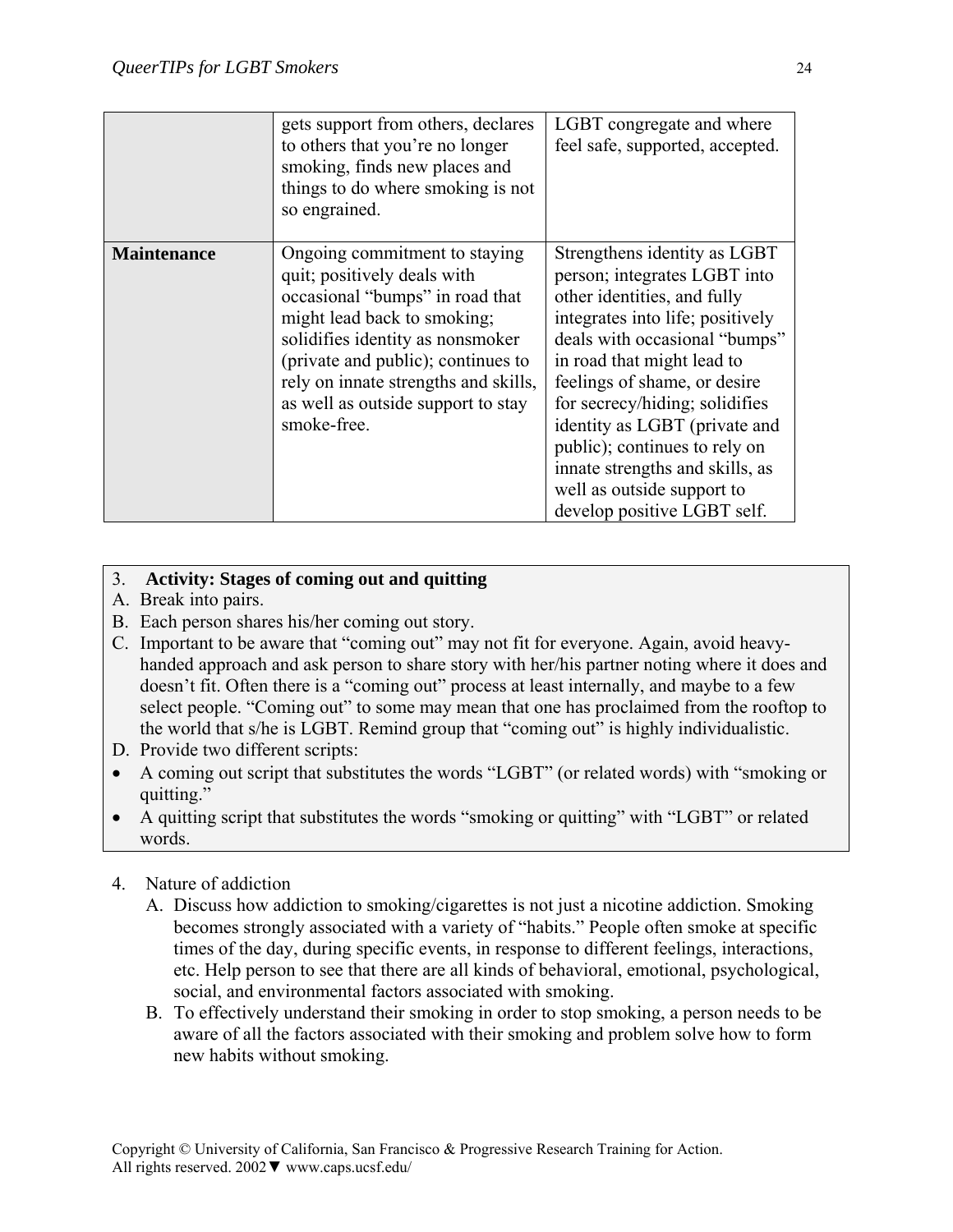- C. Possible probes: What do you associate with smoking? When are you most likely smoke? In what types of situations are you more likely to smoke? What do you most enjoy about smoking?
- D. LGBT smoke for many of the same reasons as everyone else, but some of these reasons may be amplified for LGBT (e.g., reaction to daily life stress) while there may be reasons that are unique to LGBT.
- E. Listen for discussion of LGBT-related factors. For example, person might state that he enjoys smoking because it helps him to relax in social settings. It turns out that he mainly goes to gay bars where he'd like to meet a boyfriend/partner. Thus, the centrality of bars in LGBT communities and the social anxiety of meeting someone new are heightened for LGBTs. Or, a male-to-female transgender person might smoke to accentuate her femininity. Thus, smoking plays a specific role and prop in this person's life. Listening for these examples will help to set the stage for the next section.
- F. End discussion summarizing the major themes, acknowledging that current smoking habits and associations likely have roots in past, and the importance of understanding the type of smoker (and reasons for smoking) are important in preparing to quit.

# **5. Activity: Smoking history and connection with LGBT**

- A. Break into pairs (not same person as before).
- B. Write on flip chart title ("My History of Smoking") and series of questions for pairs to consider and discuss.
- C. Note: The following questions are to be used as prompts only. Instruct group members to use these questions as springboards for conversation re: their early smoking histories.
- D. Questions: What was happening in your life when you first started to smoke? What were you like? What was going on for you internally? What was happening in other areas of your life? When did you start smoking regularly? What did smoking mean to you at first? What role did smoking play in your life during this time?
- E. Allow pairs to discuss above questions for 10 minutes.
- F. Re-assemble group and ask pairs to share themes, paying attention to what link (if any) you or others hear about the link between early smoking history and being LGBT.
- G. Some possibilities include the following. It may be helpful to prompt or explore some of the following, or to list them as food for thought. Again, some of these may or may not be relevant for group members. Emphasize that smoking is at once both a universal and personal experience. There are some commonalties re: smoking but each person has her/his own smoking story.
	- H. Possible links between smoking and being LGBT:
		- Smoking as a way to mark or emphasize one's masculinity or femininity: young female lesbian or bisexual women might smoke to look more "butch," young gay or bisexual male might smoke to look more masculine and protect against being seen as a "sissy," and young transgender may smoke to look more masculine or feminine depending on which gender category s/he identifies with.
		- Smoking to control weight: response to "cult of body perfect" among gay and bisexual men, possible body image issues also present.
		- Smoking to be rebellious while nonsmokers as seen as "straight, conventional, boring, afraid to challenge status quo."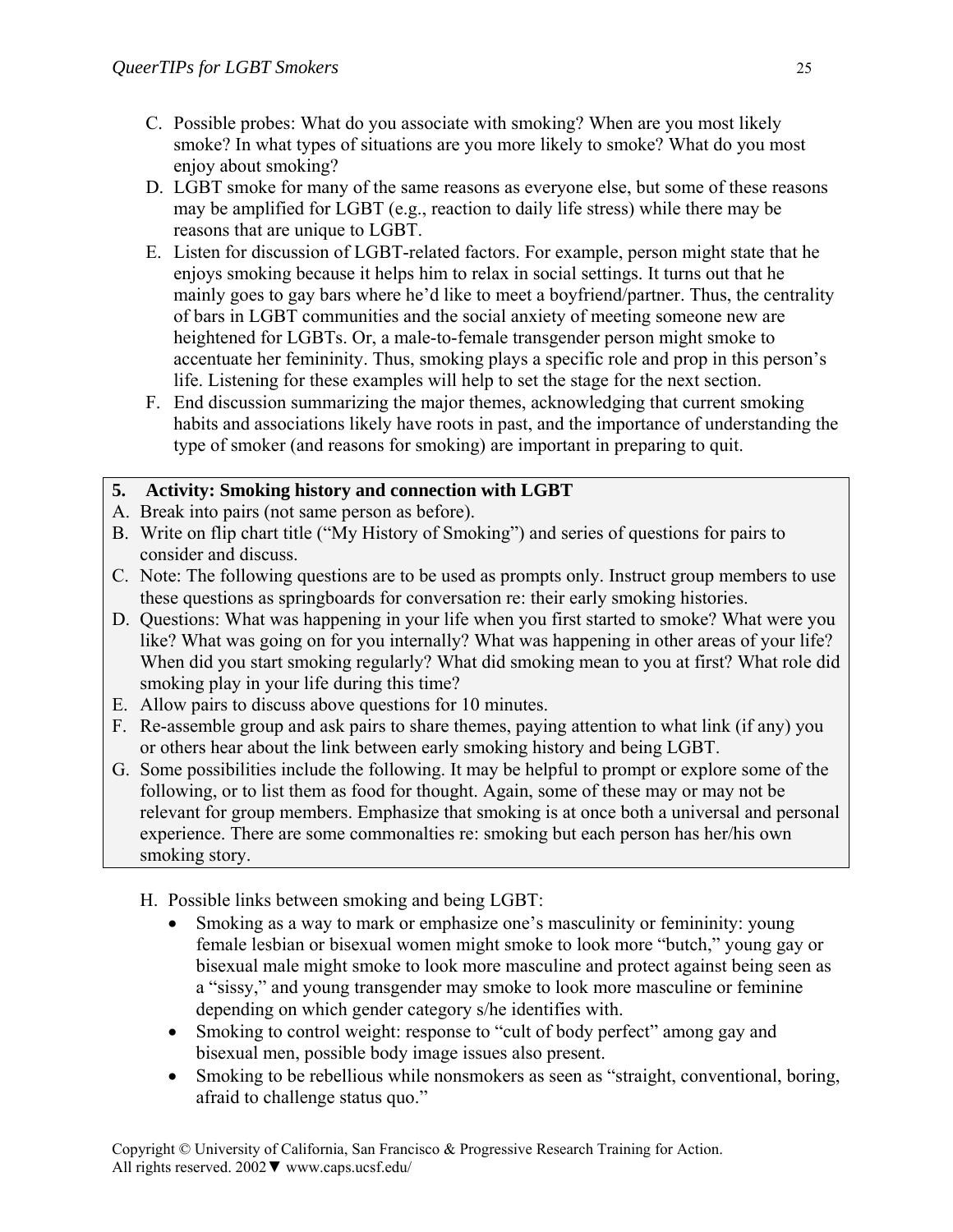- Smoking as a tool to coping with social anxiety in social settings, wanting and needing to smoke in public spaces, especially LGBT bars, so feel more comfortable, and as tool to engage in conversation with others.
- Smoking as tool to cope with life transitions
- Smoking and peer group acceptance, wants to be a part of "cool" group or impress specific boy/girl that s/he has a crush on.
- Smoking as a way to deal with negative moods and daily life stress that LGBT youth face. As start becoming aware of being LGBT, feel increased stress, searching for ways to manage stress and turn to cigarettes for tension reduction benefits.
- Smoking related to feeling different, an outsider, part of a "sub" culture.

# 6. BREAK

- 7. Smoking in the present: Current smoking patterns, triggers and coping plan
	- A. Prior to break, the focus was on understanding your smoking past (what role smoking has played in your life, benefits and habits related to smoking, etc.). The purpose of such exploration was to uncover strongly held triggers/patterns. Now the focus is on exploring and uncovering current smoking patterns and thread those that are related to past.
	- B. Dyad discussion: sharing current smoking patterns: When/where you smoke? Favorite cigarette? Favorite time of day.
	- C. Smoking habits: Based on past experiences or expectations, when do you think it will be most difficult to not smoke? Times of the day? Events? Feelings? Thoughts? Situations?
	- D. Anticipate how you will cope with these triggers? What did you do in past that worked or what do you expect will work?
	- E. How build from previous coping skills/strategies/resources used in past?

# **8. Activity: How coped with coming out or with LGBT life-related stress?**

- A. Reclaiming personal power, build on LGBT pride and esteem.
- B. Discuss how skills/support used during (or since) "coming out," or in response to life stressor such as discrimination or oppression could be used to stay quit. The following are some (but not nearly all) of the questions or probes you could use to facilitate this discussion. Feel free to pursue or follow lines of inquiry as it fits this goal.
- C. Share "coming out" or life stress story focusing on how person coped or what resources s/he used or relied on during or since.
- D. Coming out is often a process for many LGBT who have to overcome denial, societal taboos, lack of support, negative stereotype and prejudice. Many LGBT learn that they are stronger than they realized, that they develop or rely on innate positive coping tools, that they seek out supportive persons and situations, and that they develop a sense of pride and esteem in being who they are. They focus on positive aspects of their new identity, they challenge myths or negative beliefs about being LGBT, they talk about it with others, they immerse themselves in community, they seek out new outlets or opportunities, they educate themselves and others, etc. Quitting smoking often requires many of these same strengths, resources and strategies. Help person to uncover what these factors were in coming out and then see how these same skills and resources could be (or likely already are) used in staying quit.
- E. Innate strengths or positive coping strategies: What did you do, think, and focus on? What were the positive coping skills you employed? How did you ward off negative feelings,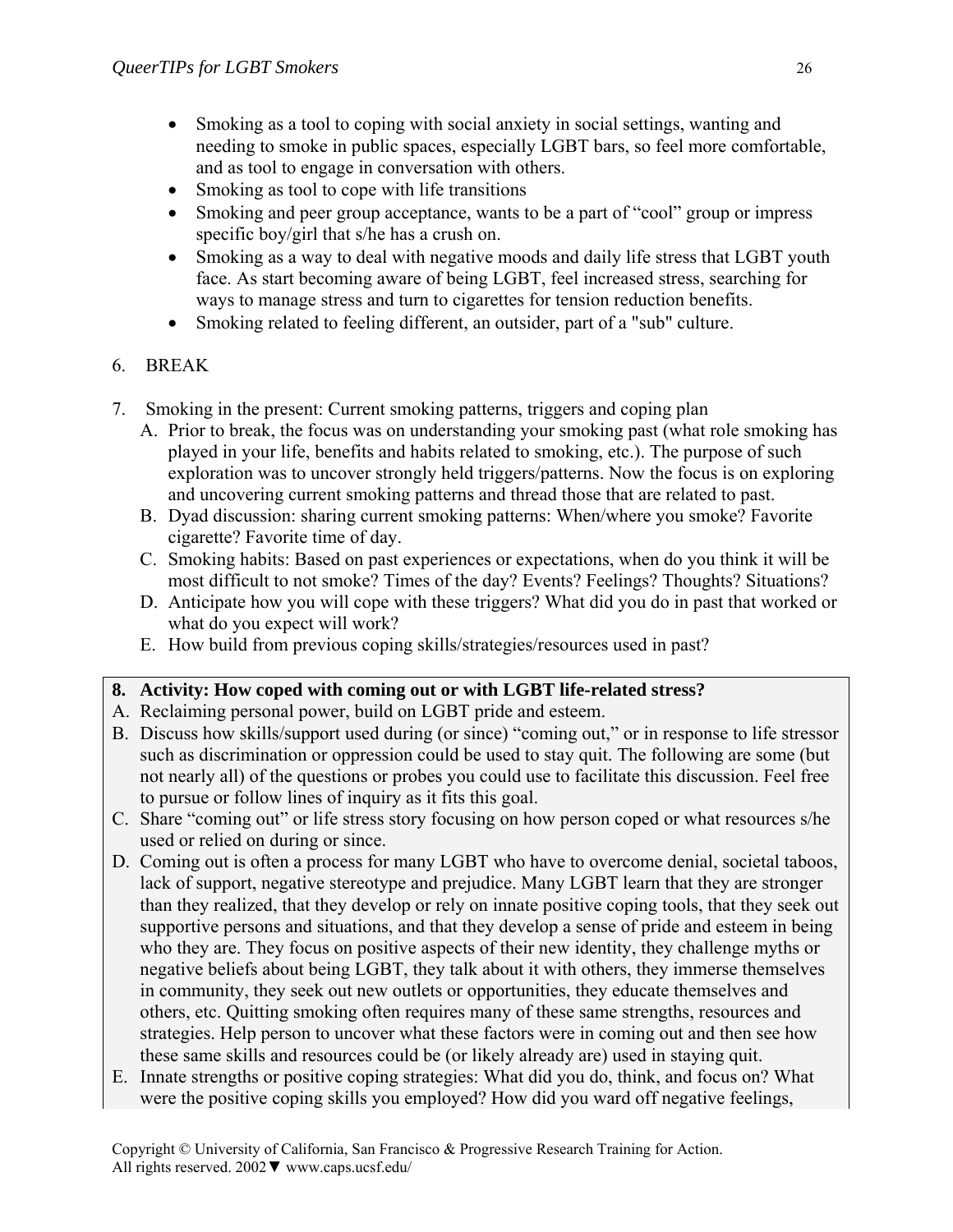stereotypes or internalized homo-bi-transphobia? How did you develop a sense of pride or esteem in yourself?

- F. What kind of support did you get from family, significant others, friends or other organizations?
- G. Did you tell everyone at first or mainly people whom you knew would be supportive, or who were important to you? How did you deal with negative reactions?
- H. What about your neighborhood, cultural group, community made it easier for you? Did you seek out new outlets or social opportunities? What was it like at first? How did you cope with any difficulties, fears, anxiety, etc?
- I. How did you transition from being "in" to being "out"? And since you've been "out"?
- J. What helps you to maintain a positive self-identity and lifestyle as an LGBT person?
- K. What can you learn from the above and apply to staying quit?
- L. How have you already employed these various skills or support in your stop smoking efforts? What's worked well?
- M. Learning to focus on the positive aspects of being a nonsmoker.
- N. Recognize that just as in "coming out" or dealing with difficult life events, it's a process that takes ongoing commitment, etc.
- O. In developing an identity as a nonsmoker, what stereotypes/assumptions have you had to challenge and reconsider?
- P. How do you anticipate that others with see or think about you?
- Q. What kind of support for being "out" as a nonsmoker will you need? Who can provide that support/where can you get support?
- 9. Pharmaceutical and other options [expand information]
	- A. Nicotine Gum
	- B. Transdermal Nicotine Patches
	- C. Zyban

10. Homework and next steps.

- My List of Rewards
- Calculating the Cost (develop worksheet)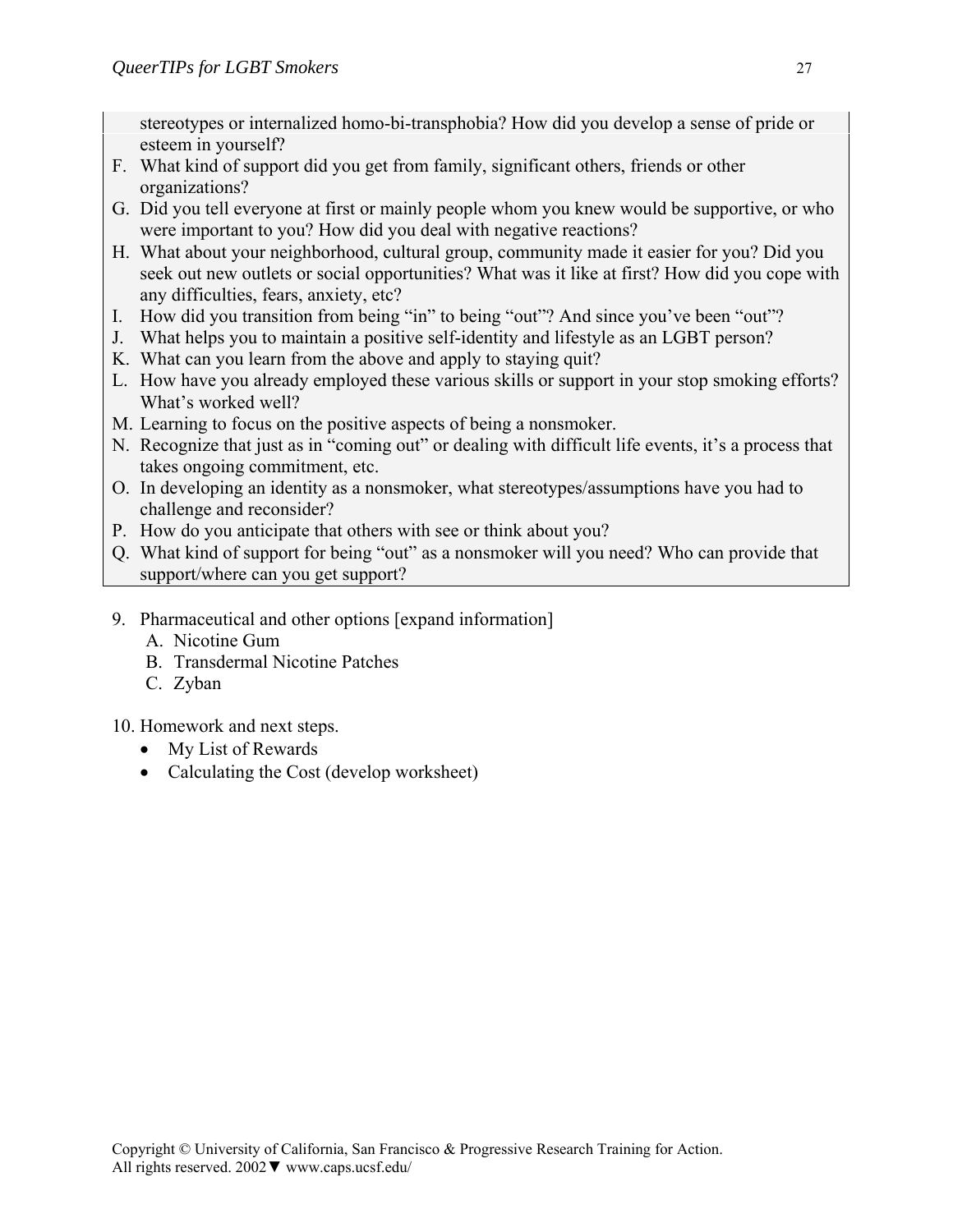### **Session 3: Quitting for Better Health: Get Ready…Set**

### **Overview**

This session (a) examines the links between smoking and health, and focuses in particular on LGBT health concerns, (b) anticipates impact of quitting on the mind-body-spirit of LGBT smokers, (c) explores concerns, and anticipates the grief, loss, anger of preparing to quit, and (d) begins to develop tools and skills to quit by sketching out the first 24-hour plan.

Links between smoking and LGBT-health concerns. The negative health consequences of smoking are the same for LGBT as they are for the general population. However, there are unique health concerns among LGBT smokers such as HIV/AIDS or hormone-replacement therapy that are sometimes not addressed in standard smoking cessation classes because either the LGBT smoker does not feel comfortable or safe in sharing such issues, or the facilitator/group are not knowledgeable or receptive to these issues. Plus, there are a number of other intertwined health problems such as alcohol and other drug use, weight and body image issues that are made worse by societal homophobia, transphobia and other forms of discrimination toward LGBT communities. It's important to have a safe space for LGBT to discuss their specific health issues with others who are knowledgeable, open and accepting. This session will begin by exploring these LGBT-specific health concerns (as well as others) to engage LGBT smokers and leverage their motivation to quit.

Impact of quitting on mind-body-spirit of LGBT smokers. The immediate effects of quitting and nicotine withdrawal are the same for everyone. Nicotine withdrawal has specific chemical and physiological consequences (e.g., cravings, upset sleep patterns), as well as psychological, behavioral and emotional ones too (e.g., irritability, shaky). Smokers need to know what these consequences and changes are so that they can anticipate and plan. Like the previous session, this session continues to identify smoking triggers and high-risk situations for LGBT smokers to prepare and plan for how they will cope.

Preparing to quit and stages of grief. Giving up smoking is difficult for everyone. As Quit Night approaches, anxiety among the group participants can increase. In fact, many smokers proceed through (in some degree or fashion) the five stages of grief: denial; anger; bargaining; depression and acceptance. This is a tenuous time for the group as a whole as some may decide to leave rather than give up smoking. It is important for the facilitator to allow participants to discuss their feelings and thoughts, and to provide additional support to those who are least confident about their ability to quit. Quitting may be particularly difficult for LGBT smokers given that their identities as smokers may be intertwined with their identities as LGBT in ways that even they may not know of or understand. Participants may have difficulty separating themselves from their identities as smokers, particularly if they started smoking at an early age, and if smoking is strongly linked to their coming out experience or to their sexual orientation or gender identity. Plus, there are aspects about LGBT communities, the role of gay bars as community centers for example, that make it even more difficult for LGBTs to stop smoking. Facilitate open, honest and direct discussion of these issues. At the same time, it also important to gently bring group participants back to their previously stated reasons for wanting to quit and to emphasize the health and other benefits of quitting.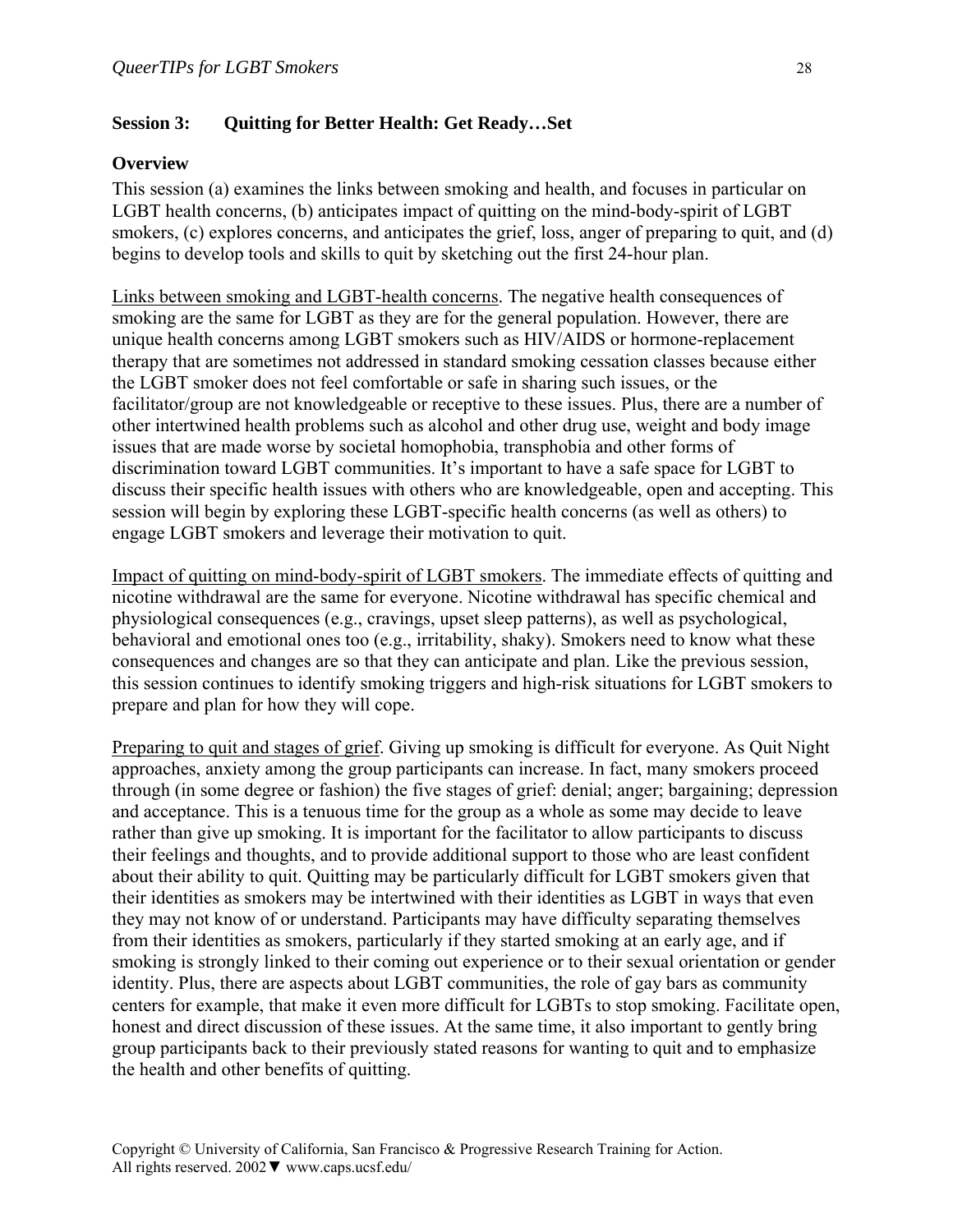Preparing to quit the first 24 hours. Help participants prepare for Quit Night by offering specific coping strategies to deal with the first 24 hours. They will need specific strategies to deal with initial cravings, upset sleep patterns, crankiness, nervousness, anxiety, triggers, etc. Thus, it is important to help them to begin formulating a plan for addressing these very real concerns. Start by highlighting and reinforcing changes and various coping responses that persons are already making. Help participants see that they can tip the balance toward the positive side of quitting and coping. Finally, encourage participants to reach out to each other (and other support persons in their lives) over the next few weeks when the cravings become overwhelming. Make sure that contact information is shared among the group members.

# **Highlights of QueerTIPs for Session Three**

- Describe links between smoking and LGBT health concerns.
- Explore the impact of quitting on mind-body-spirit of LGBT persons.
- Emphasize pride in self and freedom from smoking, themes that resonate strongly with LGBTs.
- Review how identity as a smoker has been integrated into LGBT identity, and the various factors for LGBT persons and community that make it difficult for the LGBT person trying to quit.
- Strengthen identification of innate skills and resources used in coming out that could be applied to quitting.

### **Preparation**

### 1. Notes to facilitator

- It's important to ensure confidentiality and maintain safety and sensitivity among LGBTs as each discusses his/her personal health issues. Issues related to HIV/AIDS, hormonereplacement therapy; alcohol and drug use, and mental health problems can conjure up feelings of shame, judgment or discomfort. The facilitator should be aware of and sensitive to such expressions or reactions by participants and address as necessary.
- Participants may have information to share regarding statistics or findings related to LGBT health that may be exacerbated by smoking. While there is more information regarding LGBT health, and much anecdotal information/understanding, there is a lack of good research and understanding of many of these health problems among LGBT communities.
- Participants may reject or react to the notion that LGBTs suffer from or experience unique health issues related to smoking. Again, while many of the negative health effects and consequences are the same for all, regardless of sexual orientation, ethnicity, etc., it's important to recognize that a good deal of patchwork of research does support the fact that LGBT status, by virtue of societal discrimination, homophobia, transphobia, etc., contributes to a number of intertwining health problems.
- A great deal of information is included under "Talking Points" to provide you with ready information to discuss unique LGBT health issues and smoking. You do NOT have to be the expert in terms of the latest research. Use the information as way to guide the discussion or answer questions. Someone in the group may profess to have different or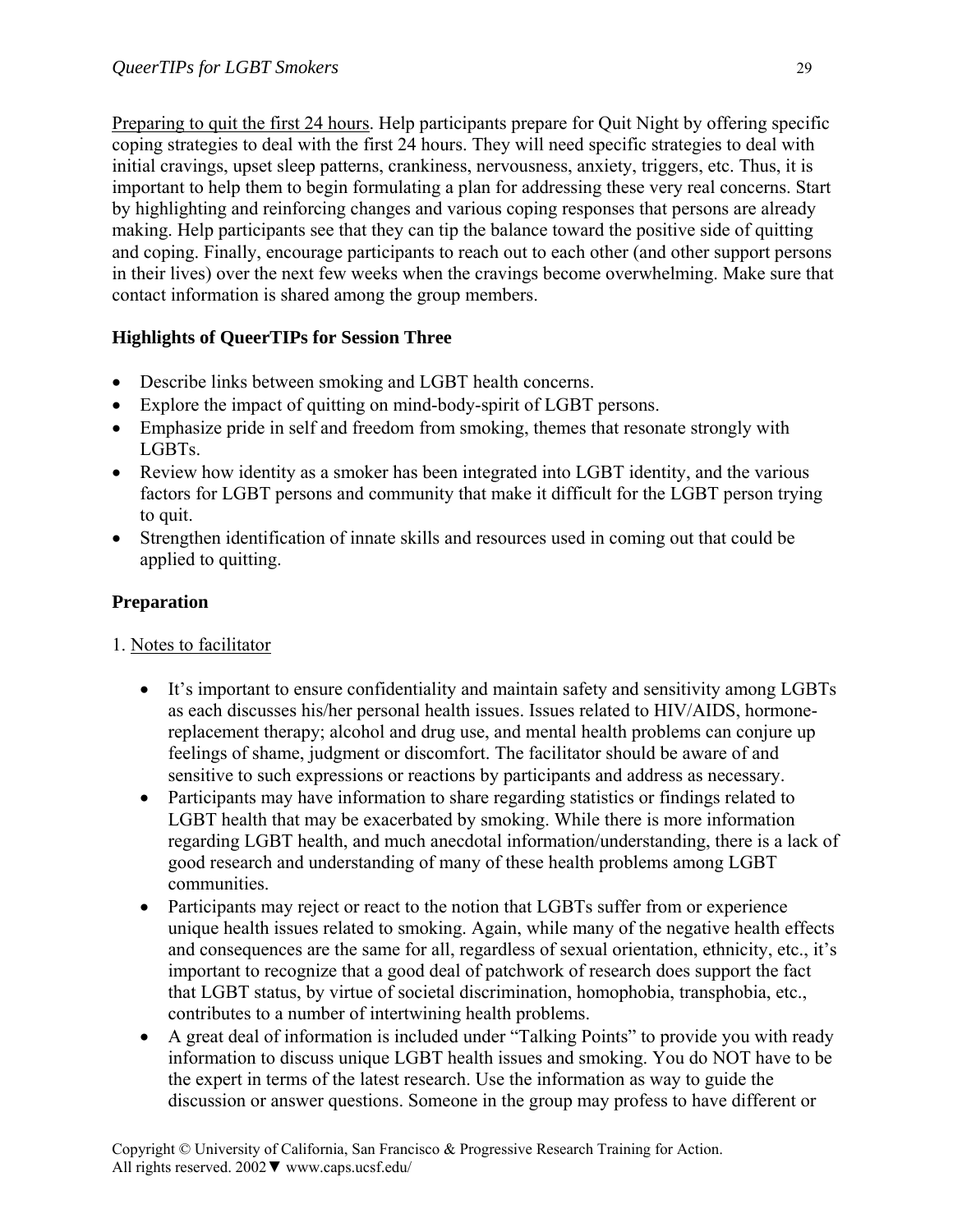more accurate information. The important point is to explore the subjective links between the health concerns of the LGBT smoker who wants to quit.

- Make available a resource list of LGBT-friendly referrals for 24-hour crisis or suicide line, mental health professionals, medical provider, alternative health services).
- In preparation of quit night, maintain an expectation that all will have quit; however, be prepared for the fact that some may not have been able to quit completely. Emphasize the importance of striving toward goals and taking steps, even if it means reducing but not completely quitting by Quit Night.
- 2. Supplies
	- Standard supplies: Roster/sign-in sheet, nametags, color markers, flip chart, pencils/pens.
- 3. Handouts
	- $\bullet$  5 D's
	- *To Do List Home, Work and Car*
	- *Triggers And Cues & Substitute Behaviors*
	- *ACS Tip Sheet*
	- *Tips for Gaining Freedom from Nicotine*
	- *Effects of Smoking*
	- *Health Benefits of Quitting*
	- *Quit Tips for LGBT Smokers*
	- *Plan Ahead*
	- *My List of Rewards*
	- *When You Quit Smoking*
	- *Some Benefits of Smoking Cessation on Your Body*
	- *Smoking & Health: Female and Male Destroyers*
	- *Ups & Down's of Quitting*

# **Objectives for Session Three**

By the end of this session, participants will:

- 1. Describe health reasons for quitting.
- 2. Describe links between smoking and LGBT health.
- 3. Describe impact of quitting and nicotine withdrawal on mind-body-spirit.
- 4. Identify how feel and think about quitting, and recognize feelings of loss, anger, grief.
- 5. Examine pros and cons of quitting.
- 6. Identify strategies for successfully coping with immediate side-effects and impact of quitting.
- 7. Reaffirm the benefits of quitting.
- 8. Review skills and resources used in coming out (or in dealing with LGBT-related life stress) and apply to quitting.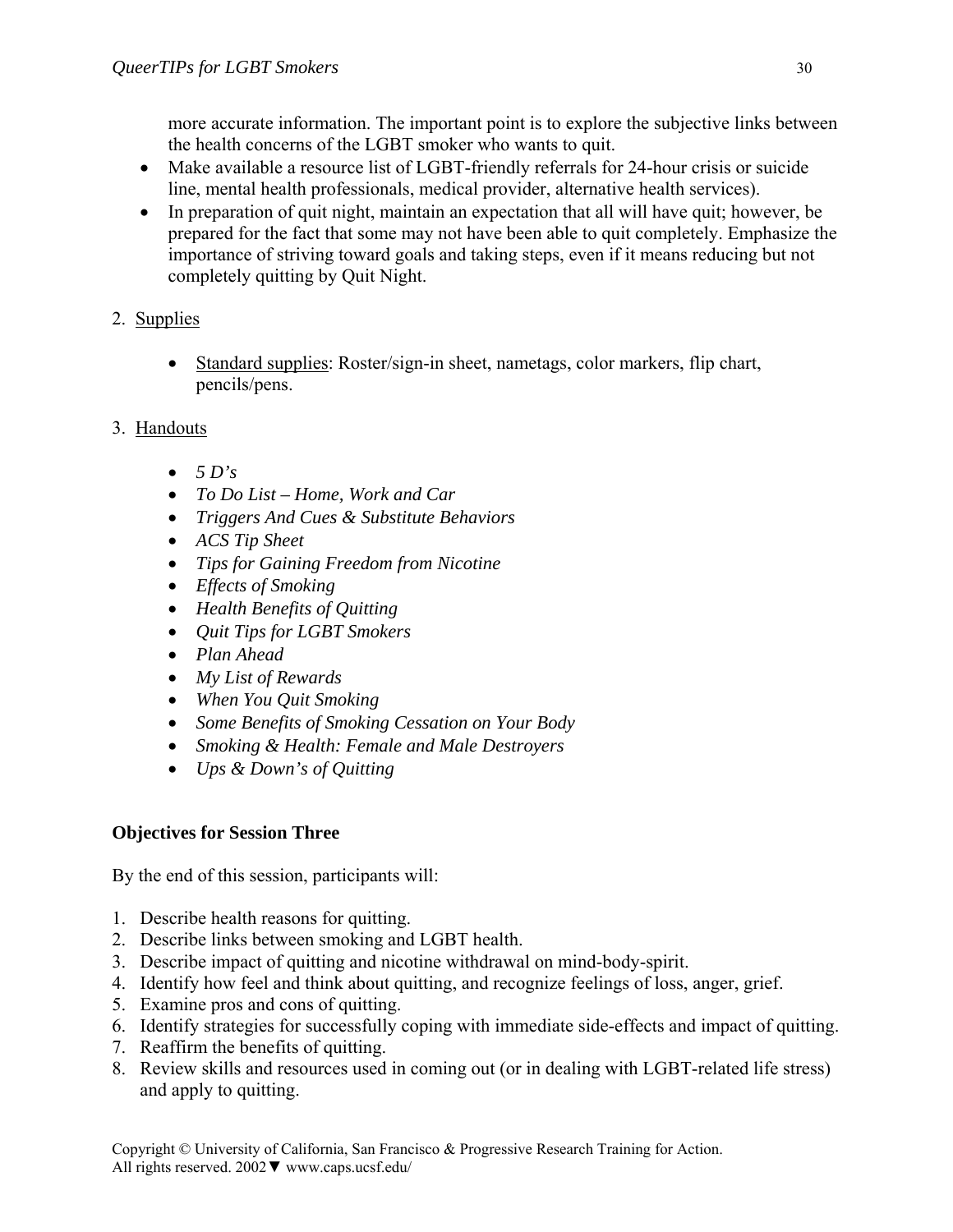9. Draft a 24-hour quit plan.

### **Agenda for Session Three**

| 1. | Check-in and review homework: Rewards and Costs              | 15 minutes |
|----|--------------------------------------------------------------|------------|
| 2. | Discuss links between smoking and LGBT health                | 15 minutes |
| 3. | Effects of quitting on mind-body-spirit                      | 15 minutes |
| 4. | Quitting and stages of grief/loss/anger                      | 15 minutes |
| 5. | <b>BREAK</b>                                                 | 10 minutes |
| 6. | Specific coping strategies with immediate impact             | 15 minutes |
| 7. | Skills/resources used in coming out/LGBT-related life stress | 15 minutes |
| 8. | Draft 24-hour quit plan                                      | 15 minutes |
| 9. | Homework and next steps                                      | 5 minutes  |

### **Talking Points and Activities for Session Three**

- 1. Check-in and review homework: Rewards and Costs.
	- A. Check-in.
	- B. Ask participants about the homework and how they felt about listing the rewards of becoming a nonsmoker, as well as calculating all the costs of smoking.
	- C. Ask for a volunteer to share the results of his/her cost worksheet and ask the other participants about their experiences doing cost worksheets.
- 2. Discuss links between smoking and LGBT health.
	- A. The negative health consequences of smoking are the same for LGBT as they are for the general population.
	- B. Unique health concerns among LGBT smokers include the following: HIV/AIDS
		- GB men shoulder a significantly disproportionate burden of HIV/AIDS in the U.S., particularly along the West Coast, and new HIV infection rates are rising again among these men.
		- High rates of smoking have been reported in numerous HIV-positive cohorts.
		- Some research has indicated smoking is related to the development of Pneumocystis carinii pneumonia (PCP), predicts a shorter time of progression to diagnosis with AIDS, and is associated with a higher risk of death.
		- These findings are not consistent.
		- Cigarette smoking has been reported to predict an increased likelihood of a variety of serious medical complications including bacterial pneumonia, HIV-related pulmonary emphysema, hairy leukoplakia, oral candiasis, and AIDS dementia.

Depression

- The smoking cessation research literature points to several psychosocial variables, for example, negative affect, stress, social support, etc., which are consistently associated with smoking cessation difficulties and treatment failure.
- LGBT smokers may be at higher risk for experiencing many of these psychosocial variables than their heterosexual counterparts.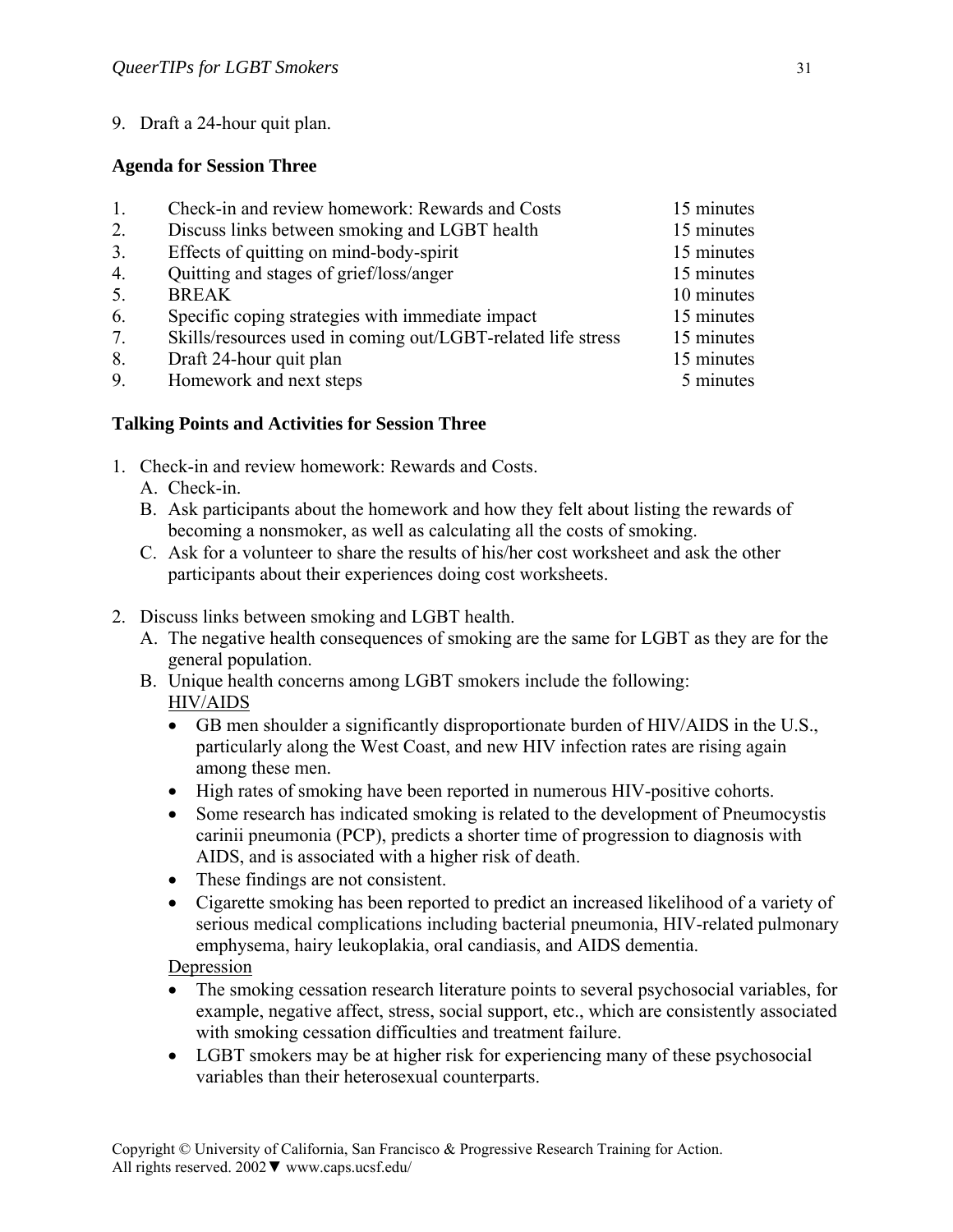- Depression and negative affect have been linked with severity of nicotine dependence and smoking cessation treatment failure.
- Several recent studies indicate that LGBT individuals may experience higher rates of depression and negative affect than the general population.
- Stress is also associated with smoking and relapse.
- Many smokers report using cigarettes to cope with feelings of tension and hostility precipitated by stressful situations (Surgeon Generals Report, 1990).
- Cohen and Lichtenstein (1990) reported a clear positive relationship between stress and relapse to smoking following smoking cessation.
- The experience of stress and the potential for relapse may be particularly important for LGBT smokers.
- Social stigma, discrimination, losses related to HIV, and threats of violence are significant stressors in the lives of many LGBT individuals.

# Alcohol and Other Drugs

- A patchwork of available research indicates that alcohol and other drug use (AOD) is greater among LGBT communities than for the general population in the U.S., that the alcohol industry targets LGBTs, and that AOD intersects with other public health problems (e.g., HIV/AIDS, STDs, violence) LGBTs disproportionately shoulder.
- The precise degree of disparity of AOD use and abuse, however, is not known because of a serious lack of national data for LGBT and methodological limitations in available data sets.
- Most of the data available is on gay and lesbian men and women, but few bisexual and transgender persons were included in these studies.
- Furthermore, too few studies of AOD use among LGBTs included sufficient numbers of ethnic/racial LGBTs to ascertain demographic differences.
- Still, collected data during the past three decades point to higher rates of AOD use among LGBTs.
- The most rigorous AOD data to date on a household-based probability sample of gay and bisexual men found that these men had significantly higher levels of alcoholrelated problems and recreational drug use than comparable samples of heterosexual men living in similar geographic regions (Stall, Paul et al. 2001).
- Gruskin and colleagues (Gruskin, Hart et al. 2001) also recently found that lesbian and bisexual women aged 20 to 34 years from a large California HMO reported higher levels of alcohol use than their female heterosexual counterparts.
- Given the added burden of societal racism and transphobia that LGBT people of color face, it is probable that actual AOD rates are even higher among these communities.
- Recent studies found that among gay and bisexual men, higher rates of AOD were found among men of color compared to Anglo-American men (Stall, Paul et al. 2001), and very high rates were reported for transgender persons living in San Francisco.

Cancer

• Reliable data demonstrates that people of color, particularly African Americans, have a higher risk of cancer.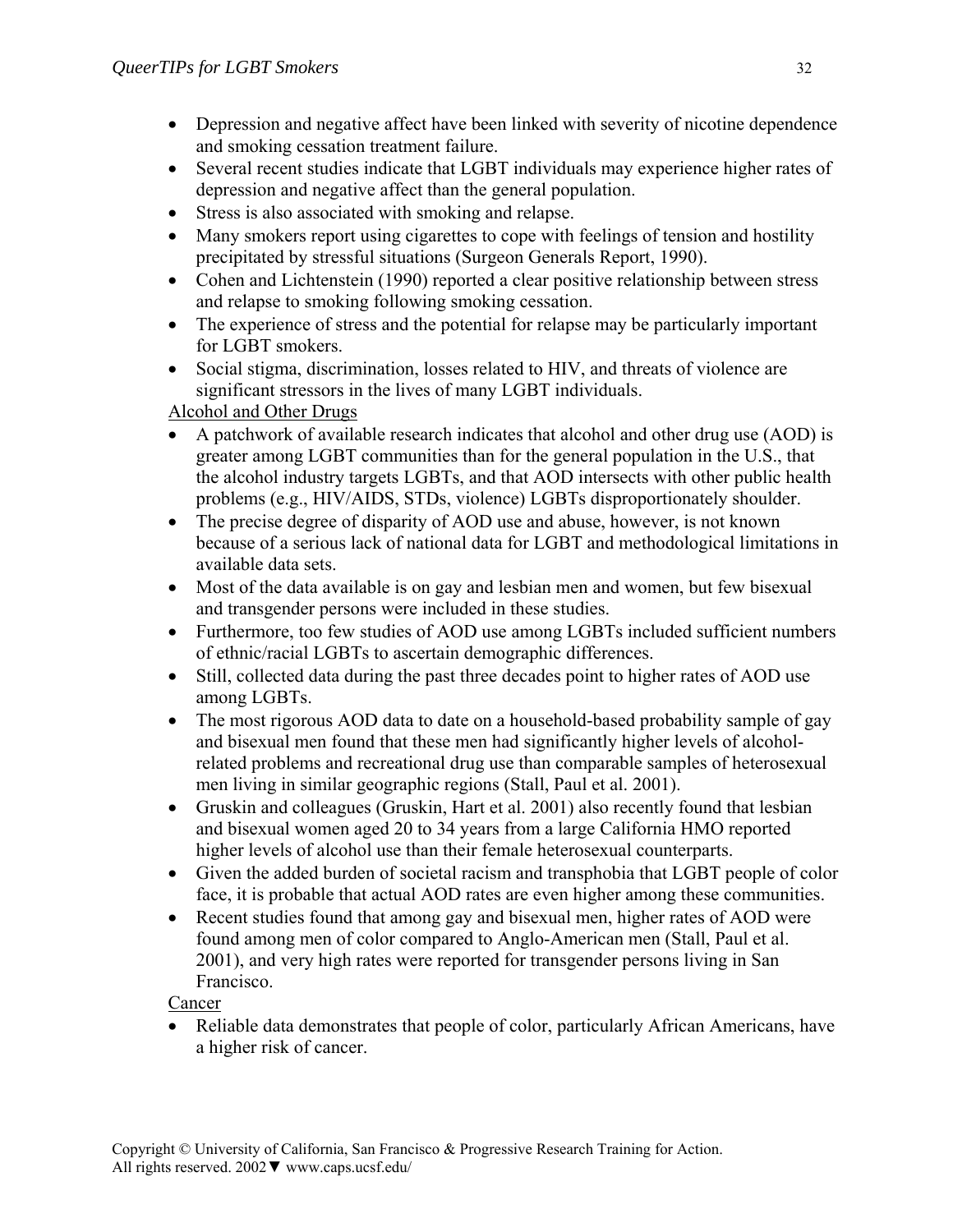- African American LGBT people likely fare worse. Given the high prevalence of smoking among LB women, tobacco-related health problems such as lung, breast, ovarian and cervical cancer may be elevated compared to women in general.
- Ovarian cancer risk factors among LB women include not bearing children or using oral contraceptives, and lower utilization of the health care system.
- Studies indicate that victims of breast cancer who smoke die faster than women with breast cancer who do not smoke.
- C. The following LGBT health problems have also been identified as possibly connected to smoking and cessation concerns and issues; however, little research has been done on these areas: Hormone therapy for transgender persons; body image issues, and weight/nutrition.
- 3. Effects of quitting on mind-body-spirit

On flip chart, write down all possible effects on mind-body-spirit that group generates:

- A. Cravings, which will pass in 30 to 90 seconds.
- B. Lightheadedness, dizziness, and inability to concentrate. These symptoms will disappear within a week or two, as soon as the brain becomes used to functioning with a normal supply of oxygen.
- C. Coughing. This is a sign that the cilia in the lungs is cleaning out all the tar and other debris, and is a strong signal that the body is repairing itself.
- D. Changes in appetite.
- E. Anxiety.
- F. Restlessness and sleeplessness.
- G. Irritability.
- H. Muscle Tension.
- I. Some new ex-smokers report tingling sensations or numbness due to increased oxygen and circulation.
- J. Psychological impact of breaking habit of smoking: favorite cigarette or times to smoke, smoking while reading/writing/talking on the phone, etc. Difficult to break these behavioral connections.
- K. May doubt self/abilities to do things where smoking seemed to "help." For example, stimulates thinking, helps initiate conversation in bars or in social settings, etc. May feel anxious, tense and fear that giving up smoking will negatively impact these things.
- 4. Quitting and stages of grief
	- A. Giving up smoking and cigarettes has different meanings and implications for people.
	- B. Explore the stages of grief: denial, anger; bargaining; depression; acceptance.
	- C. Many people experience, to some degree, these various stages. Anger and bargaining are common as quit night approaches.
	- D. Present stages of grief.
	- E. Can discuss in group how these stages are relevant for them, or ask to break into dyads to discuss.
	- F. Let group know that after the break will address ways to cope with all of the above.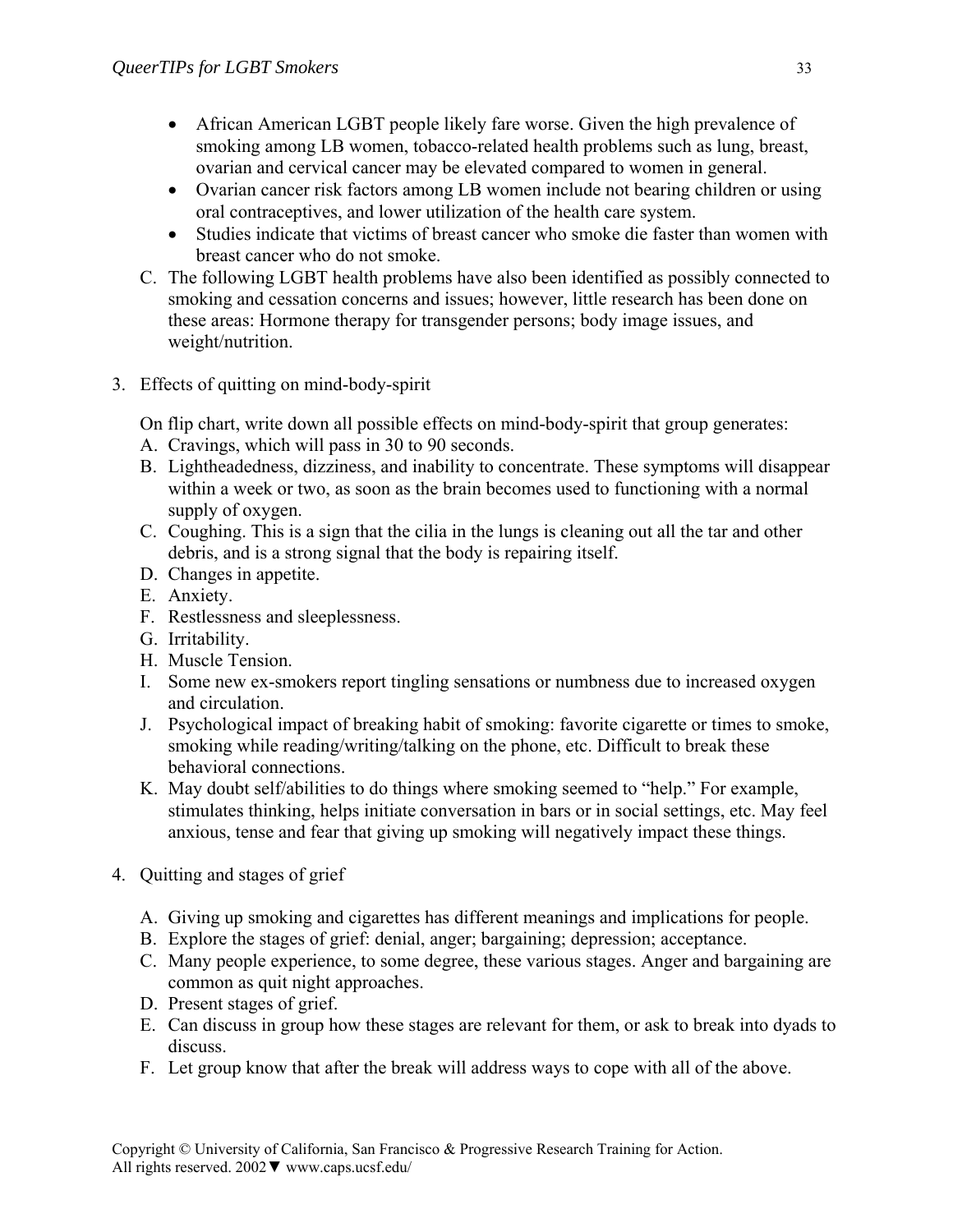- G. Denial: start to doubt, question or refuse to believe that smoking is harmful to health and need to quit.
- H. Anger: Get angry at self, others for smoking or having to quit. May include emotional outbursts.
- I. Bargaining: Try to make a deal, reduce or taper without quitting, plan to quit in future when "really mean it and really ready," give up other habits instead.
- J. Depression: Tired, sad, doom, gloom about quitting or ability to do so.
- K. Acceptance: Accept that smoking is damaging health, but can quit smoking and need to quit.

# 5. BREAK

- 6. Specific coping strategies with immediate impact
	- A. 5 D's: Delay, Drink Water, Deep Breathing, Do Something, Develop Exercise Plan.
	- B. Relaxation, deep breathing and visualization skills.

# **Relaxation, Stretching, and Deep Breathing**

- 1. Stand comfortably with your feet apart and firmly grounded on the floor
- 2. Close your eyes and breathe deeply and gently through your nose, filling your belly with each inhalation and exhaling completely
- 3. Drop your head forward gently as you exhale and raise your head slowly as you inhale
- 4. After a few minutes, allow your head to return to a normal position and keep your eyes closed and breathe normally
- 5. Imagine inhaling serenity and calmness and exhaling stress, tensions or other toxins
- 6. Imagine the breath flowing through your body unobstructed, bringing oxygen to your blood and circulating throughout your limbs
- 7. Take a few minutes to enjoy the image of freely flowing breath bringing nourishment and support to your entire body
- 8. When you're ready, open your eyes and come back to the room
- C. Nutrition, fitness, life changes.
- D. Practice good nutrition and get regular exercise.
- 7. Skills/resources used in coming out/LGBT-related life stress
	- A. Discuss the possible anxieties, hopes, and fears of transitioning from an identity as a smoker to an identity as a nonsmoker, and the connection with the coming out process.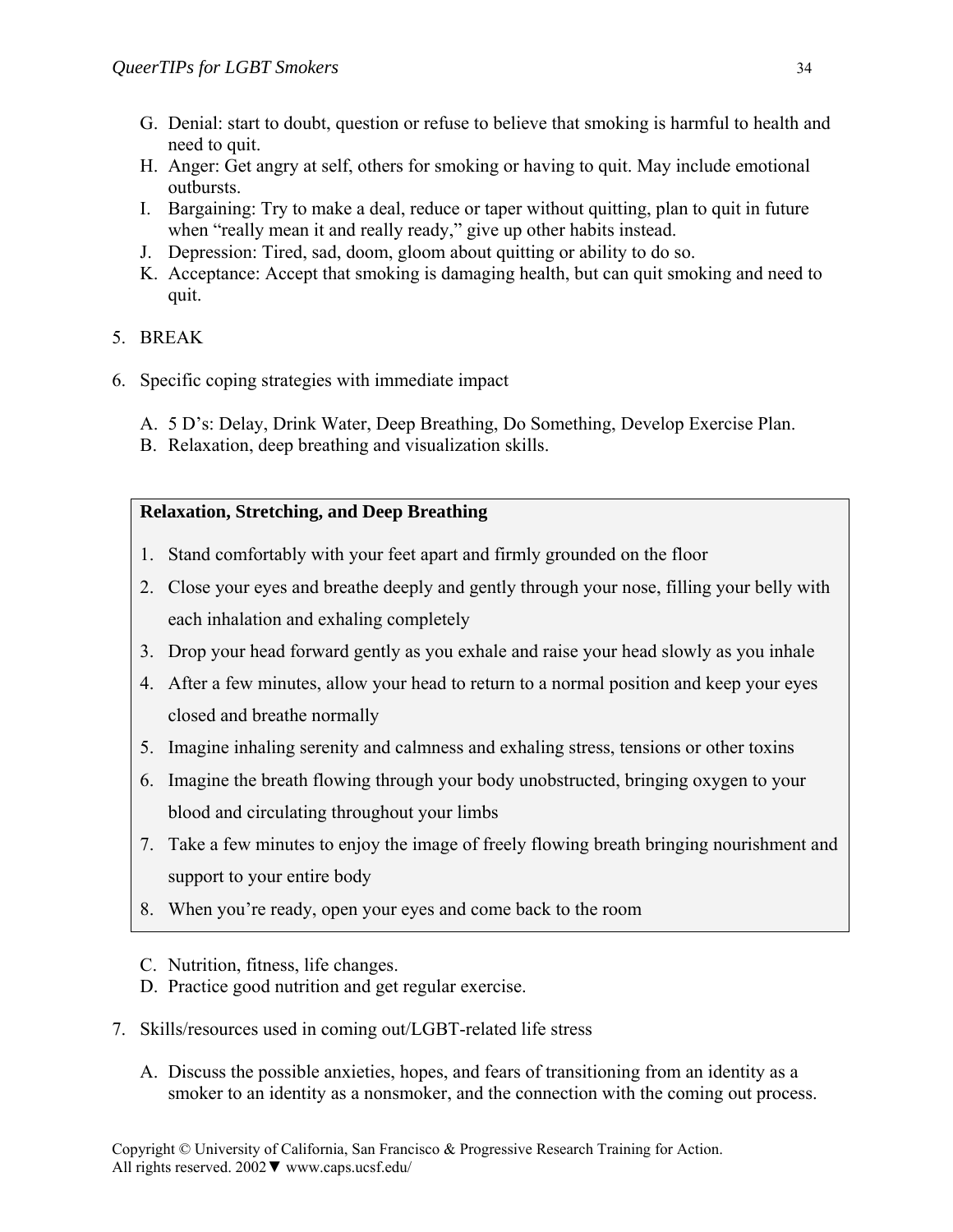- B. Review the cycle of coming out and apply to the precontemplation, contemplation, action stages of quitting smoking.
- C. Queer health referrals.
- 8. Draft 24-hour quit plan
- 9. Homework and next steps
	- **QUIT NIGHT** next week: Have last cigarette **BEFORE** class.
	- **Bring smoking paraphernalia** (cigarettes, matches, lighters, ashtrays and other smoking paraphernalia) with you next week for ritual.
	- Relaxation, deep breathing and visualization exercises.
	- **Encourage** group members to come back, **REGARDLESS** of smoking status next week. It's important to create safe and supportive space for persons to feel accepted, valued and needed, regardless of whether they've had their last cigarette or not.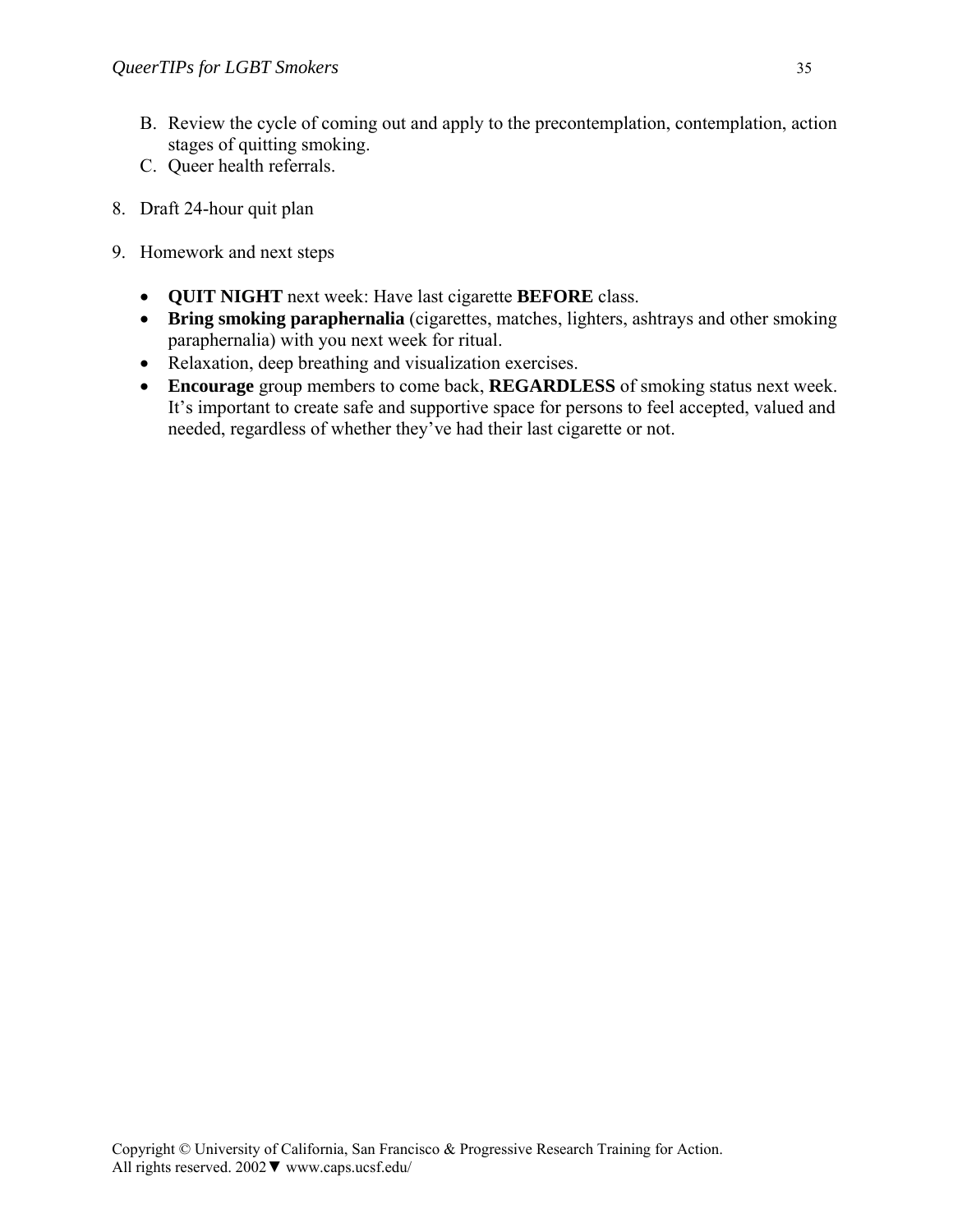#### **Session 4: Go! Quit Night and the Next 24-48-72 Hours**

#### **Overview**

This is the big night—quitting and coming out as a nonsmoker. Participants are asked to have their last cigarette by the time class starts and bring any cigarettes, matches, lighters, ashtrays and other smoking paraphernalia they are ready to throw away. Be prepared for a lower turn-out than usual on this night as some group members may not have been able to give up smoking completely and allow various reasons (embarrassment, shame, changing commitment to quit process, etc.) to prevent them from coming or feeling welcome. Discuss this development honestly and directly with the entire group and invite participants to share their feelings or perceptions. If some participants who haven't quit do show up, this is a good thing! Encourage them for continuing to participate and help them take the next step, whatever it might be.

This session is a combination of celebration, support, problem-solving and testimonials. First, congratulate everyone for attending, especially those who have quit. Emphasize issues of pride in self and freedom from smoking. Have people share their quit stories, and later the group will hear from LGBT ex-smokers. People are eager to hear what others are going through (or have gone through) and how they're coping. These are like "coming out" stories. LGBT people often do not tire of hearing such stories because they can often relate, because it is reinforcing and uplifting to the story-teller and listener, and because a great deal of knowledge, support, tools, and advice can be communicated. During this session, also explore the immediate positive and negative effects of quitting on mind-body-spirit and how person is (or is not) coping. Help participants to recognize and anticipate the various effects of nicotine withdrawal and update their 24-hour quit plan, as well as develop their 48-72 hour plan. Help participants to identify triggers, coping plans and available resources.

Finally, prepare participants for the quit ritual. Set up the room for people to sit in a circle and provide a box or other receptacle into which the cigarettes can be tossed for the ritual. Participants are asked to individually share what quitting and becoming a nonsmoker means to them in a positive statement (e.g., "I will have more energy and stamina for sports and other outdoor activities"). Each person takes a turn to share and is offered support in the form of applause. Following this ritual, ask people to commit to being smoke-free for the next few days. Make sure that participants have a phone and email list for outside support until the next group meeting. Offer words of support and remind the class about the next session, which will take place two or three days later.

#### **Highlights of QueerTIPs for Session Four**

- New stories of LGBT person as nonsmoker are being formed.
- Hear from and build on the strength of other LGBT ex-smokers.
- Emphasis on pride in self and freedom from smoking.
- Like during the initial stages of coming out, it's hard to talk about anything else and need to surround self with positive support.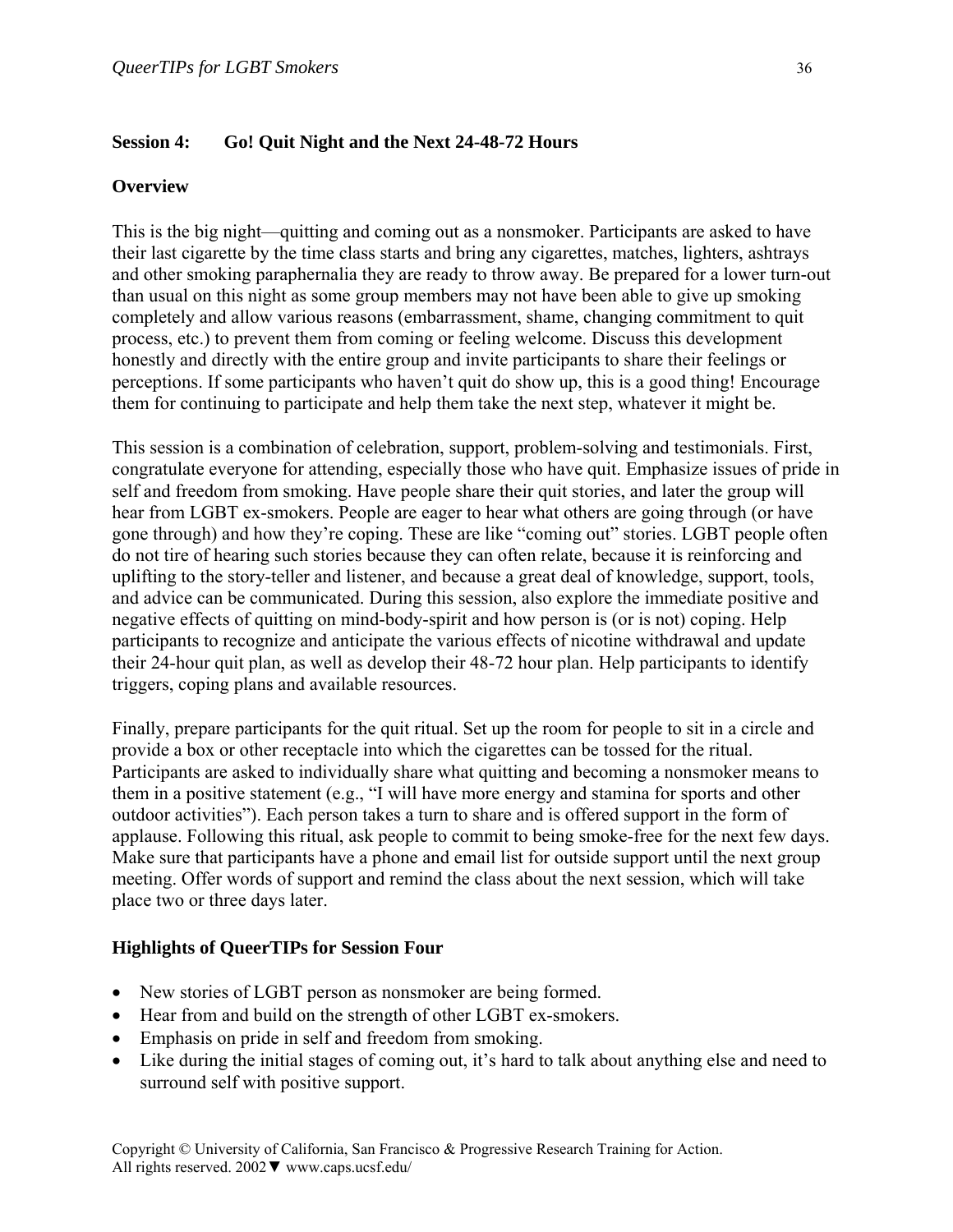- In addition to specific coping strategies to deal with immediate effects of nicotine withdrawal on mind-body-spirit, also identify and leverage innate skills and resources from experiences as LGBT person.
- Identify and build LGBT community support for remaining smoke-free.

# **Preparation**

### 1. Notes to facilitator

- Some participants may not attend if they feel awkward (ashamed, guilty, depressed, etc.) about not being able to stop smoking, or they've decided to postpone quitting.
- Remember that quitting (or not), and attending the group are up to each group member. You cannot take credit (or blame) for participants' behaviors.
- It is your responsibility, however, to support the entire group and to help participants create peer support for one another.
- Congratulate participants on coming back.
- It may be necessary to balance between hearing people's stories and moving the discussion along to attend to all of the topics for the evening. This may be particularly difficult this night given group members are sharing their quit experiences, as well as guests are also sharing their stories. Be sensitive and use humor if you need to cut in or help move the "sharing" along.
- Set an open and supportive tone for the ritual.

# 2. Supplies

- Standard supplies: Roster/sign-in sheet, name tags, color markers, flip chart, pencils/pens.
- Trash can for quit ritual.

# 3. Handouts

- *Waking Up to Day 1, etc.*
- *Recovery Symptoms*
- *Tips from Ex-Smokers*
- *What to do when the Craving Comes*
- *Dealing with Stress*
- *Last Drag Contract*
- *ALA Daily Check Sheet*

# **Objectives for Session Four**

By the end of this session, participants will

- 1. Come out as a nonsmoker.
- 2. Listen and learn from others.
- 3. Recognize immediate impact of quitting on mind-body-spirit.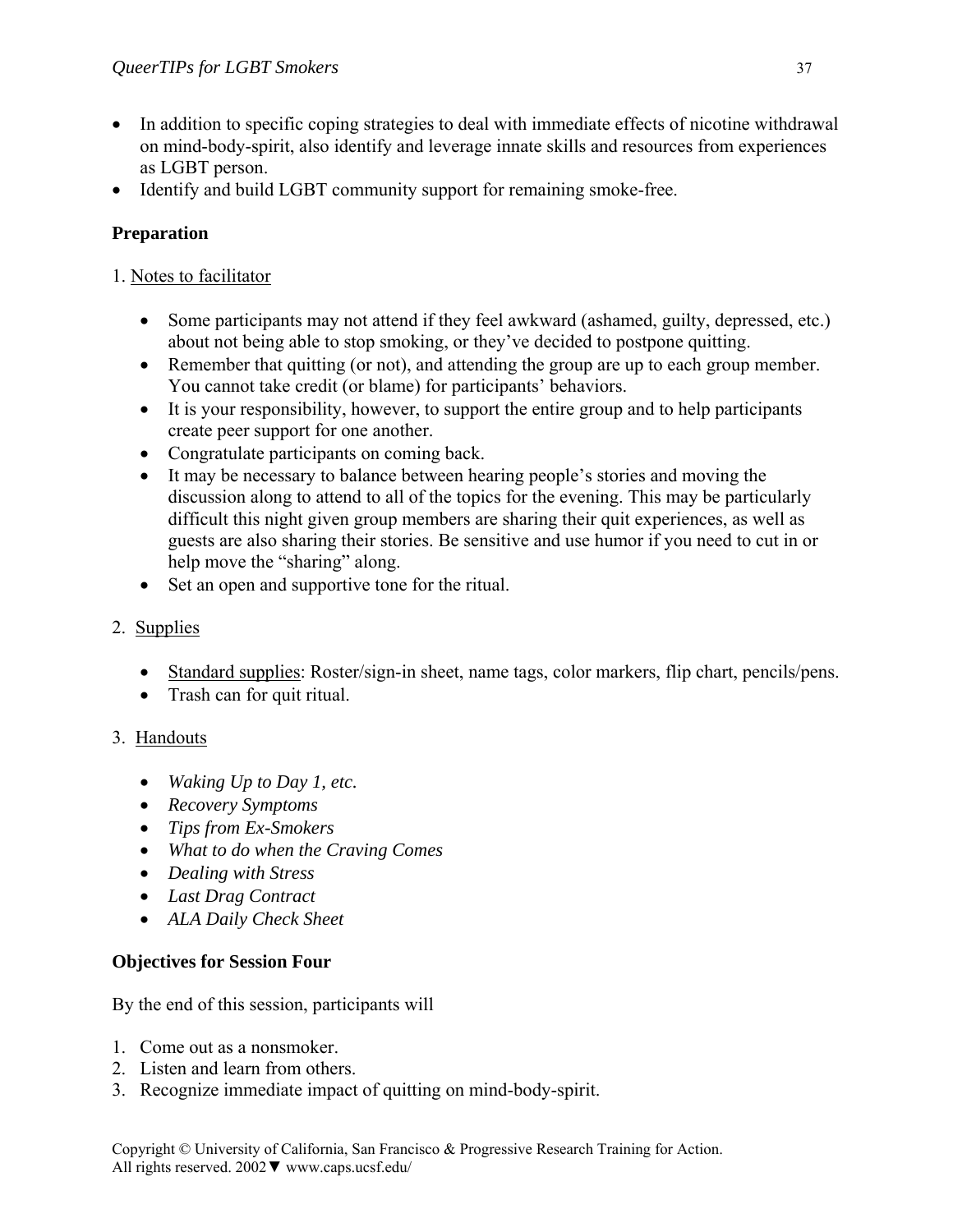- 4. Identify at least 3 reward strategies.
- 5. Identify 3 positive statements about LGBT nonsmoking self.
- 6. Remember reasons for quitting.
- 7. Update 24-hour quit plan.
- 8. Create 48-72 hour quit plan.
- 9. Strengthen networks of support.

### **Agenda for Session Four**

| 1.               | Group relaxation                             | 5 minutes  |
|------------------|----------------------------------------------|------------|
| 2.               | Check-in and tell quit stories               | 20 minutes |
| 3.               | Guest speakers: LGBT ex-smokers tell stories | 30 minutes |
| $\overline{4}$ . | <b>BREAK</b>                                 | 10 minutes |
| 5.               | 24-48-72 hour quit plan                      | 20 minutes |
| 6.               | Develop and share 24-48-72 hour quit plans   | 10 minutes |
| 7.               | Ritual                                       | 20 minutes |
| 8.               | Homework and next steps                      | 5 minutes  |
|                  |                                              |            |

# **Talking Points and Activities for Session Four**

1. Group relaxation exercise

### **Relaxation, Stretching, and Deep Breathing**

- 1. Stand comfortably with your feet apart and firmly grounded on the floor
- 2. Close your eyes and breathe deeply and gently through your nose, filling your belly with each inhalation and exhaling completely
- 3. Drop your head forward gently as you exhale and raise your head slowly as you inhale
- 4. After a few minutes, allow your head to return to a normal position and keep your eyes closed and breathe normally
- 5. Imagine inhaling serenity and calmness and exhaling stress, tensions or other toxins
- 6. Imagine the breath flowing through your body unobstructed, bringing oxygen to your blood and circulating throughout your limbs
- 7. Take a few minutes to enjoy the image of freely flowing breath bringing nourishment and support to your entire body
- 8. When you're ready, open your eyes and come back to the room
- 2. Check-in and tell quit stories
	- A. Congratulate participants on coming back.
	- B. Invite participants to share what has been going on, how they have or are quitting.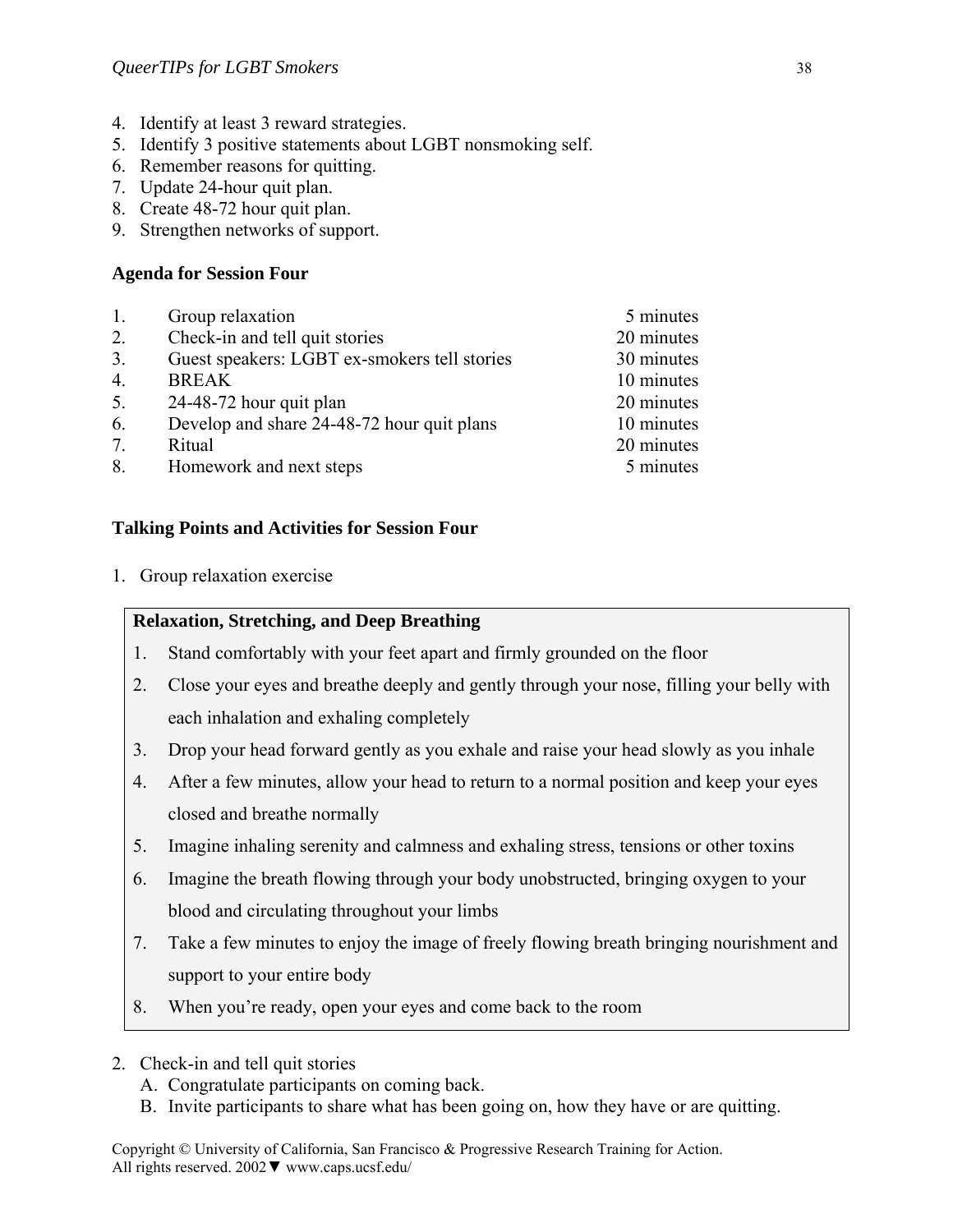- C. Listen for impact of nicotine withdrawal on mind-body-spirit; help participants recognize and elicit their coping plans/strategies.
- D. Highlight pride in self and freedom from smoking.
- 3. Guest speakers: LGBT ex-smokers tell stories
	- A. Ask person to share story of how quit and stay quit.
	- B. How long smoked? What role smoking played in life in general, and as LGBT person? How many times try to quit? What finally worked? How did you quit? What did you do? What did you struggle with most? What surprised you? What did you struggle with least? How did others help or respond? How did you deal with the first 24-48-72 hours? Week? Month? How did you handle triggers? Slips? Lapses or relapses? What did you learn about yourself as you stayed smoke-free?
	- C. Invite group members to ask questions.
- 4. BREAK
- 5. 24-48-72 hour quit plan
	- A. Discuss ingredients of 24-48-72 hour quit plans
	- B. 5 D's
	- C. Visualize self as nonsmoker
	- D. Coping tools
	- E. Identify support: partner, family, friends, coworkers, others
	- F. Take control of snacking
	- G. Recognize gains from not smoking
	- H. Discuss body image issues  $&$  set physical goals
	- I. Positive self-talk: "I am proud of myself for giving up smoking," "I look, smell, and feel better." List self talk examples on the flip chart.
- 6. Develop and share 24-48-72 hour quit plans
	- A. Small group or dyad activity:
		- Ask people to share their plans and problem-solve individual concerns, such as social plans for the upcoming weekend, periods of boredom, etc.

# 7. Ritual

- A. Invite participants to throw smoking paraphernalia into a box or bin.
- B. Open to share thoughts or feelings.
- C. Together, put in a garbage bag and wrap up to take at the end of the session.
- 8. Homework and next steps
	- **Next meeting in 2-3 days**.
	- *Generic Monthly Calendar & Stickers*
	- Practice self-care
	- Practice coping techniques
	- Contact other group participants for support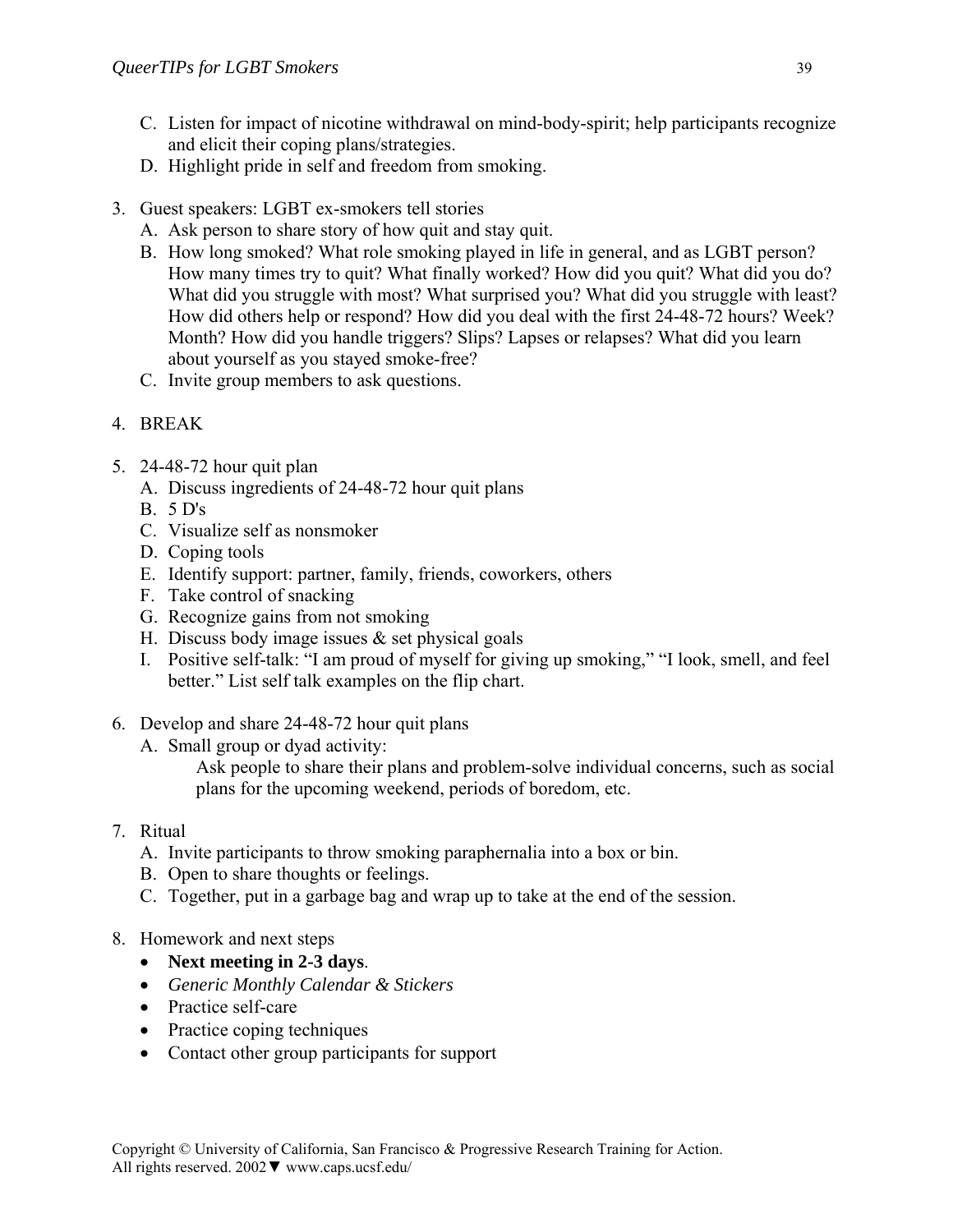### **Session 5: Staying Out of the Smoking Closet Day-by-Day**

### **Overview**

Session 5 occurs 2-3 days after Quit Night to provide added support and structure during the initial week of quitting, which is often the most difficult time period to stay quit. The focus of this session is to celebrate remaining smoke-free for 72 hours or to problem solve if lapses occurred. This session will better equip participants to stay quit minute-by-minute, hour-by-hour and day-by-day.

Participants are asked to talk about his/her own experiences with not smoking in the last 48 to 72 hours: how they feel, what are their issues and concerns, whether they are getting sufficient emotional support from their relationships and communities, progress on their actions plans. It is important to set up how "slips, lapses or relapses" are handled in the group right from the beginning. This should be done in a gentle, supportive, non-judgmental manner, but with enough focused attention and questioning to help the person (and group) examine and learn from these events. The concept of relapse prevention is also introduced in this session. Participants learn to better identify and anticipate triggers and to strengthen or gather the tools necessary to achieve their goals. Again, the parallels between quitting and the skills/resources used in coming out (or dealing with life stress related to being LGBT) are explored. At the end of the session, the facilitator may want to summarize recovery symptoms that are similar among people or highlight common symptoms or issues that have not been mentioned.

### **Highlights of QueerTIPs for Session 5**

- Draw on skills and resources related to LGBT experiences to help stay quit.
- Reinforce pride in self and freedom from smoking.
- Quitting and staying quit can be similar to the coming out process for LGBTs.

### **Preparation**

- 1. Notes to facilitator
	- Congratulate participants on coming back.
	- Participants may be very emotional if they've remained smoke free or relapsed, so it is important to allow time for crying and laughing.
	- First opportunity to deal with "slips, lapses or relapses" will set the stage and expectations about how these will be dealt with in future sessions.
	- Through the class or during breaks, offer ways to take a "non cigarette break", such as getting a glass of water, stretching, going outside for fresh air, etc.
	- Continue to encourage those who haven't quit to continue participating and help them to take the next step, whatever that might be.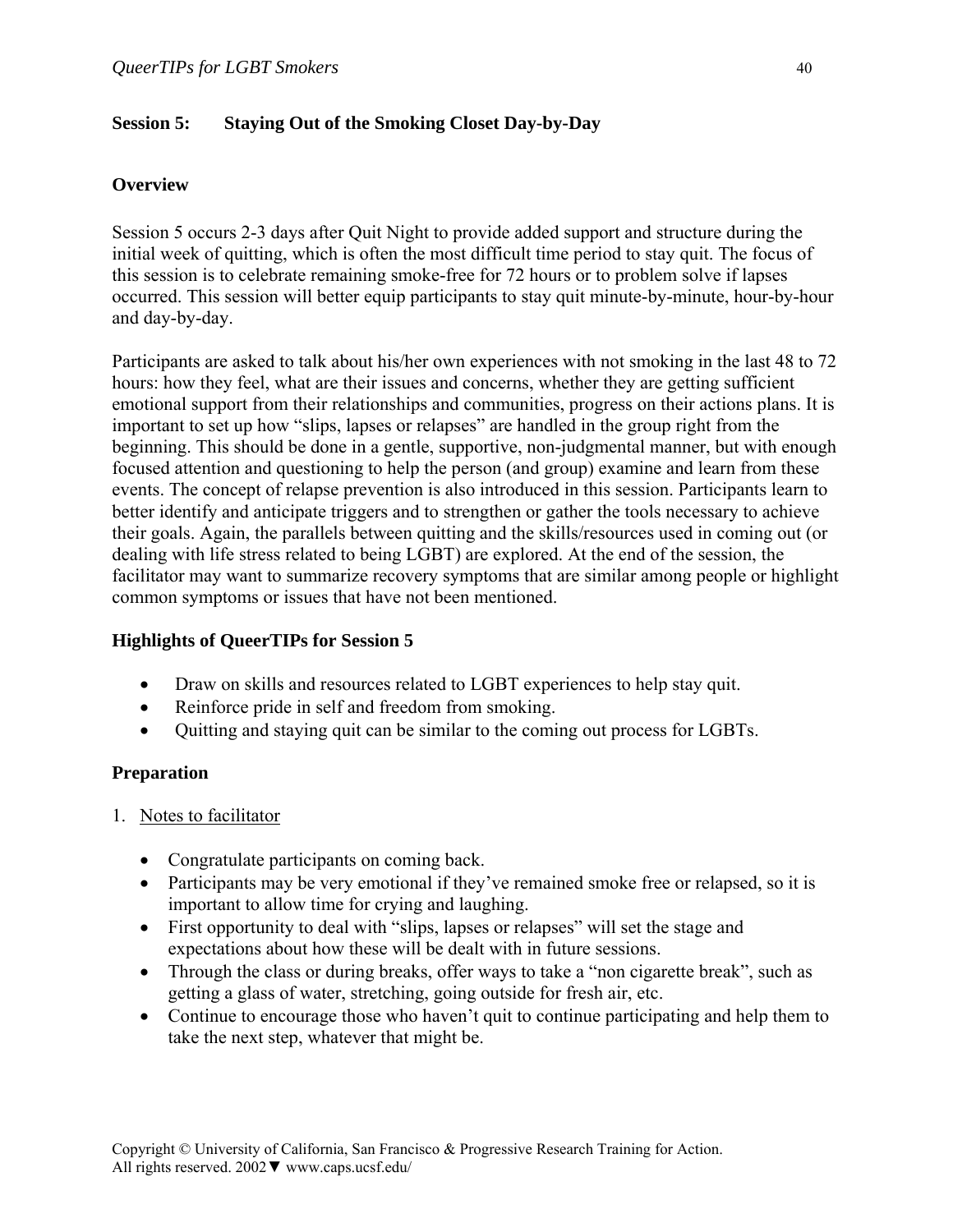- 2. Supplies
	- Standard supplies: Roster/sign-in sheet, name tags, color markers, flip chart, pencils/pens.

# 3. Handouts

- *Gaining Weight/Metabolism*
- *If You Had A Slip or Two*
- *Special Suggestions to Get Back on the Track*
- *What to Do When A Craving Comes*
- *Assertive Communication*
- *The 20 Warning signs of Stress*
- *The Reasons We Give Ourselves for Going Back to Smoking*
- *Celebrate Every Little Step*
- *More Things to Do Instead of Smoking*
- *Stress Reduction*
- *How to Handle Symptoms of Withdrawal*

# **Objectives for Session Five**

By the end of this session, participants will:

- 1. Describe initial experiences of quitting.
- 2. Update quit plan.
- 3. Describe relapse prevention model.
- 4. Identify triggers and high-risk situations.
- 5. Describe positive coping strategies in response to these high-risk situations, including assertiveness skills.
- 6. Review how skills and supports developed during (or since) "coming out," or in response to difficult life experiences, can be used to create a new identity and lifestyle as a nonsmoker.

### **Agenda for Session Five**

| Group relaxation exercise                      | 10 minutes |
|------------------------------------------------|------------|
| Check-in, quit report, explore slips           | 30 minutes |
| Relapse prevention model                       | 20 minutes |
| <b>BREAK</b>                                   | 10 minutes |
| Activity: Role play coping with triggers/slips | 30 minutes |
| Update quit plan                               | 10 minutes |
| Homework                                       | 10 minutes |
|                                                |            |

### **Talking Points and Activities for Session Five**

1. Group relaxation exercise: Choose one of following. A. Mental vacation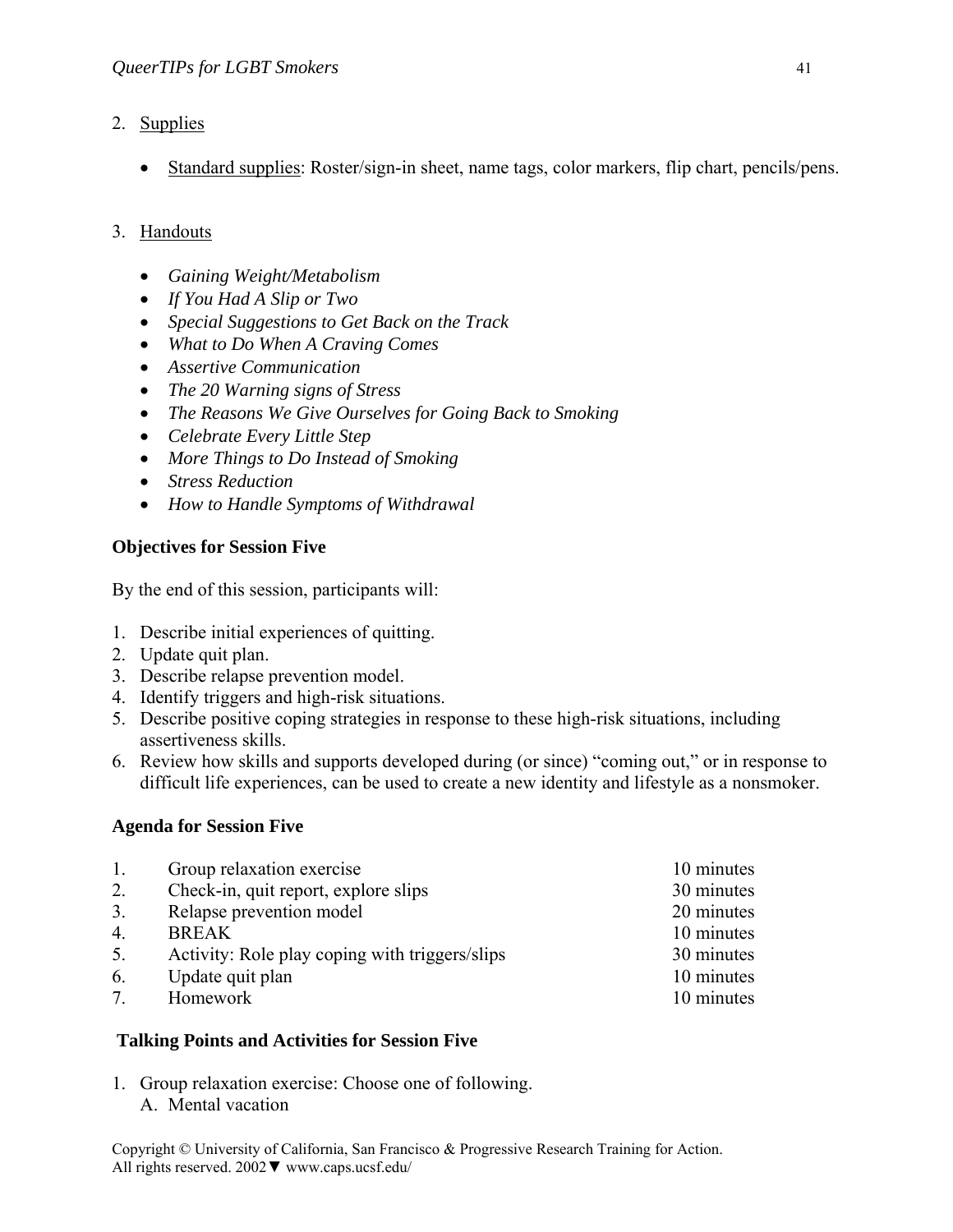- B. Progressive muscle relaxation
- C. Deep breathing
- 2. Check-in, quit report, explore slips
	- A. Congratulate and hear stories
	- B. Length of time smoke-free
	- C. Number of cigarettes not smoked
	- D. Amount of money saved
	- E. Rewards
	- F. Outline how to examine/explore slips/lapses/relapses
- 3. Relapse prevention model
	- A. Model of relapse process:
		- High risk situation due to internal factors (e.g., medical difficulty, craving, withdrawal, discomfort, depression, stress, etc), interpersonal factors (e.g., relationship conflict) and external factors (e.g., partner or other's smoking).
		- No adequate coping response.
		- Decreased self-efficacy; diminished expectation that can cope with situation.
		- Initial use of substance: slip or lapse.
		- Violation effect, dissonance, conflict, guilt, perceived loss of control, etc.
		- Inadequate or adequate coping response.
		- Increased probability of relapse.
	- B. Adequate coping responses:
		- Challenge negative beliefs
		- Remind self of reasons/motivation for quitting
		- Cognitive reframe
		- Positive thinking
		- Self talk
		- Active behavioral/cognitive coping
		- Support
		- Attend to success Give yourself credit where improved
		- Self-monitor success
		- Avoid tempting or difficult situations
		- Escape high risk situations
		- $\bullet$  5 D's
		- Imagery/rehearsal
		- Talk with others
		- Physical activity
		- Alternative behaviors
		- Assertion skills
		- Other health changes such as diet, exercise, and other healthy lifestyle changes
	- C. Model anticipates multiple difficulties and life-long process.
	- D. Allows experiences of pride and freedom that LGBT person can build on.
	- E. When quit one addiction, feel good about self, feel increased pride, and feel increased control of oneself and destiny.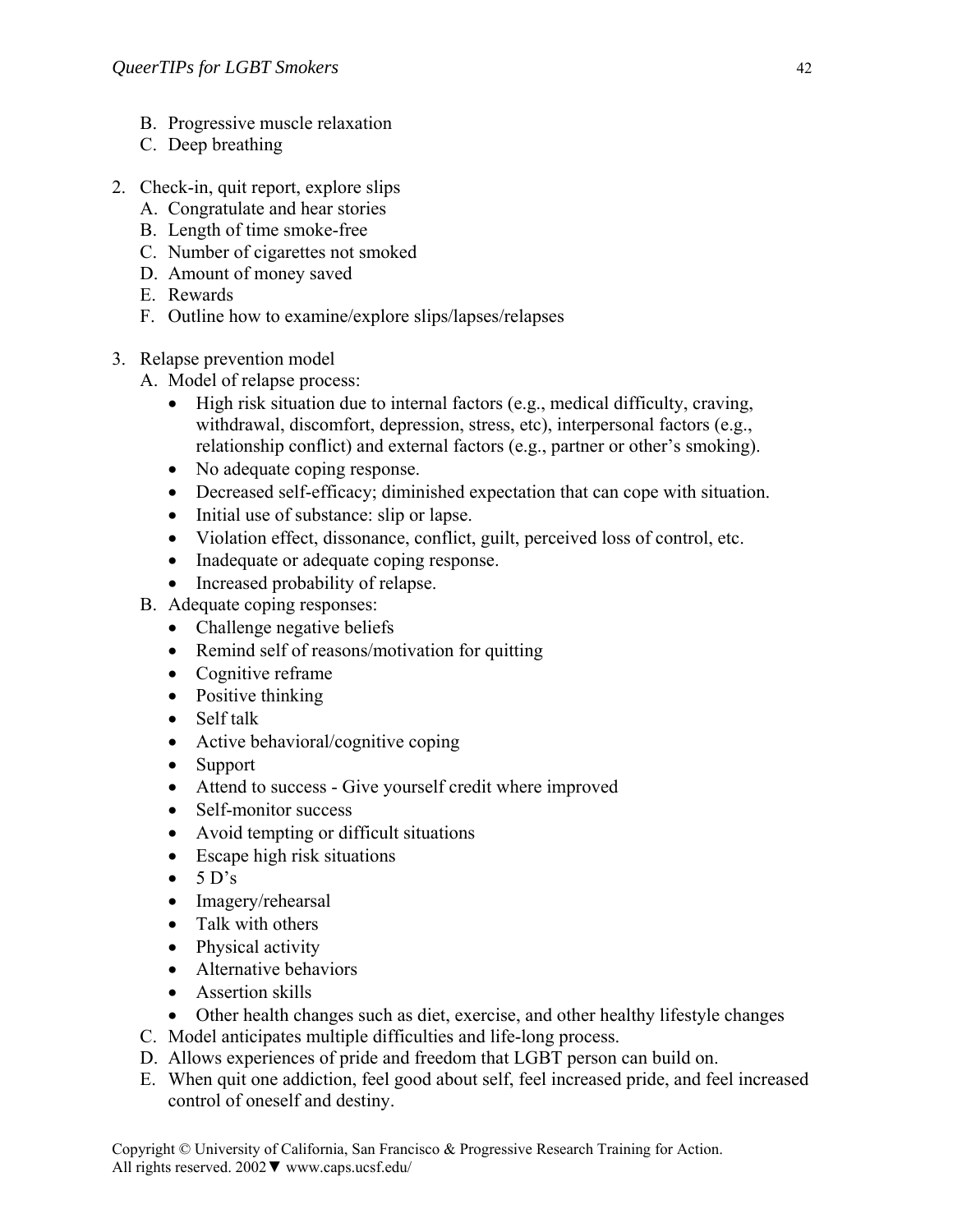- F. Pride and freedom themes that resonate strongly with you as LGBT person and community. How can you use experiences of pride and freedom to support your quit efforts?
- 4. BREAK
- 5. Activity: Role play coping with triggers/slips
	- A. Role play trigger situations in the large group, or
	- B. Dyad discussion of rewards

1. Ask the group for a common trigger situation, perhaps from the earlier check-in and discussion. For example, friends invite you out to the local gay bar hangout where you know they will be smoking.

2. Ask for volunteers to be the new nonsmoker and friends.

3. Instruct the volunteers to act out the situation and to use the coping strategies (including

coming out skills) discussed above to effectively address the situation.

4. Invite comments from the rest of the group on what happened.

B. Dyad Discussion of Rewards

1. Form groups of 2 around the room.

2. Instruct the small groups to share with each other, one at a time, about the benefits they've

personally gained from quitting and hope to gain in the future. Each person gets 5 minutes.

- 6. Update quit plan and next steps.
	- Revise short-term quit plan
	- Keep rewards list
	- Continue to develop emotional and social support as a nonsmoker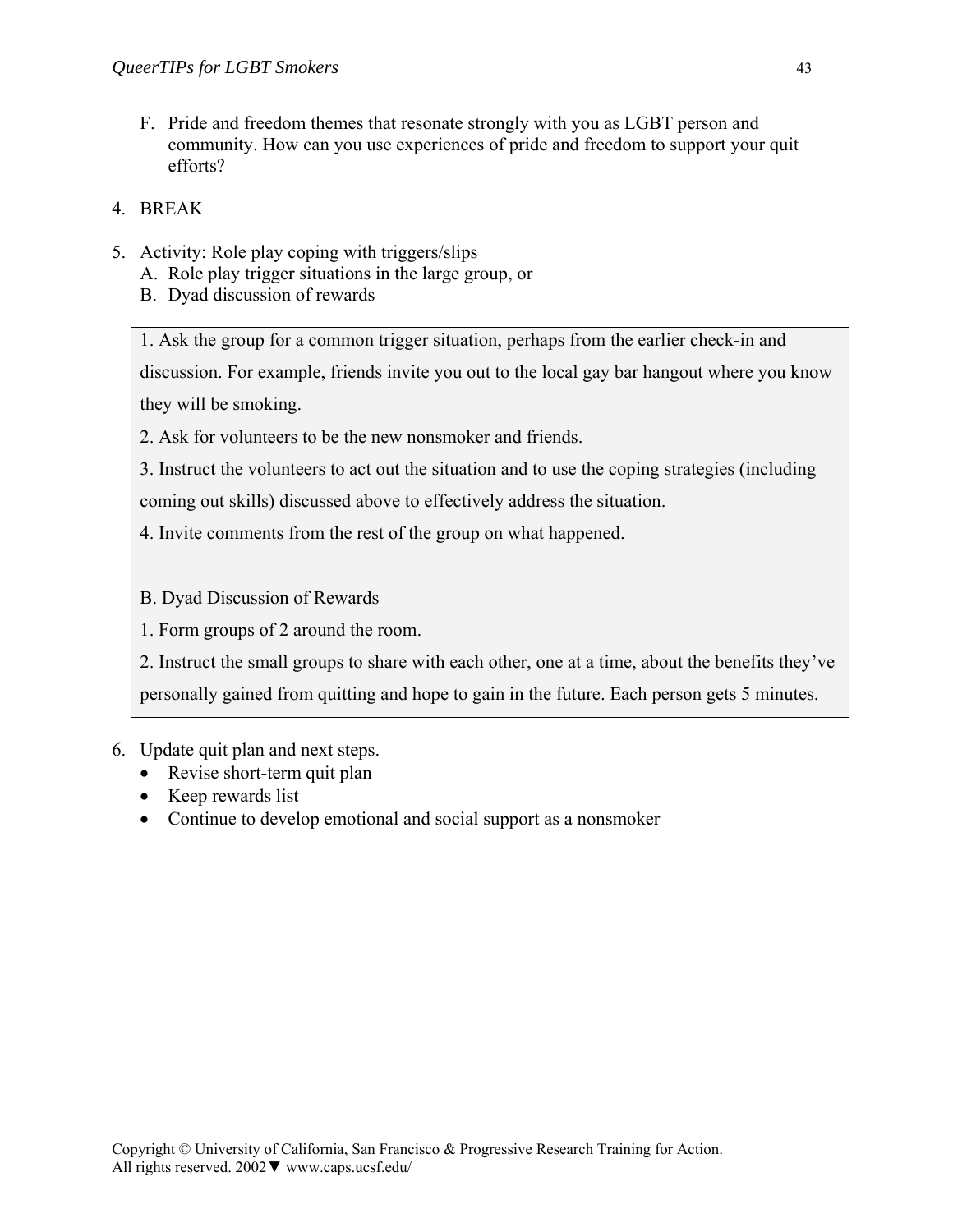### **Session 6: Staying Out of the Smoking Closet Week-by-Week**

#### **Overview**

This session mirrors the previous session. Staying smoke-free is hard work and requires ongoing commitment, peer support and reinforcement of the benefits of quitting. It moves from focusing on staying quit in the short run day-by-day to the long run week-by-week. Relapse prevention strategies and building on strengths and resources used in coming out remain central to this session as well. It is important to encourage everyone, especially those who have had a "slip, lapse or relapse." A secondary focus of this session is on how to stay quit as an LGBT person and handle specific stress situations, such as socializing where smoking is common, relationships, health concerns, etc.

### **Highlights of QueerTIPs for Session Six**

- Similar to Session 5.
- Draws on skills and resources related to LGBT experiences to help stay quit.
- Reinforces pride in self and freedom from smoking.
- Quitting and staying quit can be similar to the coming out process for LGBTs.

### **Preparation**

- 1. Notes to facilitator
	- Congratulate participants on coming back
	- Encourage those who have made slips and people who continue to smoke, while maintaining an expectation that everyone can and will quit smoking.
	- Prepare for more complex emotional or psychological issues or fears to emerge among the group as they continue on the road to being permanent nonsmokers.
	- Expand on what being a permanent LGBT nonsmoker might look like.
	- Highlight pride in self and freedom from smoking.

# 2. Supplies

• Standard supplies: Roster/sign-in sheet, name tags, color markers, flip chart, pencils/pens.

### 3. Handouts

- *My Signs of Healing*
- *Smoking and Weight*
- *Weight Loss Hints*
- *Healthy Habits- For Men and Women*
- *Stress Reducers*
- Exercising My Rights
- Tips for Staying on Track

Copyright © University of California, San Francisco & Progressive Research Training for Action. All rights reserved. 2002▼ www.caps.ucsf.edu/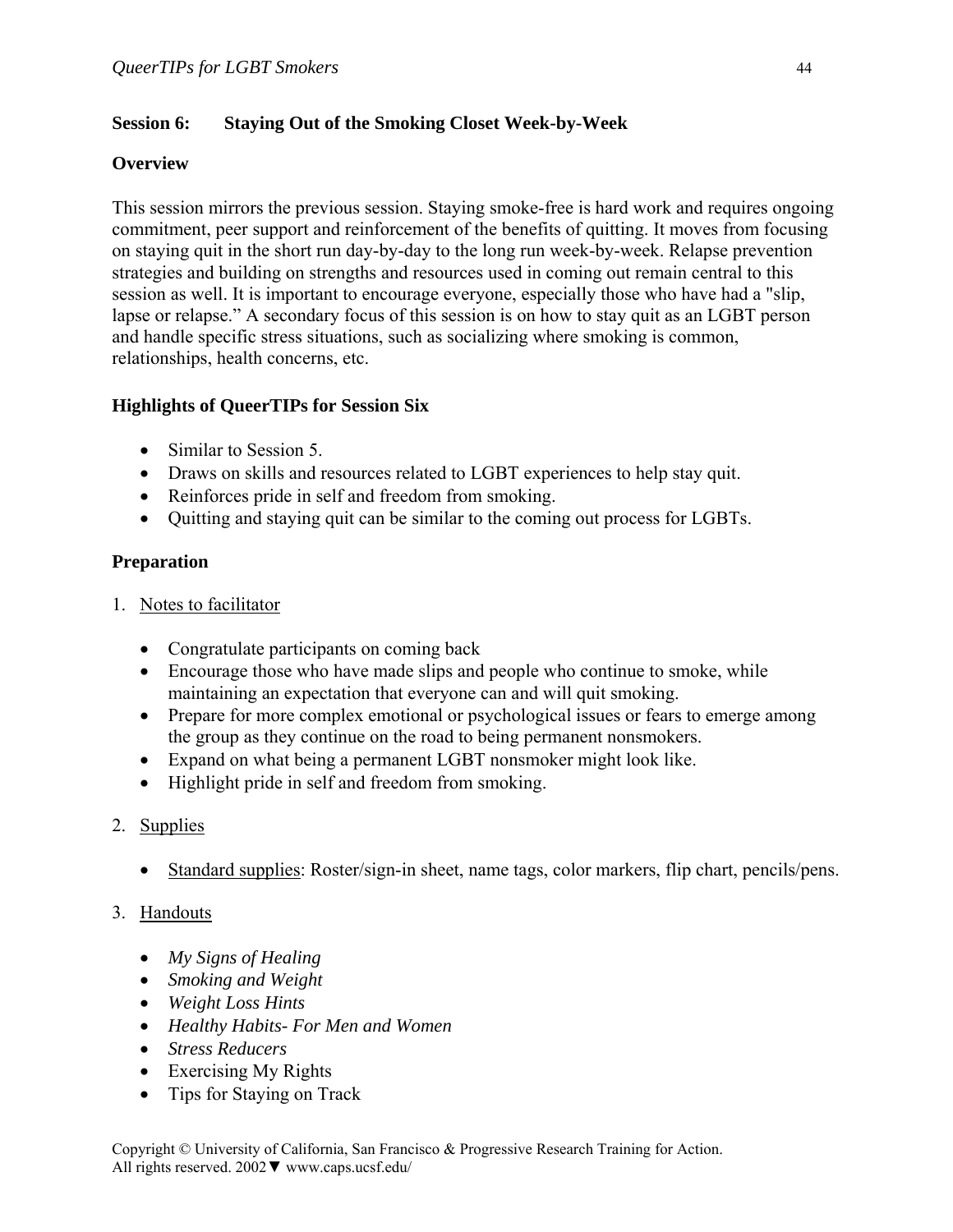### **Objectives for Session Six**

By the end of this session, participants will:

- 1. Share successes and concerns.
- 2. Utilize group process to gain support
- 3. Review commitment to quitting
- 4. Reframe slips as positive learning experiences
- 5. Identify changes related to quitting
- 6. Identify successful coping strategies
- 7. Update quit plan

### **Agenda for Session Six**

| 1. Group relaxation exercise            | 10 minutes |
|-----------------------------------------|------------|
| 2. Check-in, quit report, explore slips | 30 minutes |
| 3. Changes as LGBT nonsmoker            | 20 minutes |
| 4. BREAK                                | 10 minutes |
| 5. High and Low Activity                | 30 minutes |
| 6. Update quit plan                     | 10 minutes |
| 7. Homework                             | 10 minutes |

### **Talking Points and Activities for Session Six**

- 1. Group relaxation exercise
- 2. Check-in, quit report, explore slips
	- A. Cravings/urges, lapse, and relapse
		- a) Discuss cravings/urges and link to withdrawal
		- b) Normalize experiences
		- c) Re-visit relapse prevention framework
	- B. Strategies that work
		- a) What is working?
		- b) What is not working?
		- c) Barriers/obstacles in queer community that make it difficult today
		- d) Supports/rewards in queer community that make it easier today
	- C. Nutrition
		- a) Decrease fat intake
		- b) Increase fruits, vegetables, fibers
		- c) Increase exercise
		- d) Increase fluids, especially water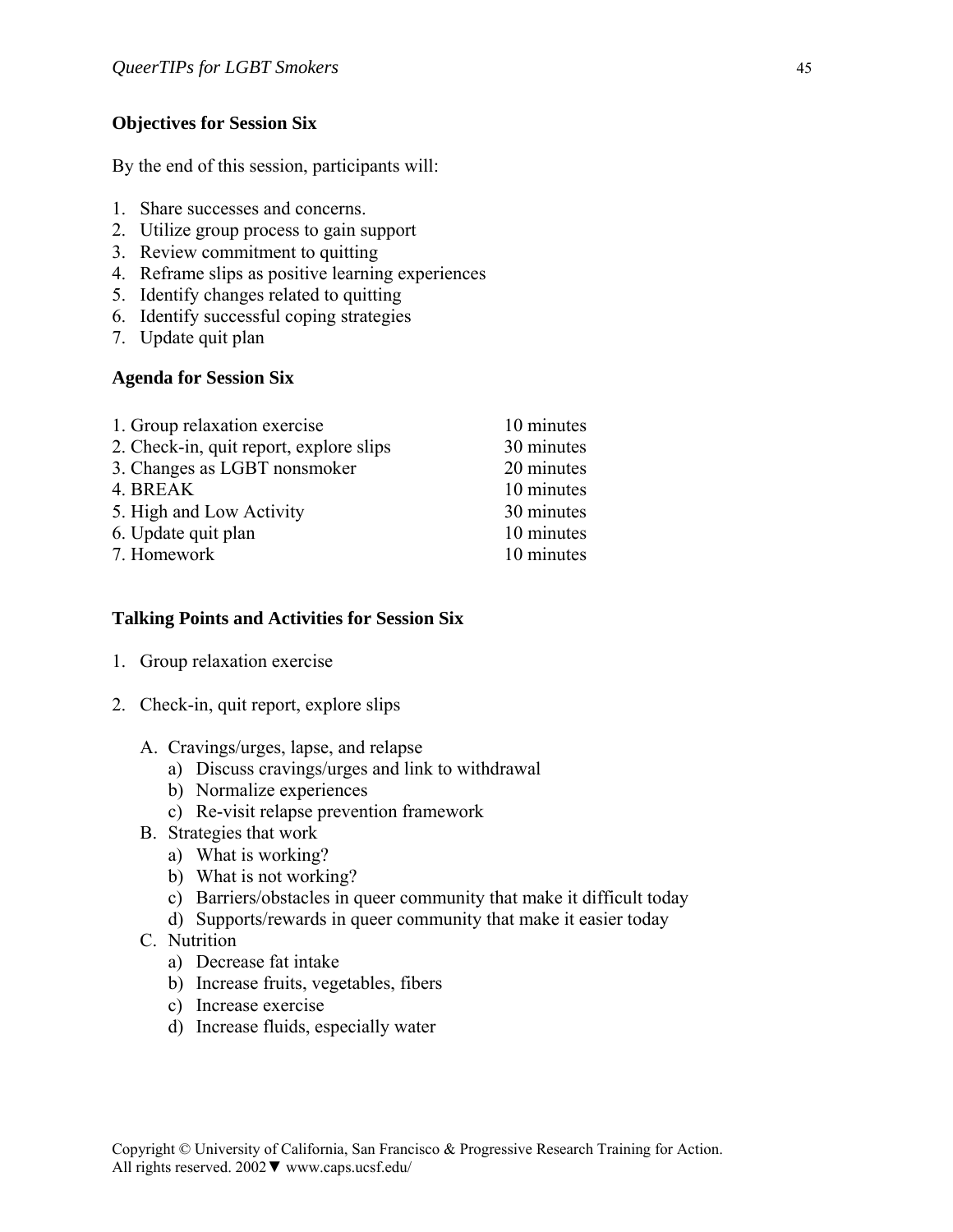- 3. Changes as LGBT nonsmoker
	- a) Self
	- b) Relationships
	- c) Social Situations
	- d) Health Concerns
	- e) Work

#### 4. BREAK

- 5. High and Low Activity
- 1. Share a "High" point or "Low" point of the past week in becoming smoke free (*Here are a couple of examples*: "My 'low' point was when my friend, who smokes and knows I am trying to stop, offered me a cigarette. "My 'high' point was when I was walking down the block and realized I was smelling the flowers blooming on the bushes."
- 2. Share one "high" or "low or both a "high" and "low"
- 3. Who would like to go first? (*However, the rule is that if someone volunteers someone else, this person goes first. Even if there is silence, wait a few minutes before asking someone to go first.*)
- 4. Sharing will go around clockwise in the circle.
- 5. Save questions and comments until everyone has had a chance to share.
- 6. After everyone has shared, there will be a discussion with questions, comments and any additional "highs" and "lows." (*Close the discussion by thanking everyone for participating*.)
- 6. Update quit plan, homework
	- *Avoiding Smoking*
	- *Exercise Tracking*
	- *Additional Help*
	- *Notice and collect queer smoking ads and the messages they send, bring into class*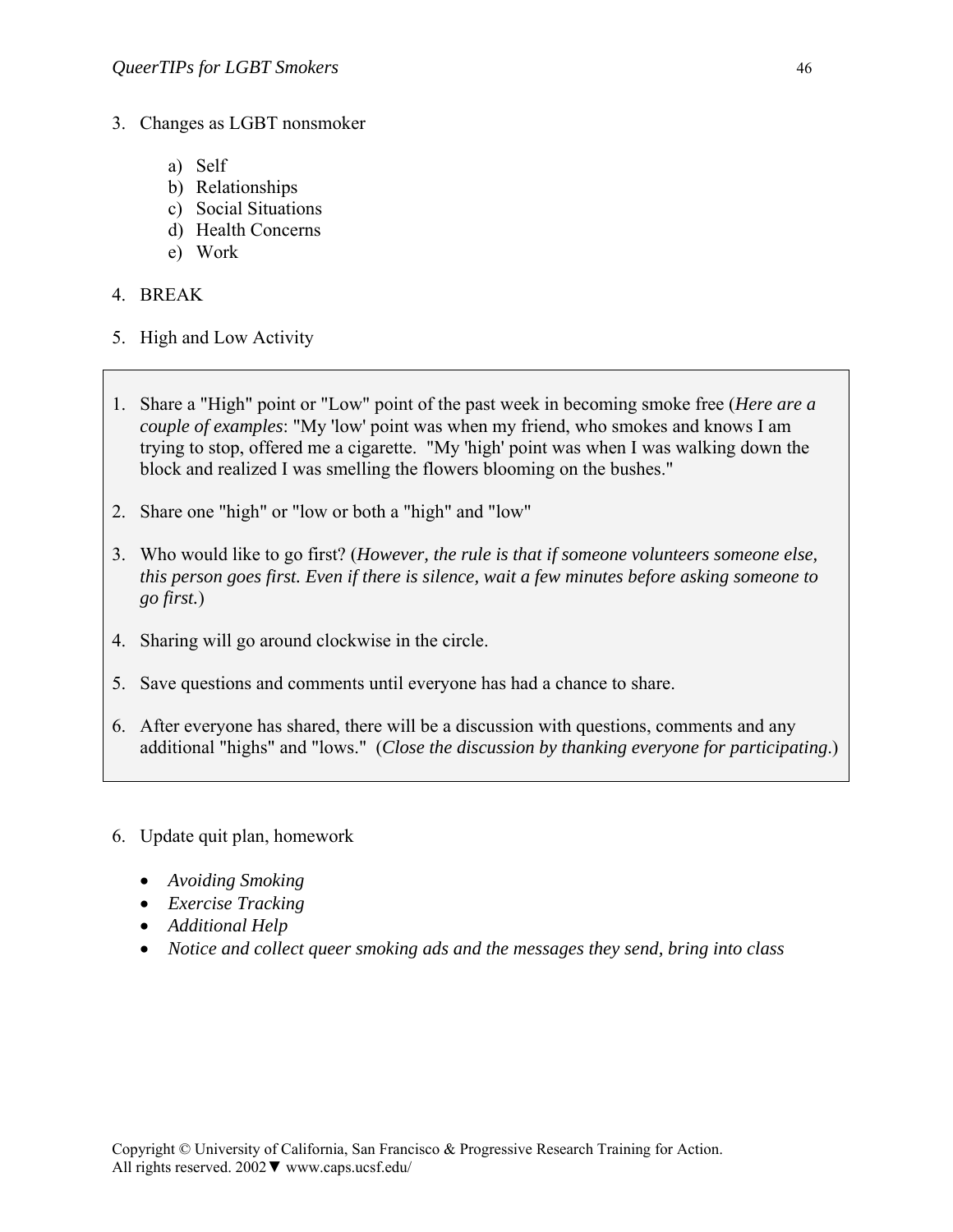### **Session 7: Looking Inside: Being LGBT and Smoking Triggers**

### **Overview**

This session focuses on staying quit as a lifestyle: strengthening positive identity and balanced lifestyles as LGBT nonsmokers. We review internal factors related to being LGBT that likely trigger high-risk situations and it empowers clients to rely on innate strengths and resources used during or since "coming out" as LGBT or in facing LGBT-related life stress. Participants are educated regarding cycles of addiction, shame and their interconnections, and how these are relevant for LGBTs who are raised in a society that demeans, oppresses and discriminates against them. Participants continue to support an identity and lifestyle as a nonsmoker by leveraging the strengths, skills, experiences and resources used and relied on during (and since) "coming out" as LGBT, or in dealing with LGBT-related life stress. Continue to address relapse prevention methods and lifestyle issues including nutrition, diet, exercise and ongoing support. Short- and long-term contracts are updated. Getting support from group and significant others is encouraged and planned.

### **Highlights of QueerTIPs for Session Seven**

- Allows person to explore and describe how cycles of shame and addiction are interconnected, and how experiences of homophobia, transphobia, racism, sexism contribute strongly in shame-based identities.
- Encourages recognition of multiple "high-risk" situations that trigger feelings of shame, unworthiness, loneliness, etc., which then trigger smoking and other addictive behavior.
- Addresses multiple addictions that are prevalent in LGBT communities.
- Places quitting within larger context of total health approach that reflects the needs of many LGBT smokers.
- Encourages person to seek nonsmoking LGBT social-recreational spaces given lifetime strategy and challenge of remaining smoke-free.

### **Preparation**

- 1. Notes to facilitator
	- Congratulate participants on coming back.
	- This session may require you to navigate some resistance to focusing on longer-term issues, as well as pulling from past "coming out" experiences as sources of strength from which to draw or learn from.
	- Encourage those who have made slips and people who continue to smoke, while maintaining an expectation that everyone can and will quit smoking.
	- This session also packs in a few weighty discussions including describing cycles of shame, addiction and relapse prevention, and outlining healthy lifestyle changes to help stay quit. Balance between allowing time for discussion, questions, etc. with moving through materials.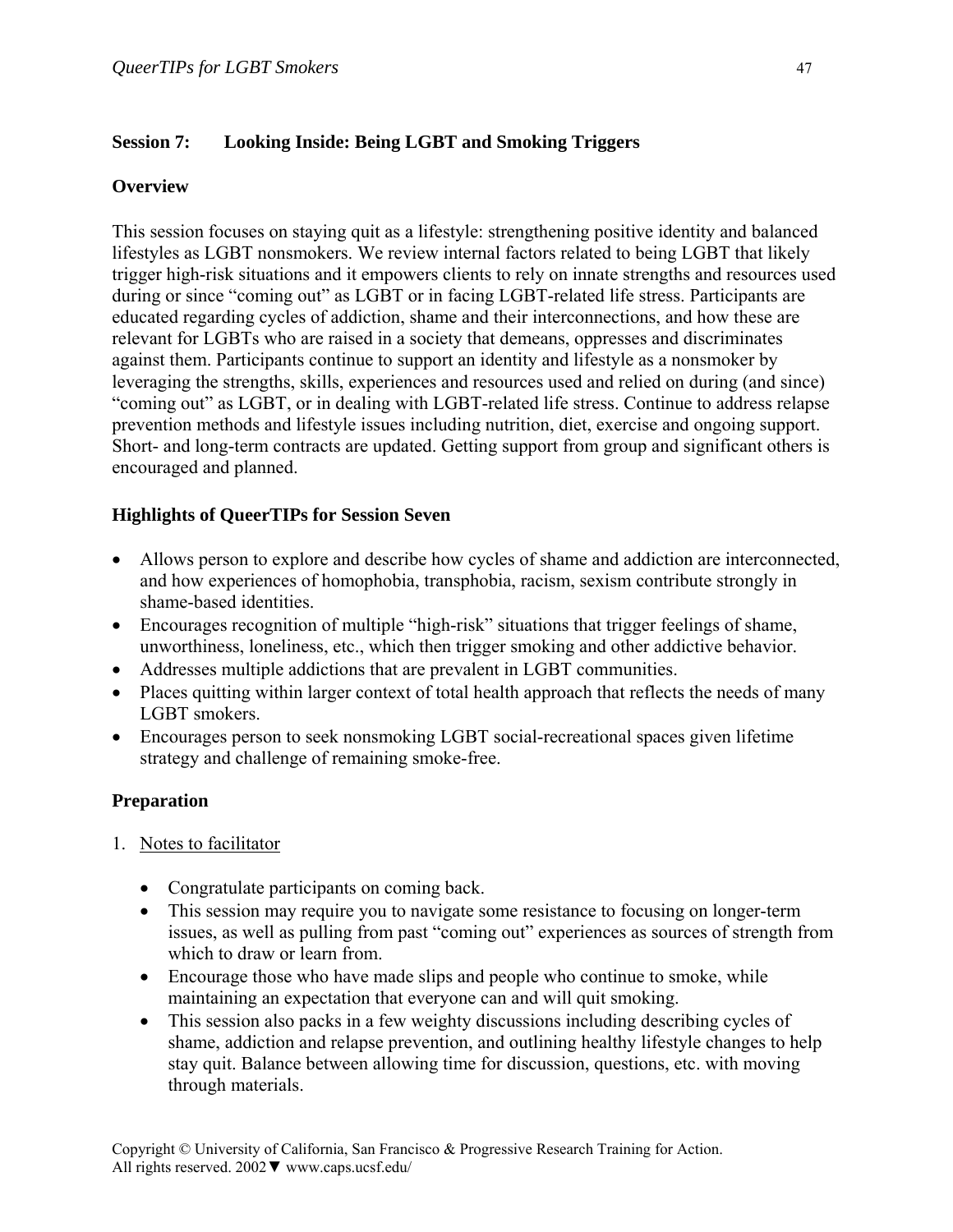- Group may bring up issue of tobacco companies targeting LGBTs making the environment more hostile to people trying to quit. While recognizing the impact of social/environmental forces, acknowledge that will discuss tobacco targeting and its impact on LGBT smokers next week.
- This week is a focus on the internal skills/support for coming out and becoming a nonsmoker, next week is a focus on the external challenges.
- Highlight pride in self and freedom from smoking.

# 2. Supplies

- Weekly class supplies: name tags, sign-in sheet, smoking report cards, pens/pencils, markers, flip chart, and handouts and homework (see below)
- 3. Handouts (not yet developed)
	- *Interconnection between cycles of shame and addiction (See example in Out & Free)*.
	- *Stages of coming out*.
	- *Scripts re: becoming nonsmokers as coming out, and coming out as stages of change*.

# **Objectives for Session Seven**

By the end of this session, participants will:

- 1. Renew commitment and attempts to quit if slip/lapse/relapse.
- 2. Strengthen ability to respond to numerous changes as nonsmoker.
- 3. Describe cycle of shame.
- 4. Describe cycle of addiction.
- 5. Describe the interconnection between shame and addiction.
- 6. Review relapse prevention model.
- 7. Review high-risk situations (encourage those that trigger underlying feelings of shame, unworthiness, loneliness, etc.).
- 8. Describe positive coping strategies in response to these high-risk situations, including assertiveness skills.
- 9. Describe balanced life as healthy LGBT.

# **Agenda for Session Seven**

| 1. Group relaxation exercise                                                       | 10 minutes |
|------------------------------------------------------------------------------------|------------|
| 2. Check-in and brief discussion re: quit, slips, lapses or relapses               | 30 minutes |
| 3. Group Discussion - cycles of addiction and shame, relapse prevention 30 minutes |            |
| 4. Break                                                                           | 10 minutes |
| 5. Class exercise                                                                  | 20 minutes |
| 6. Update quit plan                                                                | 10 minutes |
| 7. Maintain Support                                                                | 5 minutes  |
| 8. Homework and preparation for next group                                         | 5 minutes  |
|                                                                                    |            |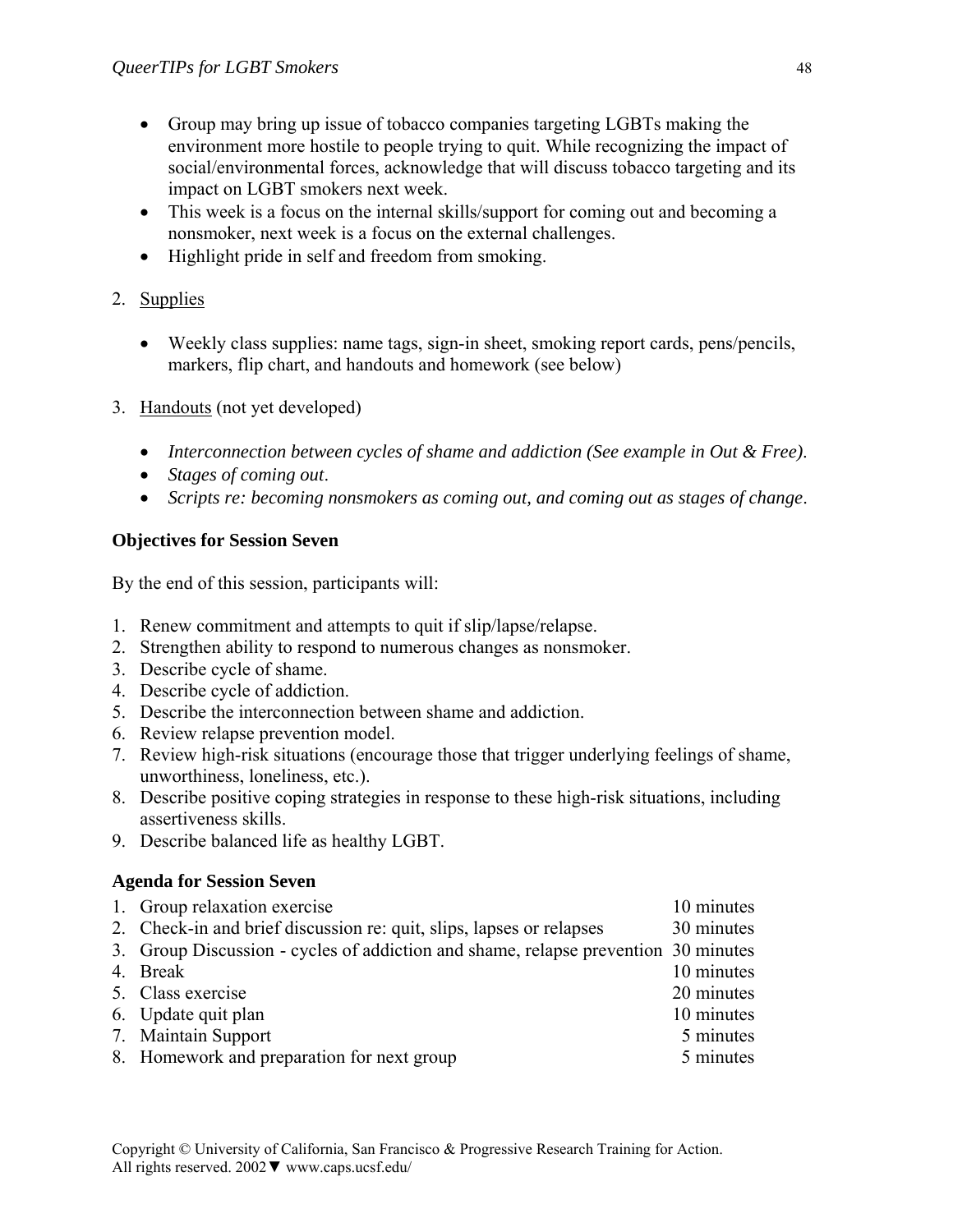### **Talking Points and Activities for Session Seven**

- 1. Group relaxation exercise
- 2. Check-in and brief discussion re: quit, slips, lapses or relapses
- 3. Group Discussion cycles of addiction and shame, relapse prevention
	- G. Describe cycle of addiction: use-feel better (rise in nicotine, adrenaline, and blood sugar) feel bad as levels drop off-withdrawal symptoms (irritable, uncomfortable, cravings, etc) – use – etc.
	- H. Cycle of shame: belief that shame is the root of all compulsive and addictive behaviors
		- Starts with false belief system that "I am flawed and defectives as a human being because I'm LGBT. (Internalized homo-transphobia, racism). I am a mistake."
		- Leads to development of shame-based identity, "No one could love me as I am. I need someone or something else outside of myself to be whole, ok and acceptable."
		- Often this else is a drug or sex or some behavior that makes the person feel good, relive tension, depression, loneliness, etc.
		- This then leads to obsessing on something that makes one feel better/whole/accepted – often an addiction such as smoking, sex, drugs, etc.
	- I. Interconnection between cycles of shame and addiction.
		- Cycle of shame leads into cycle of addiction.
		- Focus on addiction, rituals, tolerance/withdrawal, biological/psychological consequences – all lead back to addiction obsession.
		- Addiction obsessions eventually lead to a life-damaging consequences such as smoking addiction, AOD abuse, compulsive sexual risk, etc.
		- Life-damaging consequences lead to health risks such as emphysema, HIV/AIDS, etc.
	- J. LGBT smokers need to recognize and understand underlying and unresolved feelings of shame, unworthiness, etc. that lead to smoking and other addictive behavior.
	- K. Recognize and identify these "high risk" situations, along with high-risk situations faced by every person trying to quit (e.g., presence of other smokers, etc.), and plan strategies to address.
	- L. Discussion about the above interlocking cycles:
		- How does this ring true (or not) for you?
		- Aware of instance of using cigarettes, alcohol or other drugs to make self feel better, or to avoid feeling bad?
		- Struggle with other "addictions" or compulsive behavior like alcohol, drug use, sex, food, shopping or else?
		- Research shows it is better to address all of the addictions at once. Strategies used to quit smoking or reduce alcohol, etc. applied in many different situations.
		- How do these other addictions impact your ability to stay quit?
		- Steps you are taking to managing these "multiple addictions"?
	- M. Because quitting is an ongoing process, and many LGBTs long struggle with deep underlying feelings of shame, etc., need a quit model for LGBT that recognizes and plans for difficulty in breaking cycle of addiction - relapse prevention model.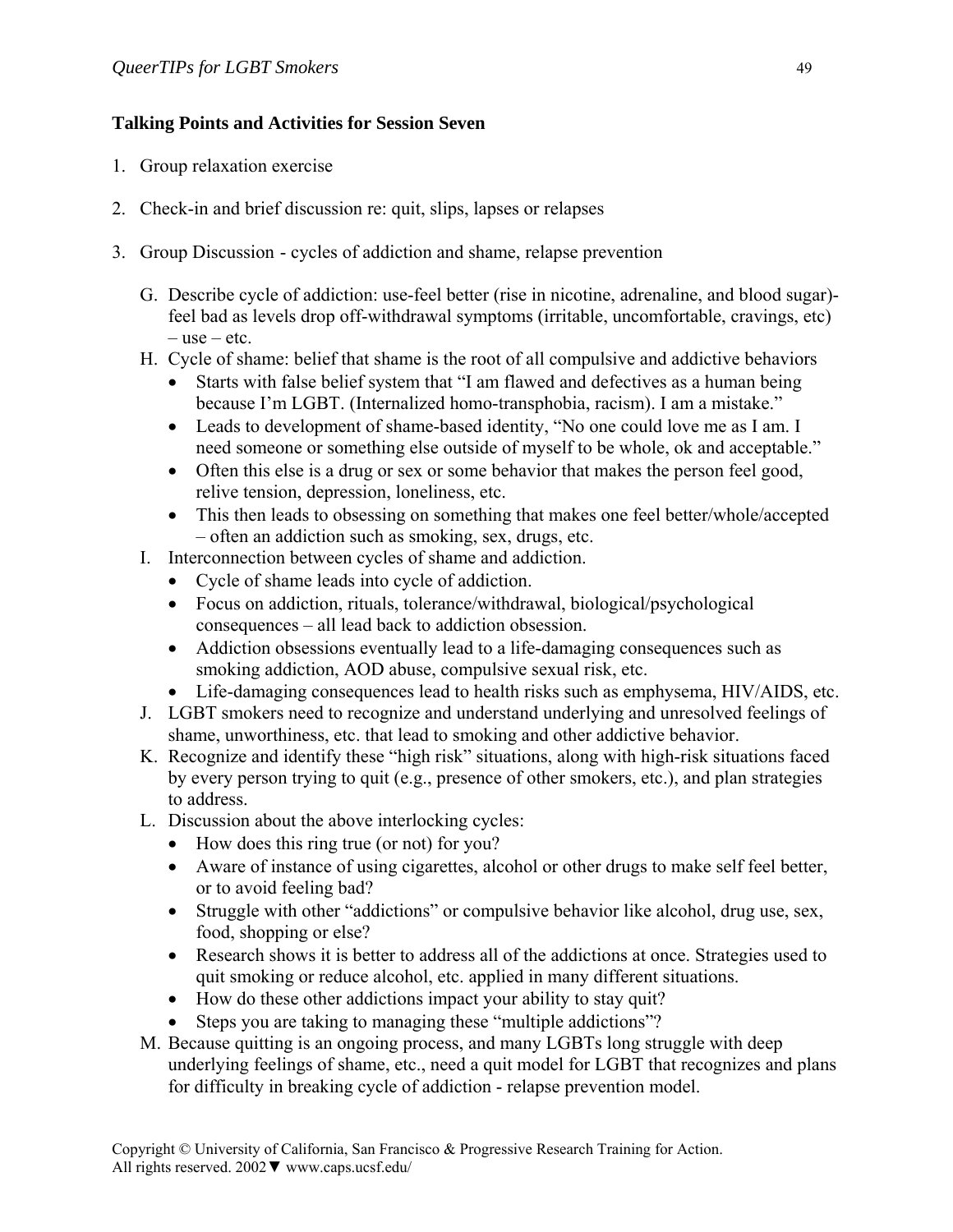### 4. BREAK

- 5. Class exercise
	- A. Divide paper in three columns: high risk situations; coping; benefits
	- B. Identify high risk situations (e.g., medical, health, emotional, cognitive, relational, social, work, play, cultural, etc.) that anticipate in future.
	- C. List adequate coping responses.
	- D. Identify benefits will likely receive or experience as a result of positive coping.
	- E. Share list with partner.
- 6. Update quit plan
- 7. Maintain Support
	- A. Identify long-term support systems: people, groups, organizations, and places.
	- B. How maintain connection and involvement with these support systems.
- 8. Homework and preparation for next class
	- Select a queer magazine count the number of tobacco ads.
	- What other advertisements do you find?
	- What do you know about tobacco advertisement to communities of color?
	- How does advertisement impact you on a personal level?
	- Find an ad that targets the queer communities.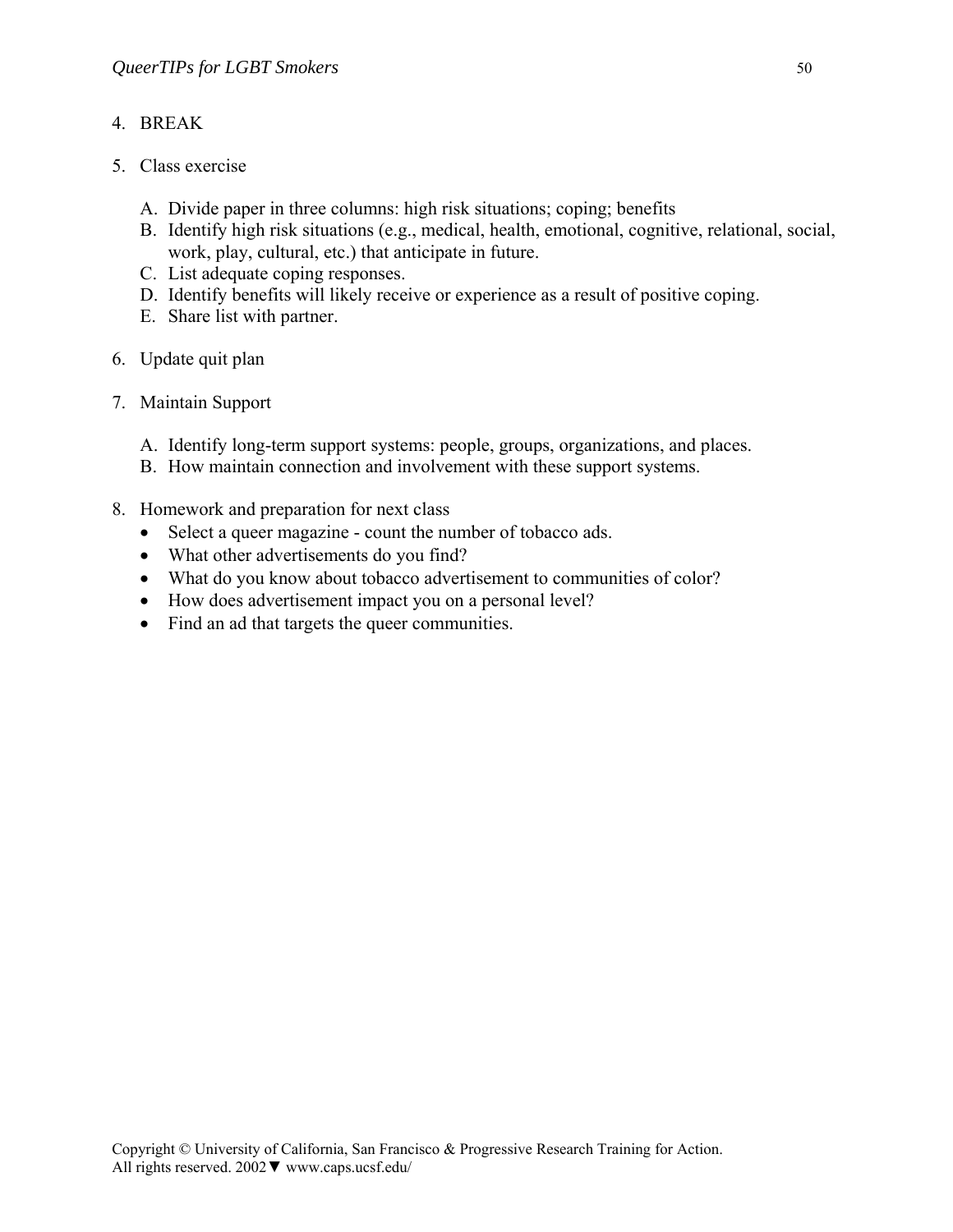### **Session 8: Looking Outside: Tobacco Targeting and Discrimination**

### **Overview**

This session will focus on staying quit within "enemy territory," by identifying various external forces that negatively contribute to the health of LGBTs as individuals and as a community. The first part will focus on the role or contribution that tobacco advertising and community sponsorship may have on smoking and staying quit, the role/centrality of gay bars (where smoking inside or outside is often common) within LGBT communities, and how smoking is a "social justice" issue among LGBTs. The second half of the class will focus on other negative social and cultural forces such as societal homophobia, bi-phobia, transphobia, racism and sexism as influences on individual and collective behavior.

### **Highlights of QueerTIPs for Session Eight**

- Exposes efforts by tobacco companies to market to LGBTs both as a promising demographic and psychographic market segment.
- Identifies role that social marketing and targeting by tobacco companies has on individual and community health.
- Explores smoking as a "social justice" issue for queer and other marginalized communities.
- Places side-by-side various societal and cultural influences (e.g., homophobia, bi-phobia, transphobia, racism, and sexism) that negatively impact individual and community health.
- Identifies steps toward individual and community empowerment to create a smoke-free lifestyle and environment

### **Preparation**

- 1. Notes to facilitator
	- Congratulate participants on coming back.
	- Encourage those who have made slips and people who continue to smoke, while maintaining an expectation that everyone can and will quit smoking.
	- People may be more receptive to examining sociocultural influences such as tobacco marketing or homophobia now that they are less stressed re: quitting or have some quittime/stability under their belts.
	- Exciting topics that could generate very different reactions. On the one hand, those who recognize the impact of tobacco marketing or other sociocultural forces on individual/group behavior versus those who hold to belief that all behavior is due to individual choice/responsibility.
	- Discussion could be lively with both sides energetically and forcefully voicing their "truth."
	- Individual responsibility. Those who emphasize role of human agency, choice, will, responsibility, accountability for all behaviors.
	- Social responsibility. Those who emphasize external factors that influence people and their behaviors.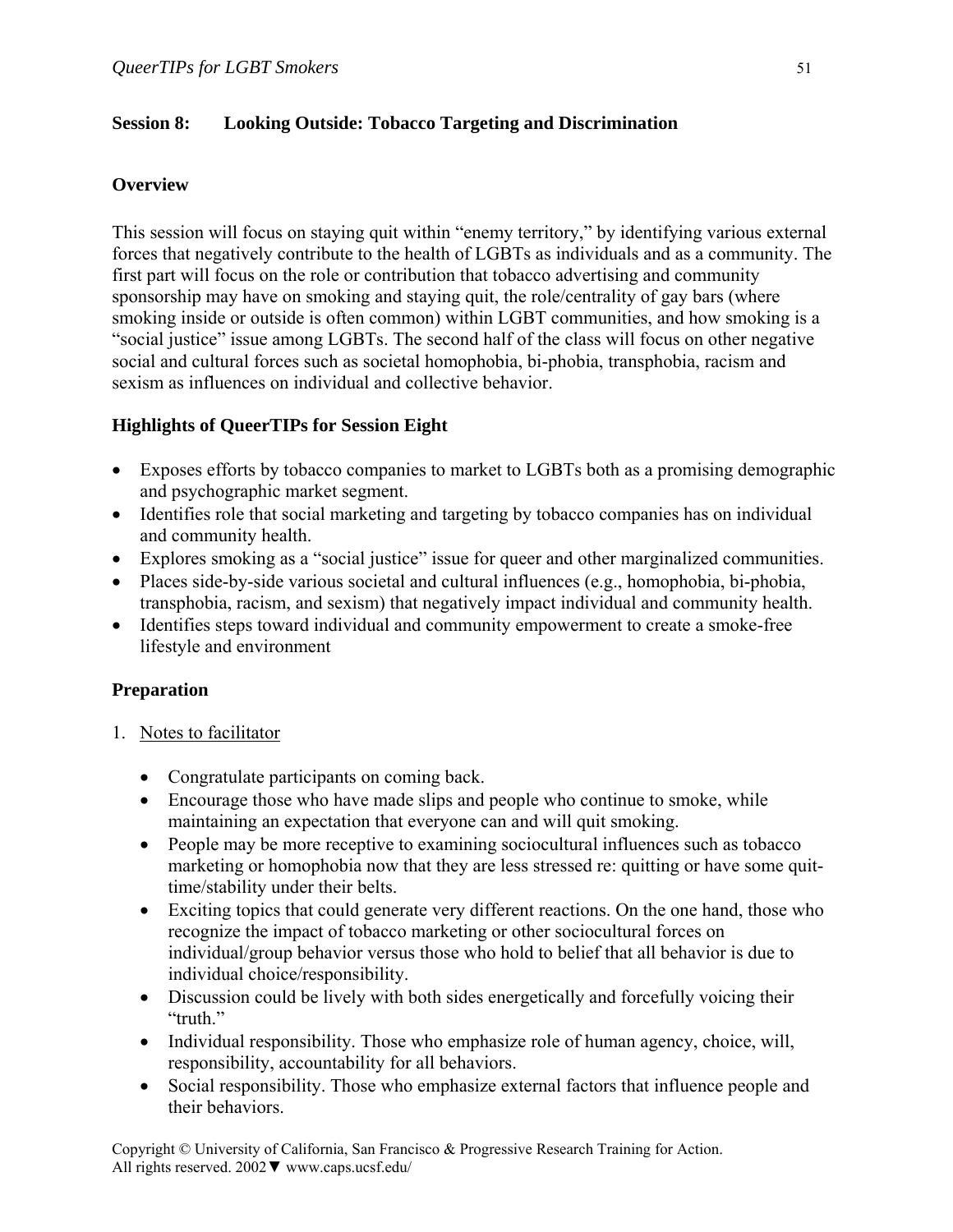- Help group members to recognize the various complexities of the issue, and that both sides are right.
- Group discussion of sensitive (sometimes taboo) topics such as homophobia, bi-phobia, transphobia, racism, and sexism (and their internalized versions) could be difficult. If group members are not comfortable with these topics, are not used to in-depth reflection and discussion about these issues or hold one-sided prejudiced beliefs, the conversation could be intensely divisive and polarized. Important to set tone of safety, open communication, mutual respect, objectivity within midst of high emotions, and conversation that is not accusatory or a shut-down exchange.
- Explore different implications for smoking among LGBTs and LGBT communities in terms of policy, media/communication.
- Highlight pride in self and freedom from smoking.
- 2. Supplies
	- Weekly class supplies: name tags, sign-in sheet, smoking report cards, pens/pencils, markers, flip chart, and handouts and homework (see below).
	- Presentation (Power Point, overheads or slides), if available, of target marketing to LGBTs by tobacco companies.
	- Presentation (Power Point, overheads or slides), if available, of how social and cultural influences such as homophobia, bi-phobia, transphobia, racism, sexism negatively impact health.
- 3. Handouts
	- *How They Get us to Screw Ourselves*
	- *How the Tobacco Industry Exploits the Lesbigay Community*
	- Other fact sheets or brochure re: tobacco advertising and targeting of other priority populations.

# **Objectives for Session Eight**

By the end of this session, participants will:

- 1. Describe how tobacco companies target LGBTs as a demographic and a psychographic segment.
- 2. Describe how other social/lifestyle factors exacerbate the role of smoking among LGBT communities.
- 3. Describe how tobacco marketing negatively impacts individual and group LGBT health.
- 4. Describe how smoking is a social justice issue for LGBTs.
- 5. Describe how other social forces such as homophobia, bi-phobia, transphobia, racism and sexism negatively impact individual and group health.
- 6. Renew commitment to smoke-free lifestyle for self and community.
- 7. Identify steps or opportunities to combat negative social forces.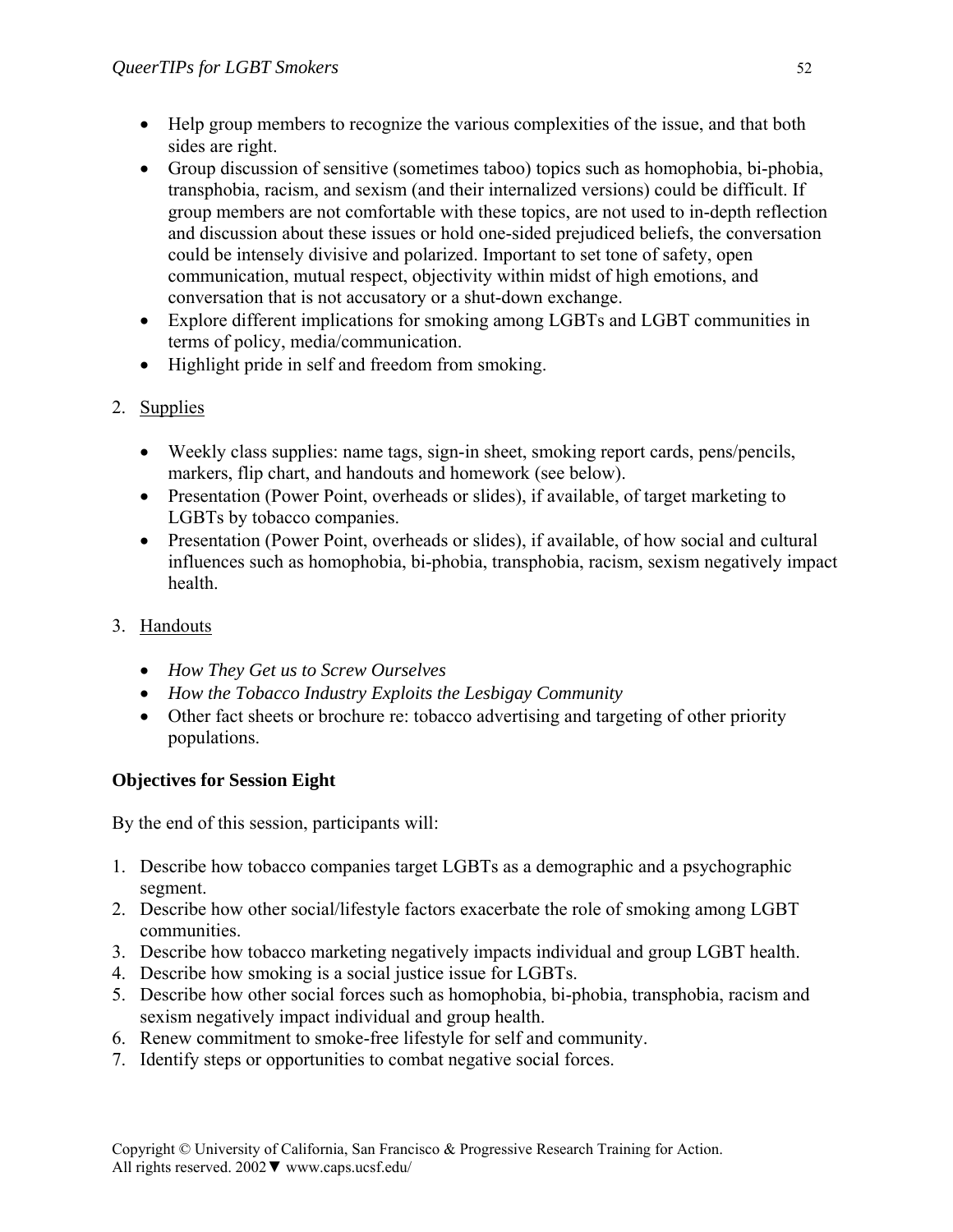### **Agenda for Session Eight**

| 1. Check-in and discussion re: quit, slips, lapses and relapses    | 15 minutes |
|--------------------------------------------------------------------|------------|
| 2. Homework: review tobacco ads collected by participants          | 10 minutes |
| 3. Presentation of target marketing by Big Tobacco                 | 20 minutes |
| 4. Discussion re: social marketing and individual and group health | 20 minutes |
| 5. Break                                                           | 10 minutes |
| 6. Presentation of other negative social forces and health impact  | 15 minutes |
| 7. Group exercise                                                  | 15 minutes |
| 8. Update quit plan                                                | 10 minutes |
| 9. Homework and next steps                                         | 5 minutes  |
|                                                                    |            |

### **Talking Points for Session Eight**

- 1. Quit report
- 2. Check-in and discussion re: quit, slips, lapses and relapses
- 3. Presentation of target marketing by Big Tobacco
	- A. Target marketing by demographics: LGBT, women, communities of color
	- B. Target marketing by psychographic variables
- 4. Review homework: tobacco ads
- 5. Discussion re: social marketing and individual and group health
	- A. Why LGBTs are a good target market.
		- Hungry for acceptance, validation, representation
		- Loyal market, etc.
		- You like me, you really like me
		- Why they sell and we buy
	- B. Is this a "good" or "bad" thing?
		- Defenders of free market, support from tobacco companies in a media-starved community that longs for acceptance and validation.
		- Secondary benefit of support from tobacco companies: advertisement, sponsorship of magazines, events, etc. that otherwise would not have taken place or survived.
	- C. Individual choice versus social responsibility?
		- How impact individual choice?
		- How impact group health?
		- Friction between individual responsibility and susceptibility of social influences.
	- D. Role of ATOD and bars in LGBT communities
		- What role do ATOD/bars play in LGBT communities?
		- Differences among LGBT communities?
		- What factors contribute to this?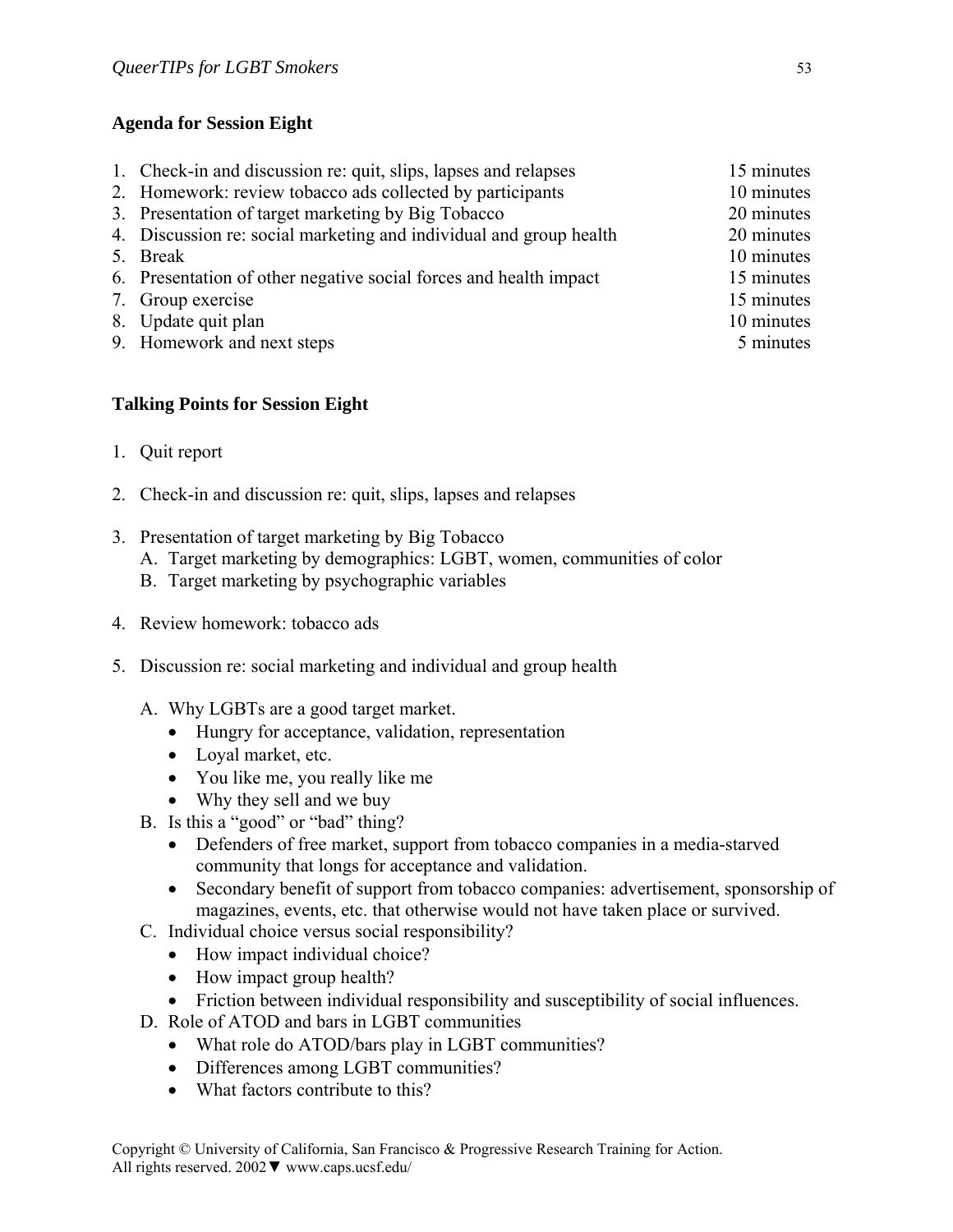- What role has ATOD played in your life?
- How does this impact your attempts to stay quit?
- E. Smoking as a social justice issue
	- What do you think it means that smoking is a "social justice" issue?
	- How does this impact your attempts to stay quit?

### 6. BREAK

- 7. Presentation of other negative social forces and health impact:
	- A. Homophobia
	- B. Bi-phobia
	- C. Transphobia
	- D. Racism
	- E. Sexism
	- F. How these social forces similarly negatively impact health
	- G. Role of individual resilience, other resilience/moderating factors and impact of these forces on health
- 8. Group exercise: Choose one or two of the following topics to discuss, or break into small groups and create a social marketing campaign or counter ad:
- A. Personal experience of how larger social forces negatively impact health, including smoking or attempts to stay quit?
- B. How counter these larger social forces?
- C. What can you do on a personal level to brace yourself and deal with these forces?
- D. Personal innate strengths and resources that you could tap?
- E. What could be done to counter these forces?
- F. What kind of policy changes, communications or other strategies could be used?
- G. What would a social marketing campaign look like?
- H. Develop LGBT specific ads to combat smoking

### 9. Update quit plan

10. Homework and next steps

- Agree on the kind of celebration the class wants for final weekly session.
- Devise preparation plan for celebration.
- Update contact information sheet for use after weekly class ends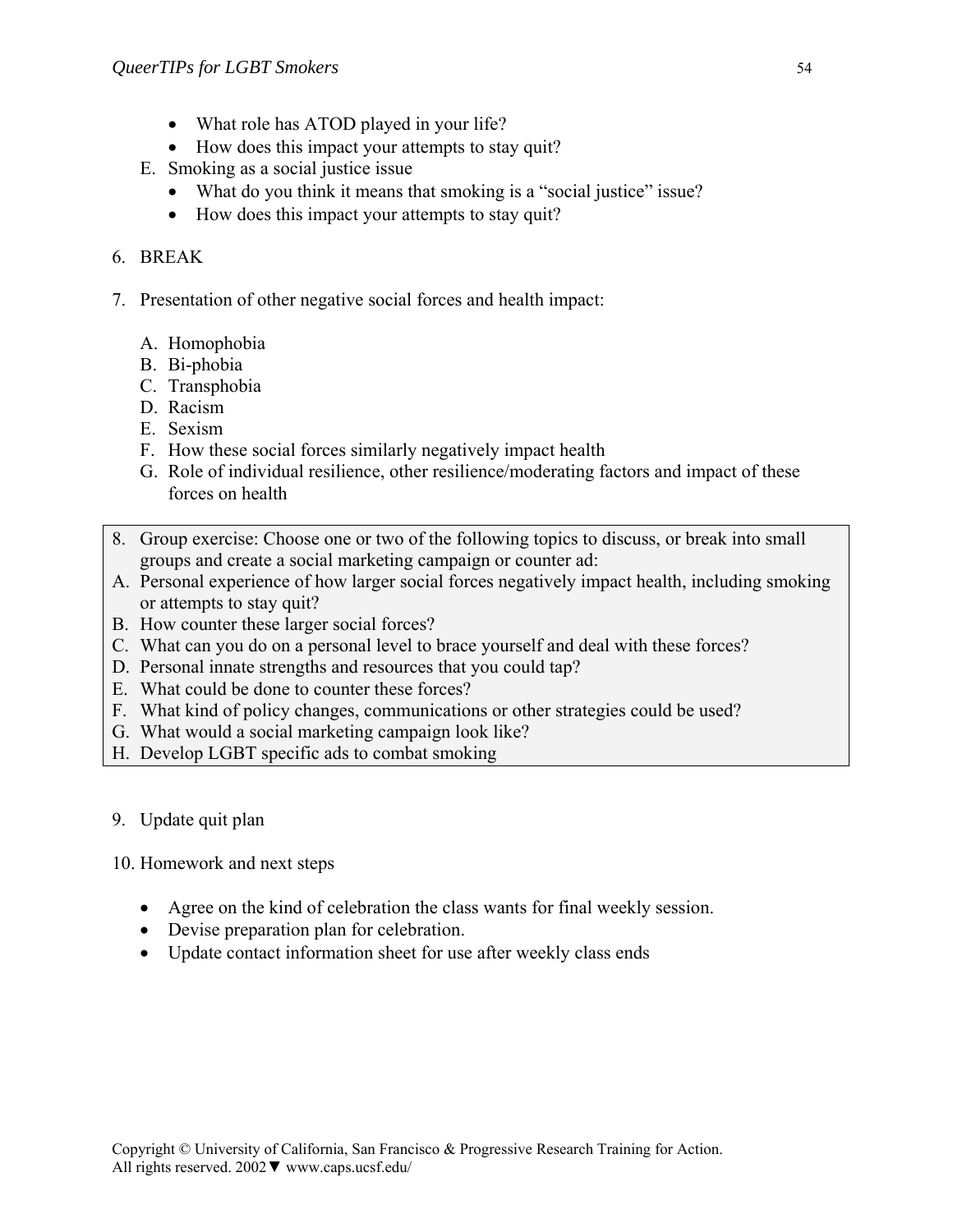### **Session 9: You've Come a LONG Way Baby—You and Your Smoke Free Community**

### **Overview**

This final weekly class is a combination of strengthening the gains previously made and celebrating identity as a nonsmoker. The first part of class is a review of accomplishments to date (regardless of smoking status at last class), update long-term relapse prevention plan, discussion about class ending and what a smoke-free LGBT community might look like (and how to create it). The second part of class is to socialize without alcohol, tobacco or other drugs. This provides a safe, positive and fun environment within which to practice and reinforce new social skills that enable the person to engage in conversation - to feel comfortable in social spaces without the use of ATOD.

# **Highlights of QueerTIPs for Session 9**

- Strengthen new identity as a nonsmoking LGBT person.
- Strengthen relapse prevention plan that recognizes cultural impact of being LGBT.
- Spark individual/community action to reduce influence of smoking and tobacco companies in LGBT communities.
- Celebrate quitting and staying quit LGBT style.
- Opportunity to socialize without smoking or use of other substances. Helps LGBTs to practice socializing without substance use props.

# **Preparation**

# 1. Notes to facilitator

- Be sure you have day, time, and location information for 3-month booster session ready to provide to members as part of homework.
- Exciting final night that should be positive, fun and reinforce all that clients have accomplished and learned to date.
- Class also attempts to address any recent slips/lapses/relapses, and to encourage discussion and examination about how to establish a long-lasting smoke-free lifestyle and community.
- Congratulate participants on coming back.
- Encourage those who have made slips and people who continue to smoke, while maintaining an expectation that everyone can and will quit smoking.
- Clients may feel ambivalent about ending the weekly classes and whether they are prepared to continue without ongoing weekly support. Gently explore these issues to try to tease apart underlying generalized anxiety/worry about being able to quit, genuine/legitimate concerns about current ability to stay quit, and grief/loss re: attachment to group.
- Encourage group members to stay in contact with one another as their own ongoing support between now and the first booster session in 3 months.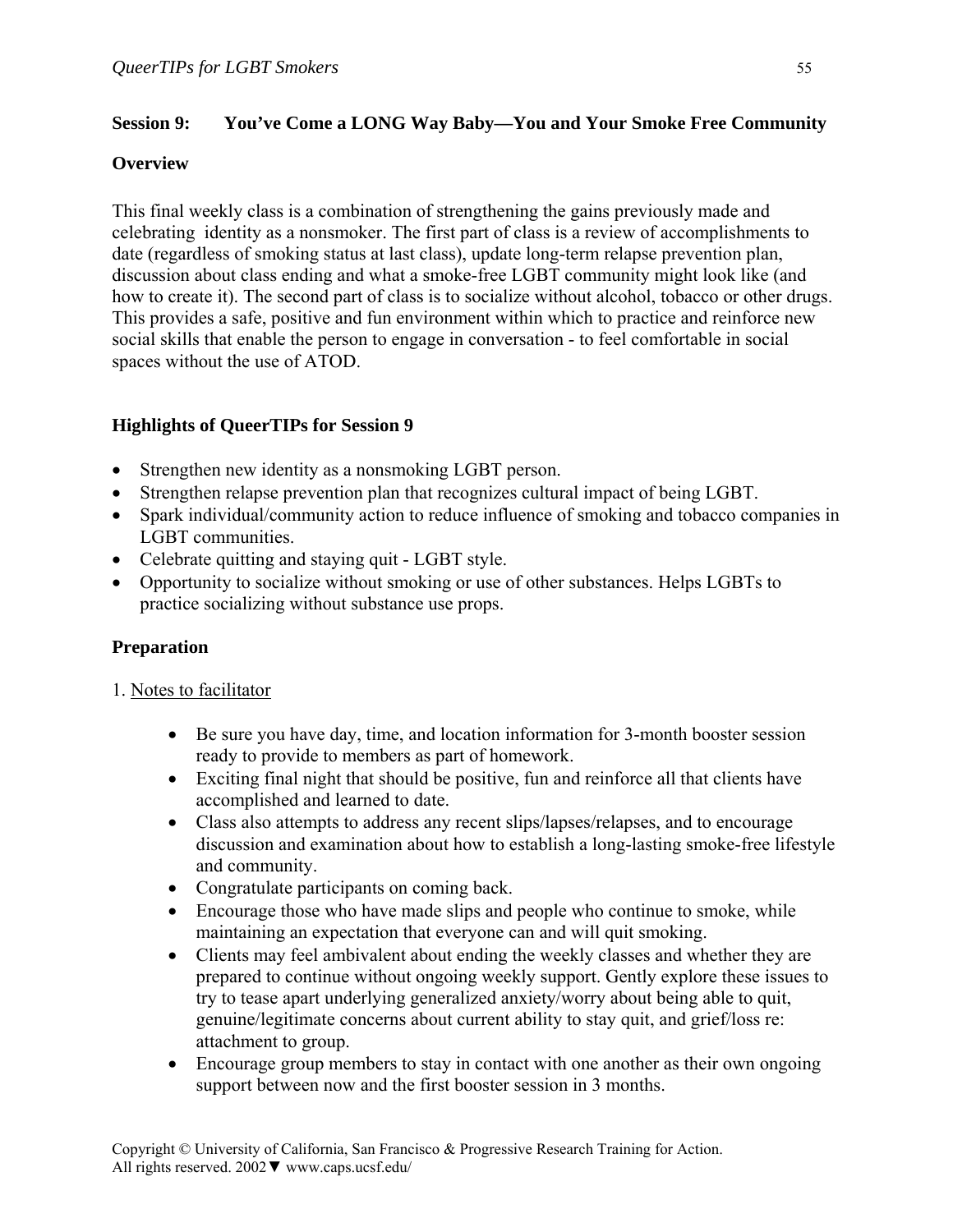- Encourage group members to drop-in on future classes if they need a supplemental booster session before the next officially scheduled booster session in 3 months.
- Encourage group members to use other resources if they need assistance in the future.
- Continue to reinforce the parallels between facing the challenge to stay quit and facing the daily life stresses related to being LGBT.
- Highlight pride in self and freedom from smoking.

# 2. Supplies

- Weekly class supplies: name tags, sign-in sheet, smoking report cards, pens/pencils, markers, flip chart, and handouts (see below)
- *Class Evaluation and Week 9 Smoking Cessation Measure*

# 3. Handouts

- Certificate of Accomplishment or Completion for each participant
- *How to Remain Smoke-free*
- Updated Class Contact List
- Resource Brochure (develop for your area)

# **Objectives for Session Nine**

By the end of this session, participants will:

- 1. Highlight major steps and accomplishments
- 2. Update long-term relapse prevention plan
- 3. Visualize and describe LGBT community as smoke-free
- 4. Identify opportunities to reduce the impact of smoking in their communities
- 5. Have a smoke-free social experience

# **Agenda for Session Nine**

| 1. Check-in and discussion re: slips, lapses and relapses | 15 minutes |
|-----------------------------------------------------------|------------|
| 2. Review major steps and accomplishments                 | 15 minutes |
| 3. Update long-term relapse prevention plan               | 15 minutes |
| 4. Visualize and describe community as smoke-free         | 15 minutes |
| 5. Social Celebration                                     | 60 minutes |

# **Talking Points and Activities for Session Nine**

- 1. Check-in and discussion re: slips, lapses and relapses
- 2. Review major steps and accomplishments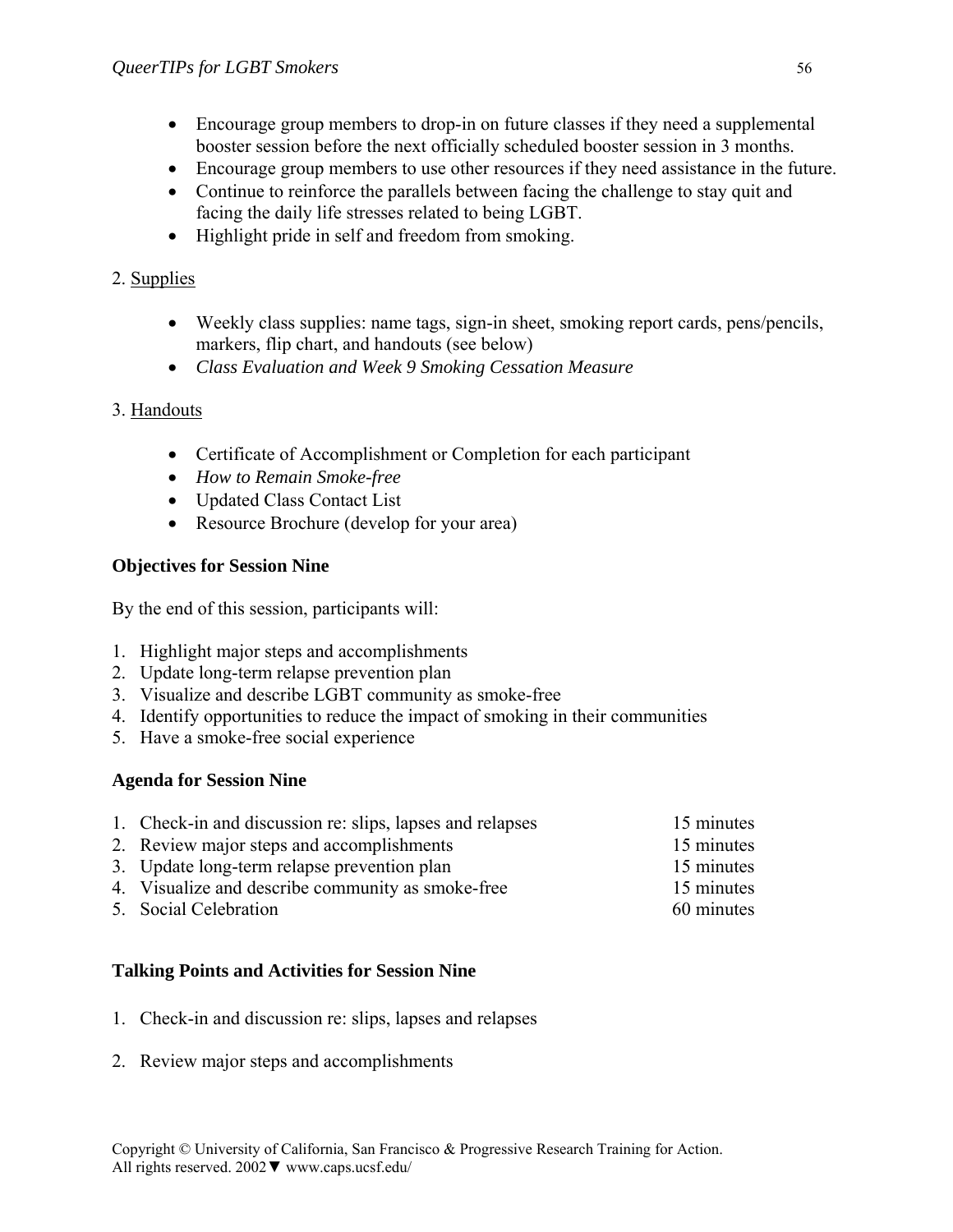- A. What major steps did you take during this class?
- B. What were your major accomplishments?
- C. What did you learn about yourself during the program?
- D. What has been the same/different from before?
- E. How do you see yourself in the future?
- 3. Update long-term relapse prevention plan
	- A. Update relapse triggers/coping mechanisms.
	- B. Update prevention plan.
	- C. Referrals
- 4. Visualize and describe LGBT community as smoke-free
	- A. What would it look like?
	- B. Implications for change: prevention, policy, treatment, infrastructure, etc.
	- C. Identify opportunities to impact others.
	- D. How could you help others to reduce their smoking or quit? How can you use your cessation experience to provide empathy and motivation to others?
	- E. Opportunities to "spread the work" as example for others.
	- F. Opportunities to get involved as smoking cessation facilitator, as advocate for organizational- and community-level change.
- 5. Social Celebration

#### **Homework for Session Nine**

- Update contact list
- Provide members with day, time, and location information for booster session in 3 months
- Encourage members to keep in contact with each other
- Encourage members to periodically review relapse prevention plan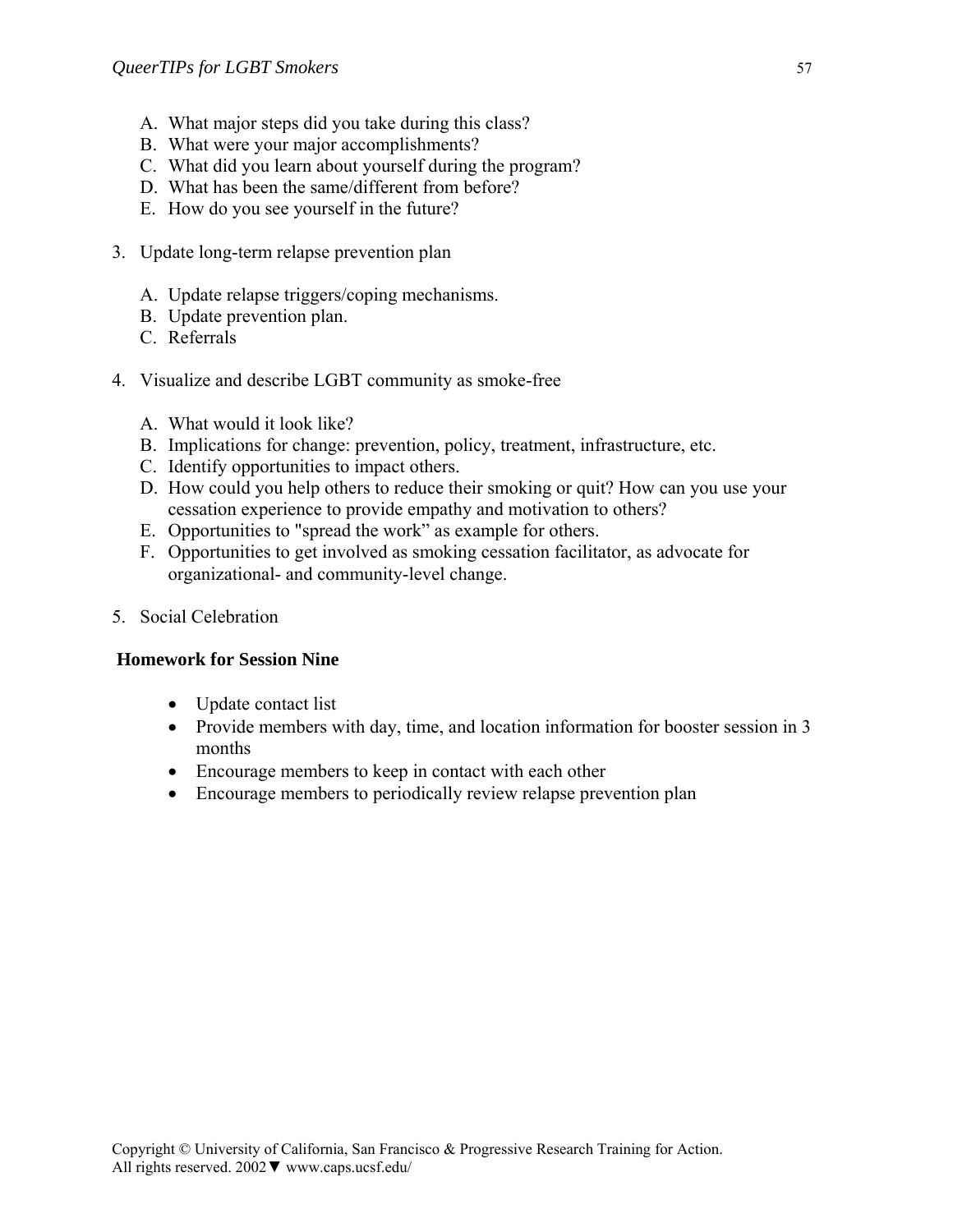### **Session 10: Booster 1 – Staying Out of the Smoking Closet Month by Month**

### **Overview**

This booster class is a combination of strengthening the gains previously made in the process to become a nonsmoker and celebrating our achievements. The first part of class is a review of accomplishments to date (regardless of smoking status at last class), fortification of the relapse prevention plan, sharing/problem solving about maintenance of ongoing support, and discussion about experiences with individual/community action to reduce tobacco-related influences in LGBT communities. The second part of class is to socialize without alcohol, tobacco or other drugs. This provides a safe, positive and fun environment within which to practice and reinforce new social skills that enable the person to engage in conversation and to feel comfortable in social spaces without the use of ATOD.

### **Highlights of QueerTIPs for Session Ten**

- Share about experience over last 3 months as a nonsmoking LGBT person.
- Review relapse prevention plan that recognizes cultural impact of being LGBT.
- Share and problem solve about relapse triggers and coping mechanisms.
- Share and problem solve about maintenance of ongoing support.
- Discuss experience with individual/community action to reduce influences of smoking and tobacco companies in LGBT communities.
- Celebrate quitting and staying quit LGBT style.
- Opportunity to socialize without smoking or use of other substances. Helps LGBTs to practice socializing without substance use props.

# **Preparation**

- 1. Notes to facilitator
	- Make reminder call to class members 1 to 2 days before the scheduled 3 month booster session with day, time, and location information.
	- Exciting booster night that should be positive, fun and reinforce all that clients have accomplished and learned to date.
	- Congratulate participants on coming back.
	- Encourage those who have made slips and people who continue to smoke, while maintaining an expectation that everyone can and will quit smoking.
	- Encourage class members to share their experience over the last 3 months as a nonsmoking LGBT person.
	- Review relapse prevention plan that recognizes cultural impact of being LGBT.
	- Class also attempts to address any slips/lapses/relapses that may have occurred over the last 3 months and to encourage discussion and examination about how to establish a long-lasting smoke-free lifestyle. Encourage sharing and problem solving about relapse triggers and coping mechanisms.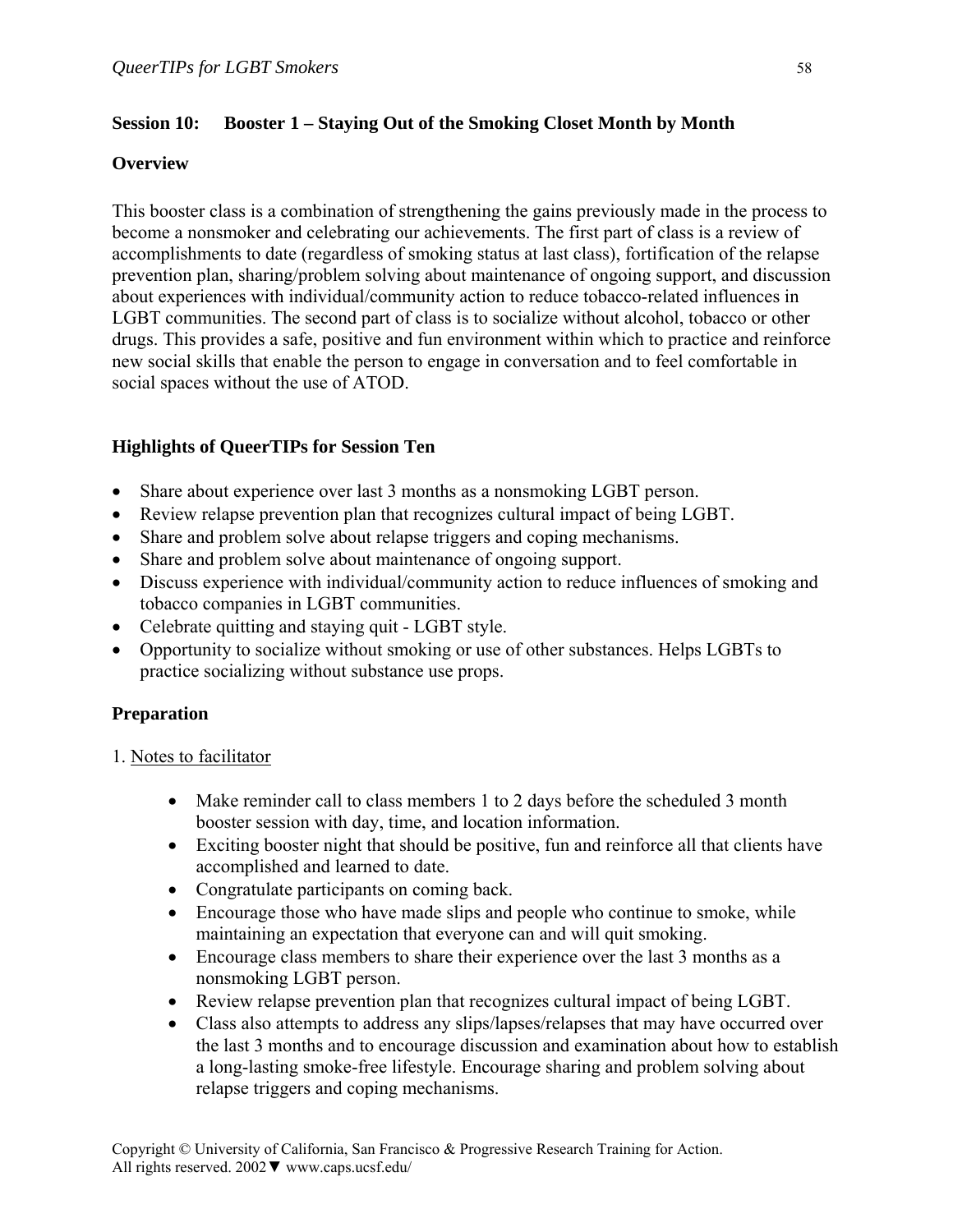- Clients may feel ambivalent about not having weekly class sessions and whether they are prepared to continue without ongoing class support. Gently explore these issues to try to tease apart underlying generalized anxiety/worry about staying quit, genuine/legitimate concerns about current ability to stay quit, and grief/loss re: attachment to the group.
- Class provides an opportunity for group members to share and problem solve about maintenance of ongoing support. Also, encourage group members to stay in contact with one another as their own ongoing support between now and the final booster session.
- Encourage group members to drop-in on future classes if they need a supplemental booster session before the next officially scheduled booster session in 3 months.
- Encourage group members to use other resources if they need assistance in the future.
- Class provides an opportunity to discuss and examine how to establish a smoke-free community. Encourage class members to share their experiences with individual/community action to reduce influences of smoking and tobacco companies in LGBT communities.
- Continue to reinforce the parallels between facing the challenge to stay quit and facing the daily life stresses related to being LGBT.
- Highlight pride in self and freedom from smoking.
- 2. Supplies
	- Weekly class supplies: name tags, sign-in sheet, smoking report cards, pens/pencils, markers, flip chart, and handouts (see below)
	- *3-Month Follow-Up Smoking Cessation Measure*
- 3. Handouts
	- Certificate of Accomplishment or Completion for each participant
	- *How to Remain Smoke-free*
	- Updated Class Contact List
	- Resource Brochure (develop for your area)

# **Objectives for Session Ten**

By the end of this session, participants will:

- 1. Highlight major steps and accomplishments
- 2. Fortify long-term relapse prevention plan
- 3. Determine ways to enhance ongoing support
- 4. Identify opportunities to reduce the impact of smoking in their communities
- 5. Have a smoke-free social experience

### **Agenda for Session Ten**

1. Check-in and review major steps and accomplishments 20 minutes

Copyright © University of California, San Francisco & Progressive Research Training for Action. All rights reserved. 2002▼ www.caps.ucsf.edu/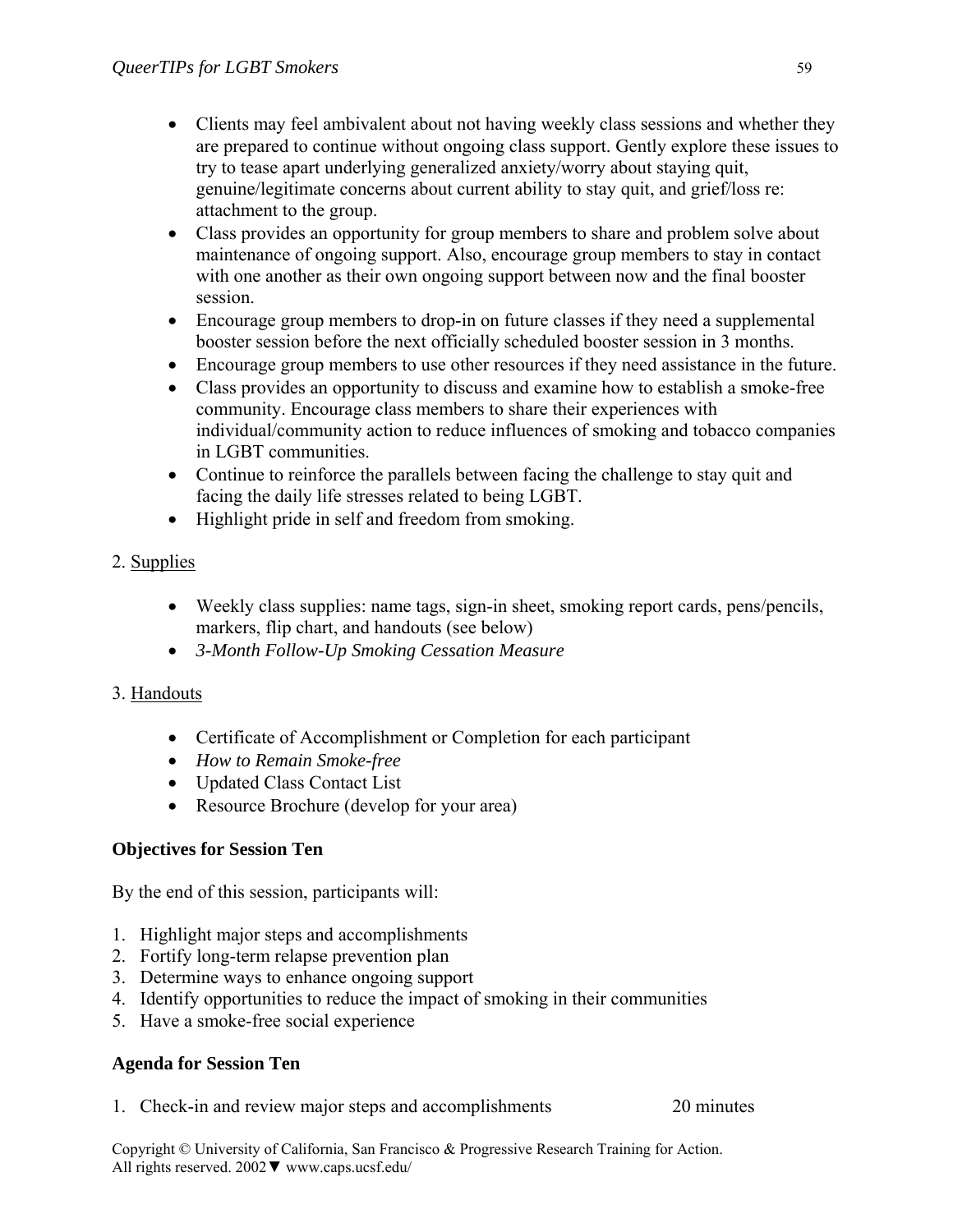- 2. Discuss slips, lapses, relapses and fortify relapse prevention plan 20 minutes
- 3. Share and problem solve about maintenance of ongoing support 15 minutes
- 4. Discuss action to establish smoke-free LGBT communities 15 minutes
- 5. Social Celebration 50 minutes

### **Talking Points and Activities for Session Ten**

- 1. Check-in and review major steps and accomplishments
	- A. What did you learn about yourself over the last 3 months as a nonsmoking LGBT person?
	- B. What has been the same/different from before?
	- C. How do you see yourself in the future?
- 2. Discuss slips, lapses, relapses and fortify relapse prevention plan
	- A. Review relapse prevention plan that recognizes cultural impact of being LGBT.
	- B. What relapse triggers did you experience?
	- C. What coping mechanisms could be applied to these relapse triggers?
	- D. Referrals
- 3. Share and problem solve about maintenance of ongoing support
	- A. What sources of support did you access?
	- B. What was/was not helpful about the support you received?
	- C. Referrals
- 4. Visualize and describe LGBT community as smoke-free
	- A. What activities did you get involved with over the last 3 months to reduce the influence of smoking and tobacco companies in your community?
	- B. Brainstorm about opportunities to impact others.
	- C. How could you help others to reduce their smoking or quit? How can you use your cessation experience to provide empathy and motivation to others?
	- D. Opportunities to get involved as smoking cessation facilitator, as advocate for organizational- and community-level change.
- 5. Social Celebration

#### **Homework for Session Ten**

- Update contact list
- Encourage members to keep in contact with each other
- Encourage members to periodically review relapse prevention plan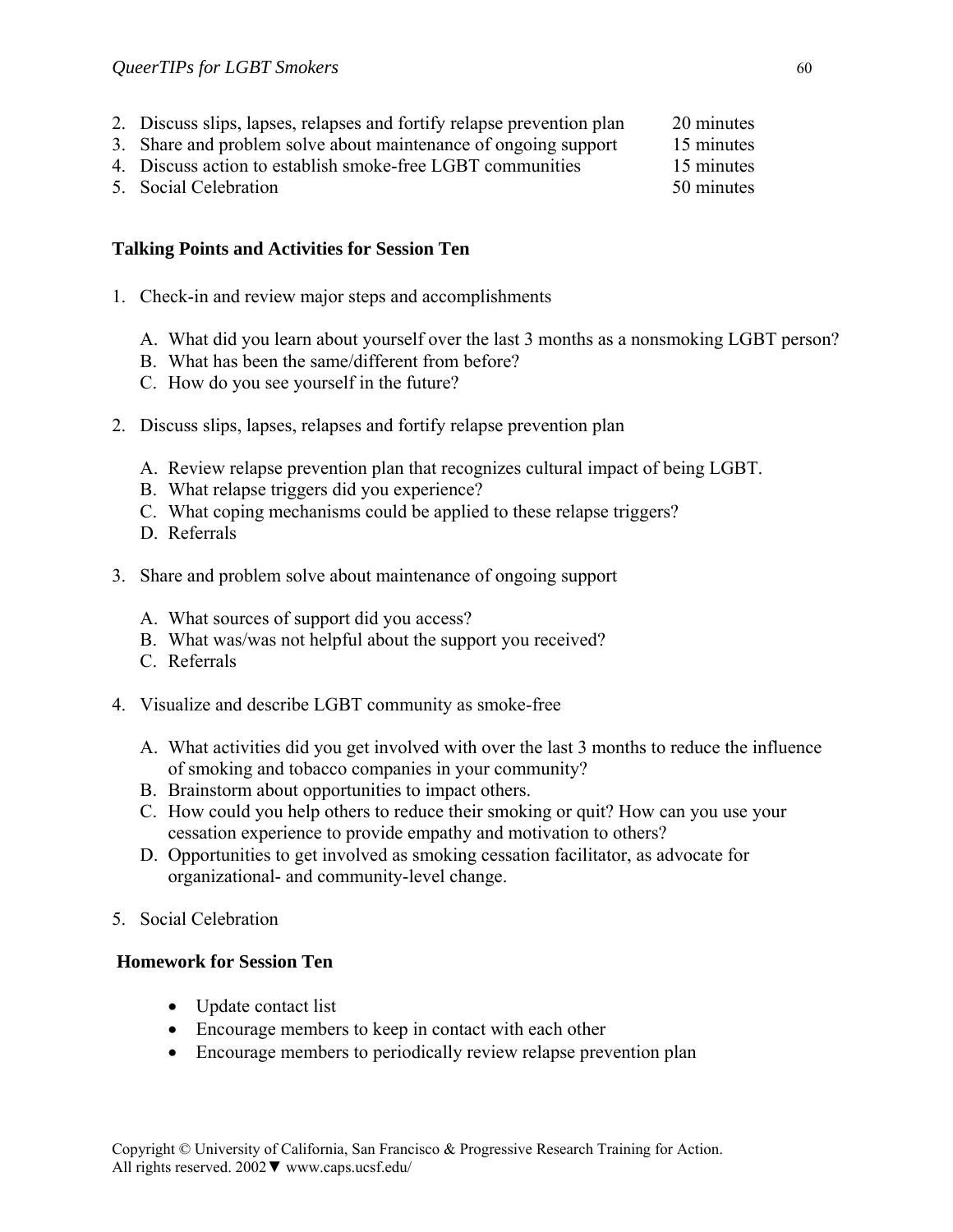### **Session 11: Booster 2 – Still Staying Out of the Smoking Closet Month by Month**

### **Overview**

This final booster class is a combination of strengthening the gains previously made in the process to become a nonsmoker and celebrating our achievements. The first part of class is a review of accomplishments to date (regardless of smoking status at last class), fortification of the relapse prevention plan, sharing/problem solving about maintenance of ongoing support, and discussion about experiences with individual/community action to reduce tobacco-related influences in LGBT communities. The second part of class is to socialize without alcohol, tobacco or other drugs. This provides a safe, positive and fun environment within which to practice and reinforce new social skills that enable the person to engage in conversation and to feel comfortable in social spaces without the use of ATOD.

# **Highlights of QueerTIPs for Session Eleven**

- Share about experience over last 3 months as a nonsmoking LGBT person.
- Review relapse prevention plan that recognizes cultural impact of being LGBT.
- Share and problem solve about relapse triggers and coping mechanisms.
- Share and problem solve about maintenance of ongoing support.
- Discuss experience with individual/community action to reduce influences of smoking and tobacco companies in LGBT communities.
- Celebrate quitting and staying quit LGBT style.
- Opportunity to socialize without smoking or use of other substances. Helps LGBTs to practice socializing without substance use props.

# **Preparation**

- 1. Notes to facilitator
	- Make reminder call to class members 1 to 2 days before the scheduled 6-month booster session with day, time, and location information.
	- Exciting final booster night that should be positive, fun and reinforce all that clients have accomplished and learned to date.
	- Congratulate participants on coming back.
	- Encourage those who have made slips and people who continue to smoke, while maintaining an expectation that everyone can and will quit smoking.
	- Encourage class members to share their experience over the last 3 months as a nonsmoking LGBT person.
	- Review relapse prevention plan that recognizes cultural impact of being LGBT.
	- Class also attempts to address any slips/lapses/relapses that may have occurred over the last 3 months and to encourage discussion and examination about how to establish a long-lasting smoke-free lifestyle. Encourage sharing and problem solving about relapse triggers and coping mechanisms.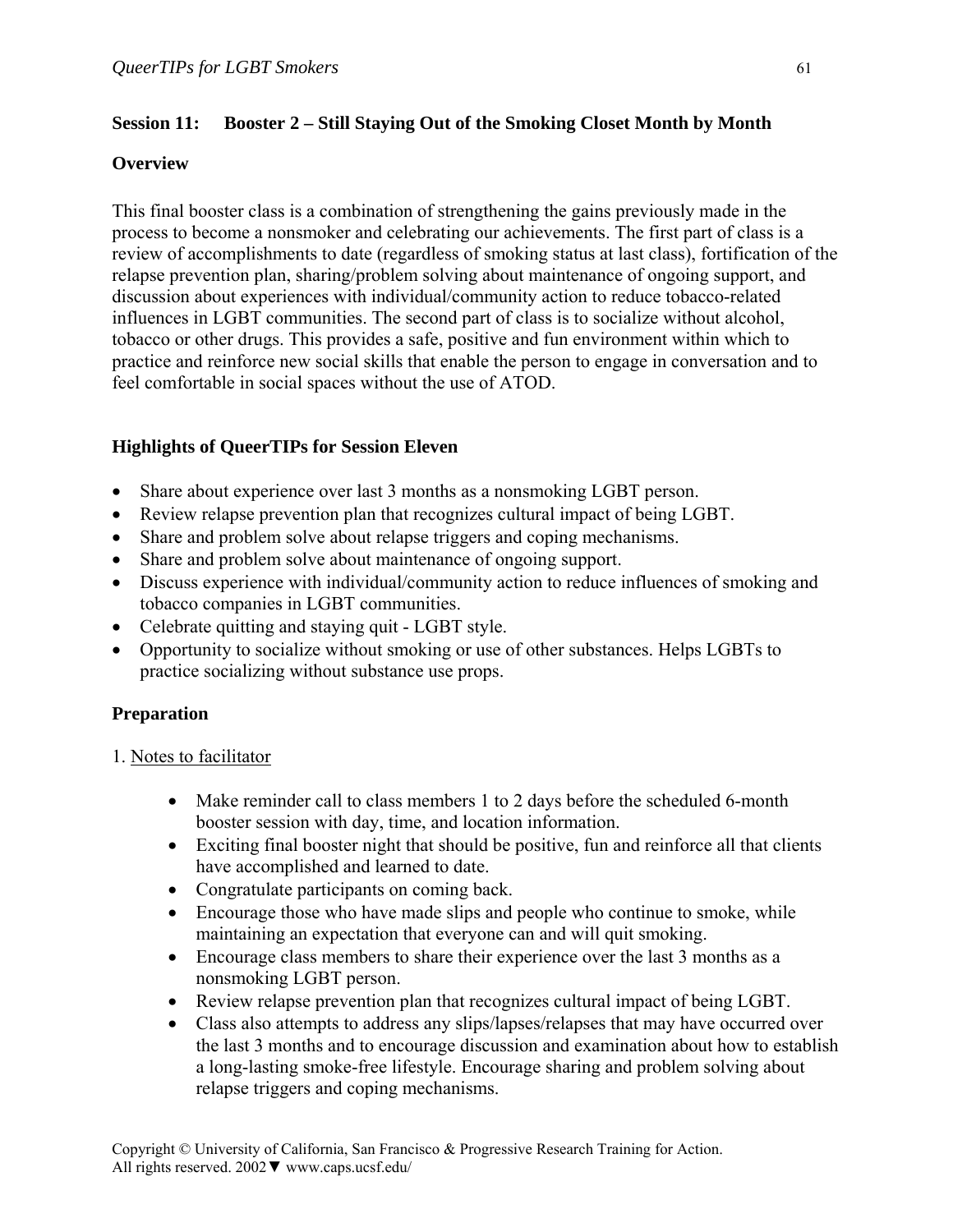- Clients may feel ambivalent about not having further class sessions and whether they are prepared to continue without ongoing class support. Gently explore these issues to try to tease apart underlying generalized anxiety/worry about staying quit, genuine/legitimate concerns about current ability to stay quit, and grief/loss re: attachment to the group.
- Class provides an opportunity for group members to share and problem solve about maintenance of ongoing support. Also, encourage group members to stay in contact with one another as their own ongoing support after final booster session.
- Encourage group members to drop-in on future classes if they need a supplemental booster session after the final officially scheduled booster session.
- Encourage group members to use other resources if they need assistance in the future.
- Class provides an opportunity to discuss and examine how to establish a smoke-free community. Encourage class members to share their experiences with individual/community action to reduce influences of smoking and tobacco companies in LGBT communities.
- Continue to reinforce parallels between facing the challenge to stay quit and facing the daily life stresses related to being LGBT.
- Highlight pride in self and freedom from smoking.

# 2. Supplies

- Weekly class supplies: name tags, sign-in sheet, smoking report cards, pens/pencils, markers, flip chart, and handouts (see below)
- *6-Month Follow-Up Smoking Cessation Measure*

# 3. Handouts

- Certificate of Accomplishment or Completion for each participant
- *How to Remain Smoke-free*
- Updated Class Contact List
- Resource Brochure (develop for your area)

# **Objectives for Session Eleven**

By the end of this session, participants will:

- 1. Highlight major steps and accomplishments
- 2. Fortify long-term relapse prevention plan
- 3. Determine ways to enhance ongoing support
- 4. Identify opportunities to reduce the impact of smoking in their communities
- 5. Have a smoke-free social experience

# **Agenda for Session Eleven**

- 1. Check-in and review major steps and accomplishments 20 minutes
- 2. Discuss slips, lapses, relapses and fortify relapse prevention plan 20 minutes

Copyright © University of California, San Francisco & Progressive Research Training for Action. All rights reserved. 2002▼ www.caps.ucsf.edu/